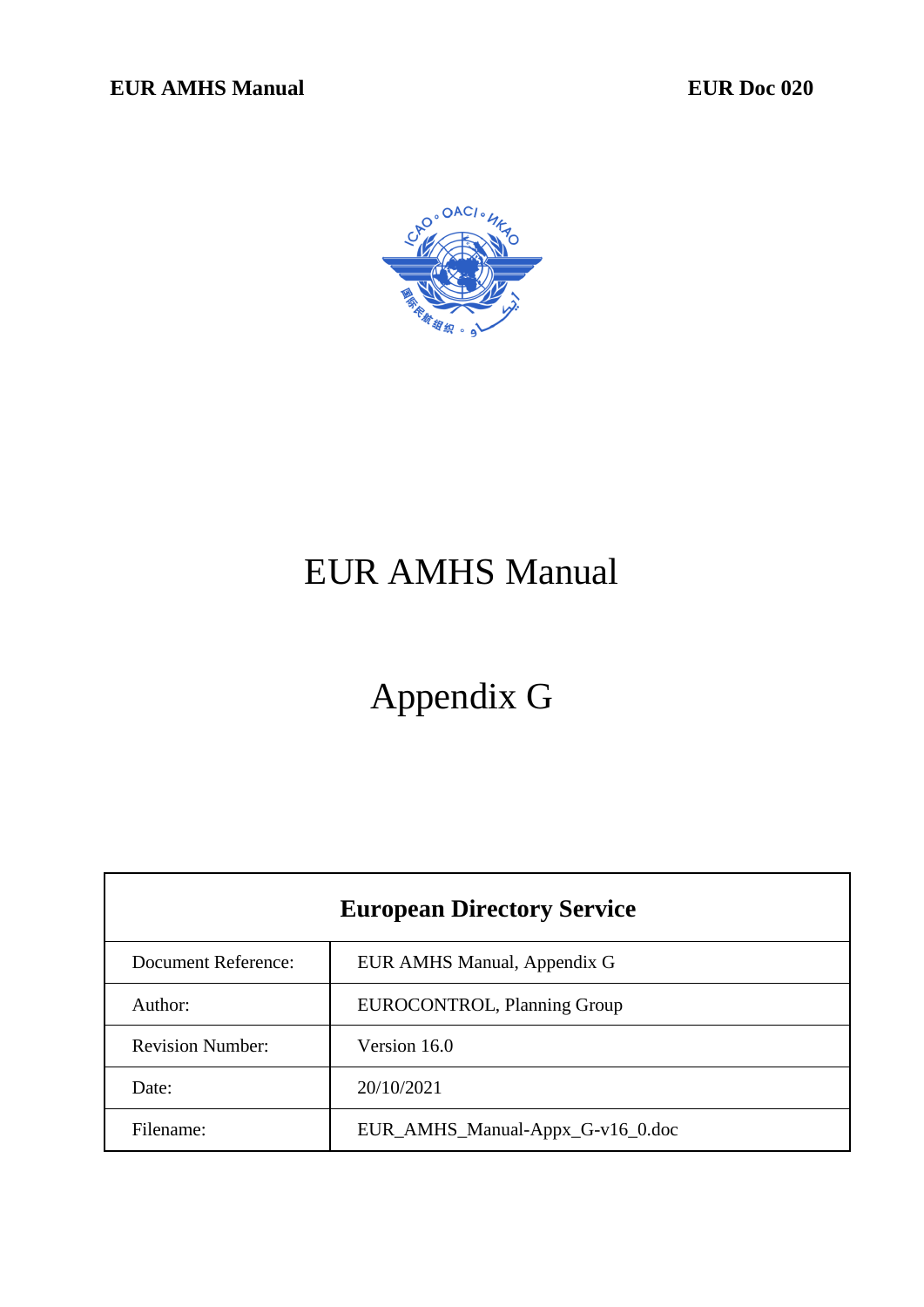## Document Control Log

| <b>Edition</b> | Date       | <b>Comments</b>                                                                                       | <b>Section/pages</b><br>affected                     |
|----------------|------------|-------------------------------------------------------------------------------------------------------|------------------------------------------------------|
| 0.1            | 19/03/2012 | Creation of the document.                                                                             | all                                                  |
| 0.2            | 27/06/2012 | Attachment of CP-AMHSM-12-005<br>(EUR AMHS Manual, Appendix G)                                        | all                                                  |
| 0.3            | 11/09/2012 | Incorporation of comments<br>from<br>Greece,<br><b>EUROCONTROL</b> and Germany                        | all                                                  |
| 0.4            | 15/02/2013 | of<br>X.500<br><b>DAP</b><br>Alignment<br>terminology,<br>establishment of context, editorial changes | all                                                  |
| 1.0            | 08/03/2013 | Finalised version for presenting to AFSG/17 as<br>attachment of CP-AMHSM-12-005                       | all                                                  |
| 8.0            | 25/04/2013 | Adopted version (AFSG/17)<br>(no other versions in between)                                           |                                                      |
| 8.1            | 12/03/2014 | Incorporation of CP-AMHSM-13-010                                                                      | 6.3.1, 6.3.2, 6.4.2                                  |
| 9.0            | 10/04/2014 | Adopted version (AFSG/18)                                                                             |                                                      |
| 9.1            | 21/03/2015 | Incorporation of CP-AMHSM-14-011                                                                      | 5.3.5, 5.3.6,<br>Chapter 6                           |
| 10.0           | 23/04/2015 | Adopted version (AFSG/19)                                                                             |                                                      |
| 10.1           | 04/04/2016 | Incorporation of DR-AMHSM-15-001 and CP-<br><b>AMHSM-15-009</b>                                       | 6.3.3, 6.4.3, 6.6.3<br>and 5.4.3                     |
| 11.0           | 26/04/2016 | Adopted version (AFSG/20)                                                                             |                                                      |
| 11.1           | 24/11/2016 | Creation of Appendices G-A, G-B and G-C,<br>incorporation of subsequent changes in the<br>document    | Table of contents<br>1.3, 5.3.5, 5.3.6,<br>Chapter 6 |
| 11.2           | 16/02/2017 | <b>Editorial modifications</b>                                                                        | all                                                  |
| 11.3           | 04/04/2017 | for presentation<br>AFSG/21<br>Version<br>to<br>as<br>attachment to CP-AMHS-16-008                    | all                                                  |
| 12.0           | 28/04/2017 | Adopted version (AFSG/21)                                                                             |                                                      |
| 12.1           | 23/04/2018 | Incorporation of CP-AMHSM-17-004                                                                      | References                                           |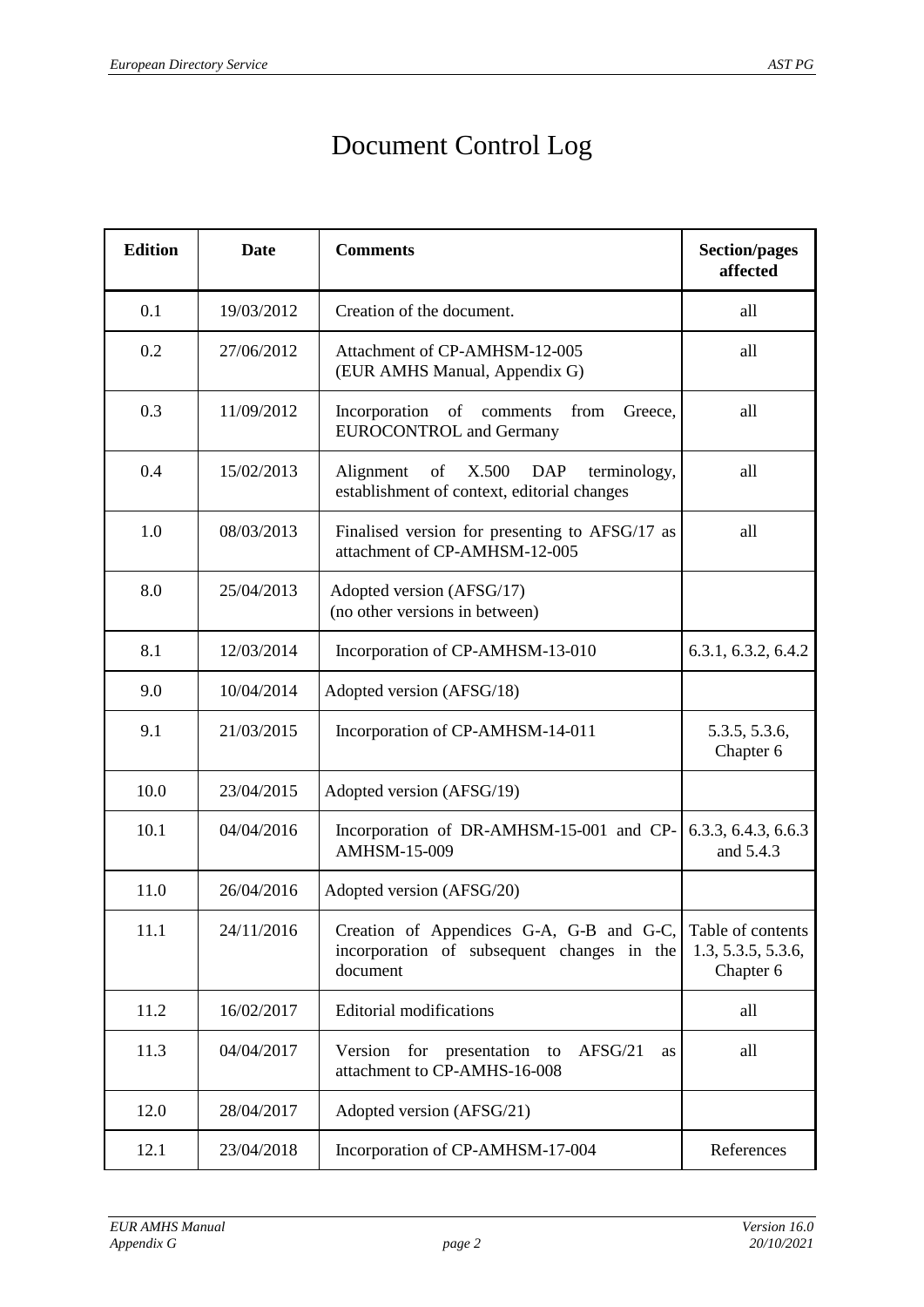| 13.0 | 27/04/2018 | Adopted version (AFSG/22)                                                                                                                                                                                                                                                       |                                   |
|------|------------|---------------------------------------------------------------------------------------------------------------------------------------------------------------------------------------------------------------------------------------------------------------------------------|-----------------------------------|
| 13.1 | 11/02/2019 | Incorporation of CP-AMHSM-16-004 and CP-<br><b>AMHSM-18-002</b>                                                                                                                                                                                                                 | 5.2.7, 5.2.10,<br>5.2.14, 5.4.3.3 |
| 14.0 | 05/03/2019 | Adopted version (AFSG/23)                                                                                                                                                                                                                                                       |                                   |
| 14.1 | 26/11/2019 | Incorporation of CP-AMHS-19-002<br>Adaption: According to COG/74&RCOG/11<br>Decision /4, Approval of AFS to SWIM<br>Transition Task Force (AST TF) Terms of<br>Reference (ToR) and coherent Work Programme,<br>the Author of EUR Doc 020 changed from<br>"AFSG PG" to "AST PG". | all                               |
| 15.0 | 12/11/2020 | Adopted version (AST TF/01)                                                                                                                                                                                                                                                     |                                   |
| 16.0 | 20/10/2021 | Adopted version (AST TF/02)                                                                                                                                                                                                                                                     |                                   |
|      |            |                                                                                                                                                                                                                                                                                 |                                   |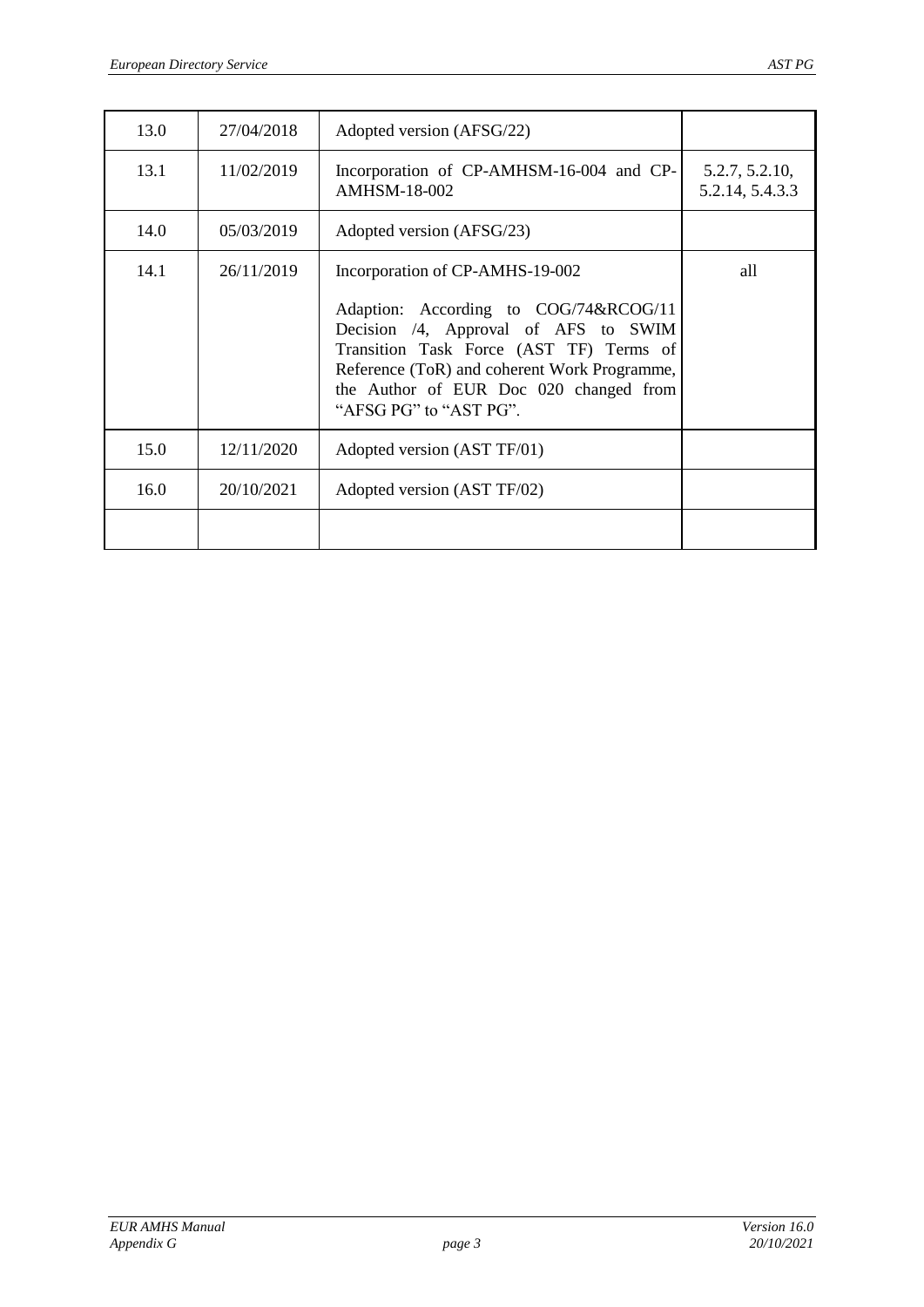## Table of contents

| 1   |       |  |
|-----|-------|--|
| 1.1 |       |  |
| 1.2 |       |  |
| 1.3 |       |  |
| 2   |       |  |
|     |       |  |
| 3   |       |  |
| 3.1 |       |  |
| 3.2 |       |  |
| 3.3 |       |  |
| 4   |       |  |
| 5   |       |  |
| 5.1 |       |  |
| 5.2 |       |  |
| 5.3 |       |  |
|     | 5.3.1 |  |
|     | 5.3.2 |  |
|     | 5.3.3 |  |
|     | 5.3.4 |  |
|     | 5.3.5 |  |
|     | 5.3.6 |  |
| 5.4 |       |  |
|     | 5.4.1 |  |
|     | 5.4.2 |  |
|     | 5.4.3 |  |
| 5.5 | 5.5.1 |  |
|     | 5.5.2 |  |
|     | 5.5.3 |  |
| 5.6 |       |  |
|     |       |  |
| 6   |       |  |
| 6.1 |       |  |
| 6.2 |       |  |
| 7   |       |  |
| 7.1 |       |  |
| 7.2 |       |  |
|     | 7.2.1 |  |
|     | 7.2.2 |  |
|     | 7.2.3 |  |
|     | 7.2.4 |  |
| 7.3 | 7.3.1 |  |
|     | 7.3.2 |  |
|     | 7.3.3 |  |
|     | 7.3.4 |  |
| 8   |       |  |
|     |       |  |
| 9   |       |  |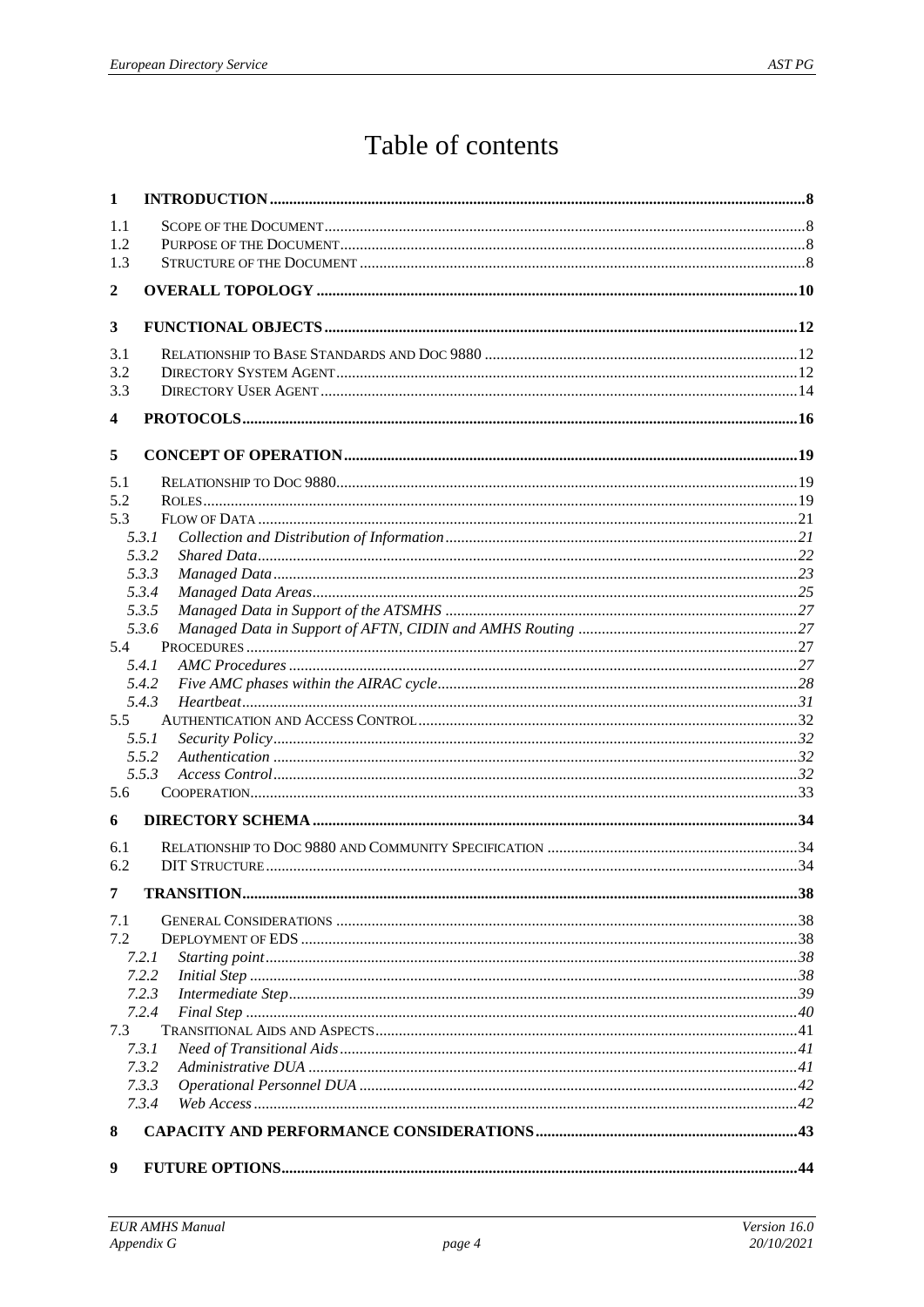## **LIST OF APPENDICES OF THE EUR AMHS MANUAL, APPENDIX G**

- APPENDIX G-A: EDS USER INTERFACE CONTROL DOCUMENT
- APPENDIX G-B: EDS DATA DESCRIPTION
- APPENDIX G-C: EDS TESTING GUIDELINES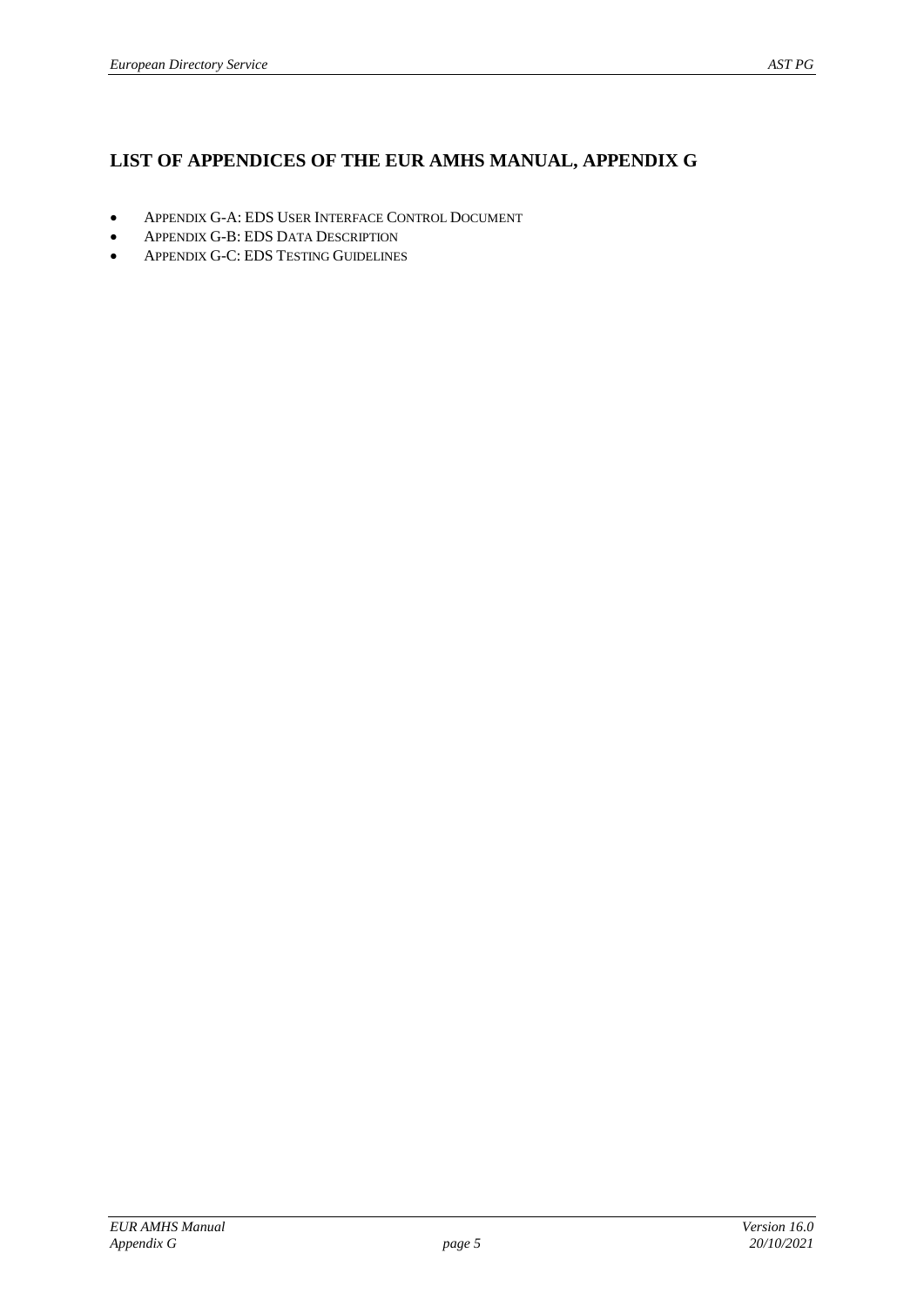## References

<span id="page-5-1"></span>[1] EUROCONTROL Specification on the Air Traffic Services Message Handling System (AMHS), Edition 2.0, 18/09/2009

*Note.– Specification's reference published as a Community specification in the Official Journal of the European Union, C 323/24, 31.12.2009.*

- <span id="page-5-2"></span>[2] ICAO EUR Doc 020 EUR AMHS Manual, latest version
- <span id="page-5-5"></span>[3] ICAO EUR Doc 021 ATS Messaging Management Manual, latest version
- [4] ICAO EUR Doc 022 EUR AFS Security Guidelines, latest version
- <span id="page-5-13"></span>[5] ICAO Doc 9880 AN/466 Manual on Detailed Technical Specifications for the Aeronautical Telecommunication Network (ATN) using ISO/OSI Standards and Protocols, Part I — Air-Ground Applications, Second Edition, 2016
- <span id="page-5-11"></span>[6] ICAO Doc 9880 AN/466 Manual on Detailed Technical Specifications for the Aeronautical Telecommunication Network (ATN) using ISO/OSI Standards and Protocols, Part II — Ground-Ground Applications — Air Traffic Services Message Handling Services (ATSMHS), Second Edition, 2016
- [7] ICAO Doc 9880 AN/466 Manual on Detailed Technical Specifications for the Aeronautical Telecommunication Network (ATN) using ISO/OSI Standards and Protocols, Part III — Upper Layer Communications Service (ULCS) and Internet Communications Service (ICS), Second Edition, 2016
- <span id="page-5-3"></span>[8] ICAO Doc 9880 AN/466 Manual on Detailed Technical Specifications for the Aeronautical Telecommunication Network (ATN) using ISO/OSI Standards and Protocols, Part IV — Directory Services, Security and Identifier Registration, Second Edition, 2016
- <span id="page-5-10"></span>[9] ICAO Doc 9896 Manual on the Aeronautical Telecommunication Network (ATN) using Internet Protocol Suite (IPS) Standards and Protocols, Second Edition, 2015
- <span id="page-5-4"></span>[10] ISO/IEC 9594-n Information technology – Open Systems Interconnection – The Directory (multi-part),  $5<sup>th</sup>$  Edition, 2005

*Note.– This set of standards was also published as ITU-T X.500 (08/2005) set of standards.*

- <span id="page-5-7"></span>[11] IETF RFC 4511 Lightweight Directory Access Protocol (LDAP): The Protocol, June 2006
- <span id="page-5-12"></span>[12] IETF RFC 2849 The LDAP Data Interchange Format (LDIF) - Technical Specification, June 2000
- <span id="page-5-8"></span>[13] IETF RFC 1006 ISO Transport Service on top of the TCP, Version 3, May 1987
- <span id="page-5-9"></span>[14] IETF RFC 2126 ISO Transport Service on top of TCP (ITOT), March 1997
- <span id="page-5-6"></span>[15] European Directory Service (EDS) Operational Concept – WP1 (Analysis), Version 1.0, October 2011
- <span id="page-5-0"></span>[16] European Directory Service (EDS) Operational Concept – WP2 (Concept), Version 1.0, October 2011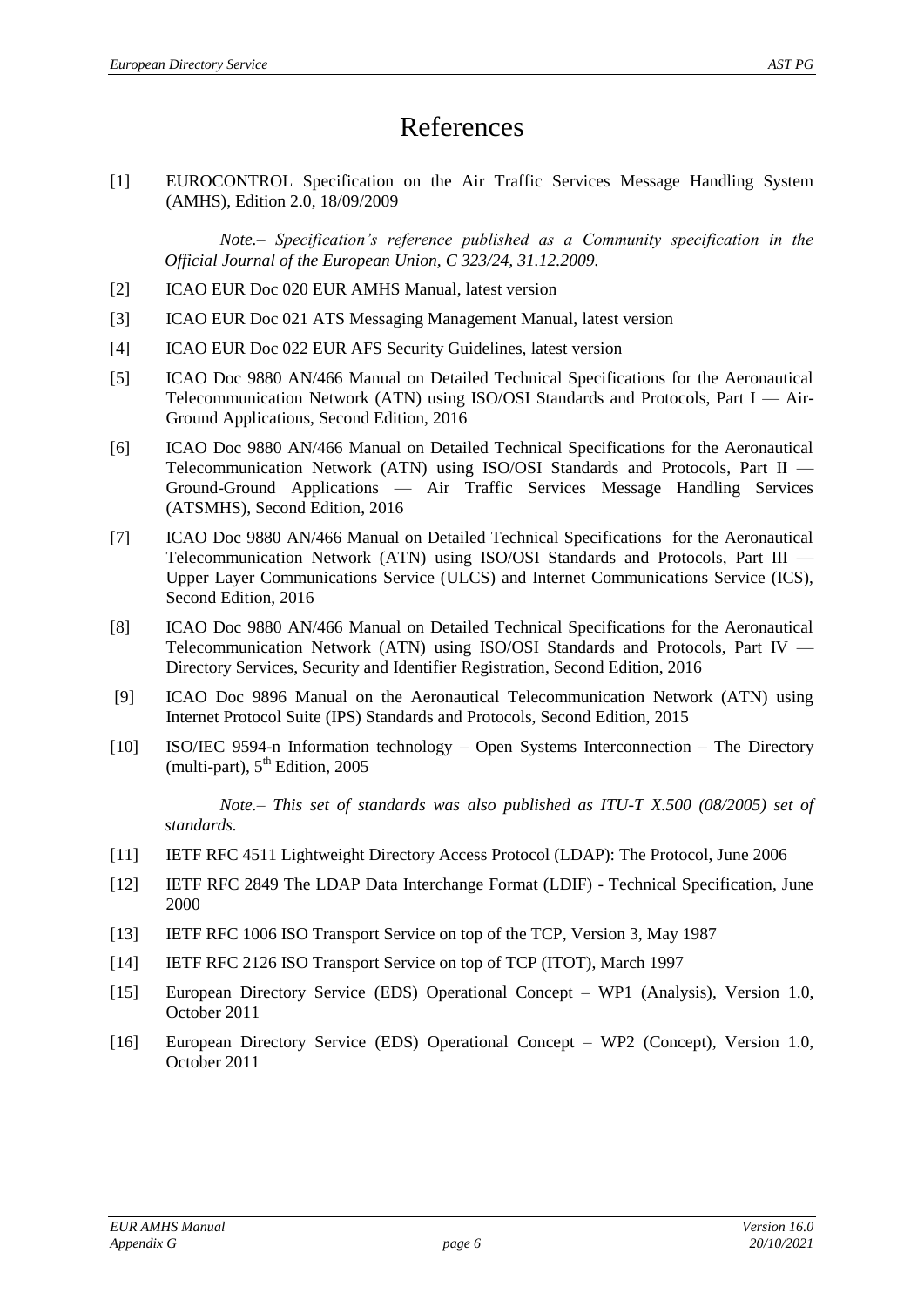## Table of Figures

| FIGURE 1: PARTICIPATING AND NON-PARTICIPATING DIRECTORY MANAGEMENT DOMAINS 11 |  |
|-------------------------------------------------------------------------------|--|
|                                                                               |  |
|                                                                               |  |
|                                                                               |  |
|                                                                               |  |
|                                                                               |  |
|                                                                               |  |
|                                                                               |  |
|                                                                               |  |
|                                                                               |  |
|                                                                               |  |
|                                                                               |  |
|                                                                               |  |
|                                                                               |  |
|                                                                               |  |
|                                                                               |  |

## List of Tables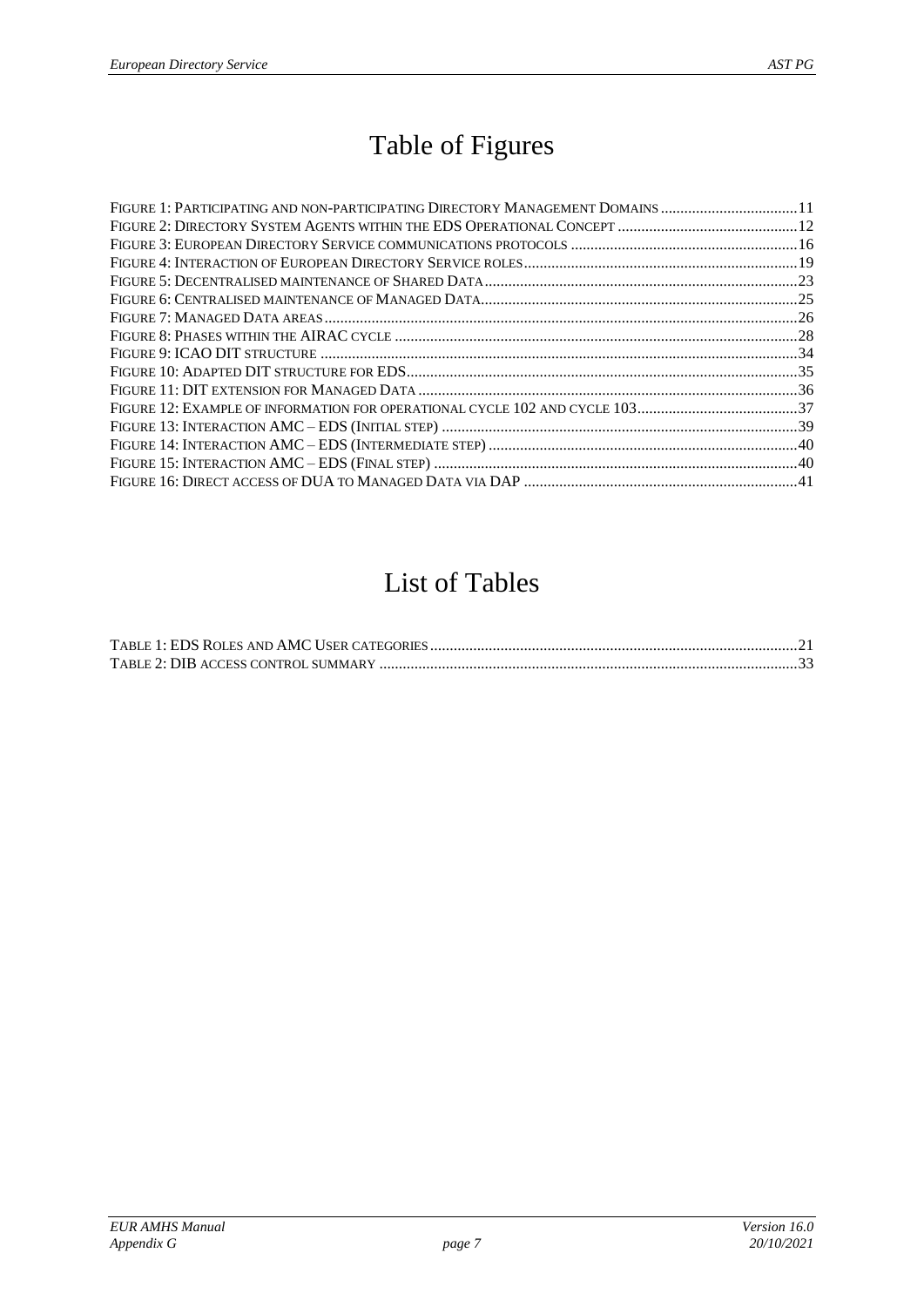## <span id="page-7-0"></span>**1 Introduction**

## <span id="page-7-1"></span>**1.1 Scope of the Document**

1.1.1 This document constitutes the specification of the European Directory Service (EDS) Operational Concept, describing how the EDS should be used as a common European facility in support of ATN applications and AMHS in particular.

The specification laid down in the EUROCONTROL EDS concept document [\[16\]](#page-5-0) was developed in the framework of the EUROCONTROL EDS Operational Concept study and handed over to the ICAO AFSG for consideration, subsequent adoption and maintenance thereafter. The AFSG decided to incorporate the specification into the EUR AMHS Manual as an Appendix.

## <span id="page-7-2"></span>**1.2 Purpose of the Document**

1.2.1 The purpose of this document is to provide a comprehensive analysis of the various aspects of the solution for the European Directory Service. Besides technology considerations, the document addresses operational, cooperation and transitional issues.

1.2.2 The document aims to give advice in support of the implementation and operations of the European Directory Service. The major focus is set on the exchange of information at the international level. Distribution of information at national or local levels and access to information by Directory users are taken into account to give the full picture, however they are considered local implementation matters.

## <span id="page-7-3"></span>**1.3 Structure of the Document**

- 1.3.1 This document consists of the following chapters:
	- Chapter [1](#page-7-0) (this chapter) provides an introduction to the document.
	- Chapter [2](#page-9-0) gives the overall picture from the topology point of view.
	- Chapter [3](#page-11-0) discusses the refinement of functional objects.
	- Chapter [4](#page-15-0) outlines the X.500 protocols to be used for exchange of information between functional objects.
	- Chapter [5](#page-18-0) describes the concept of operation including aspects of cooperation with Regions, States and Organisations not participating in the concept.
	- Chapter [6](#page-33-0) looks at the schema definition.
	- Chapter [7](#page-37-0) considers transition and migration towards the European Directory Service.
	- Chapter [8](#page-42-0) discusses capacity and performance considerations with respect to the implementation of the European Directory Service.
	- Chapter [9](#page-43-0) outlines future options of the European Directory Service.

1.3.2 This document is supplemented by Appendices G-A, G-B and G-C providing specific information with regard to the following matters: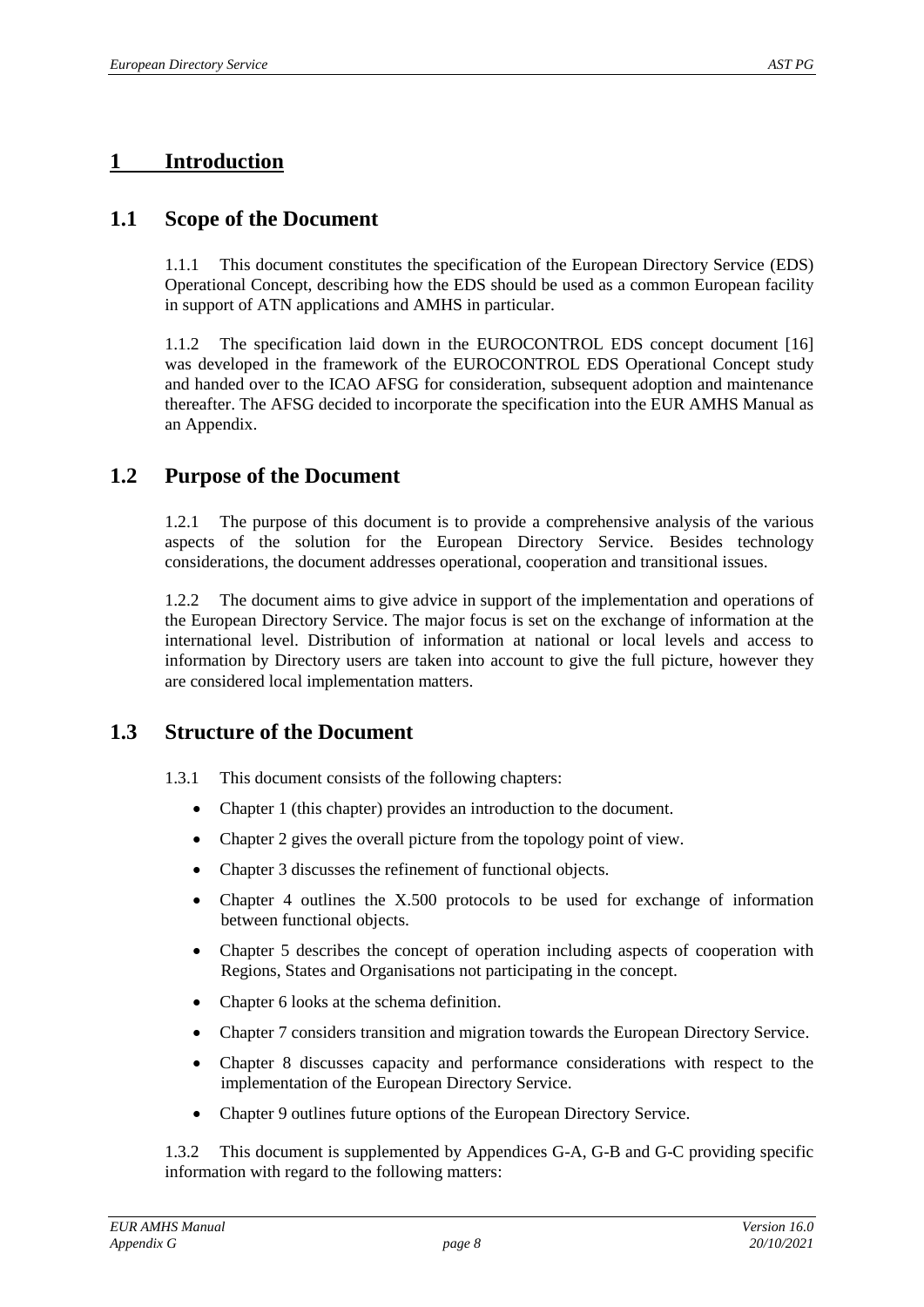Appendix G-A: EDS User Interface Control Document

This Appendix provides the Interface Control Document (ICD) of the European Directory Service (EDS) for co-operating and adjacent users. It summarises interface details for the exchange of information between the Central European DSA, and Co-operating and Adjacent DSAs.

• Appendix G-B: EDS Data Description

This Appendix describes the information provided by the European Directory Service (EDS). It provides details regarding the structure and elements (Object Classes and associated Attribute Types) used by the Directory Tree in the Central European DSA, and as replication in the Co-operating and Adjacent DSAs.

• Appendix G-C: EDS Testing Guidelines

This Appendix provides guidelines in order to enable involved parties to carry out the EDS testing activity, basically between implementations of the Central European Test-DSA and Co-operating and Adjacent Test-DSAs.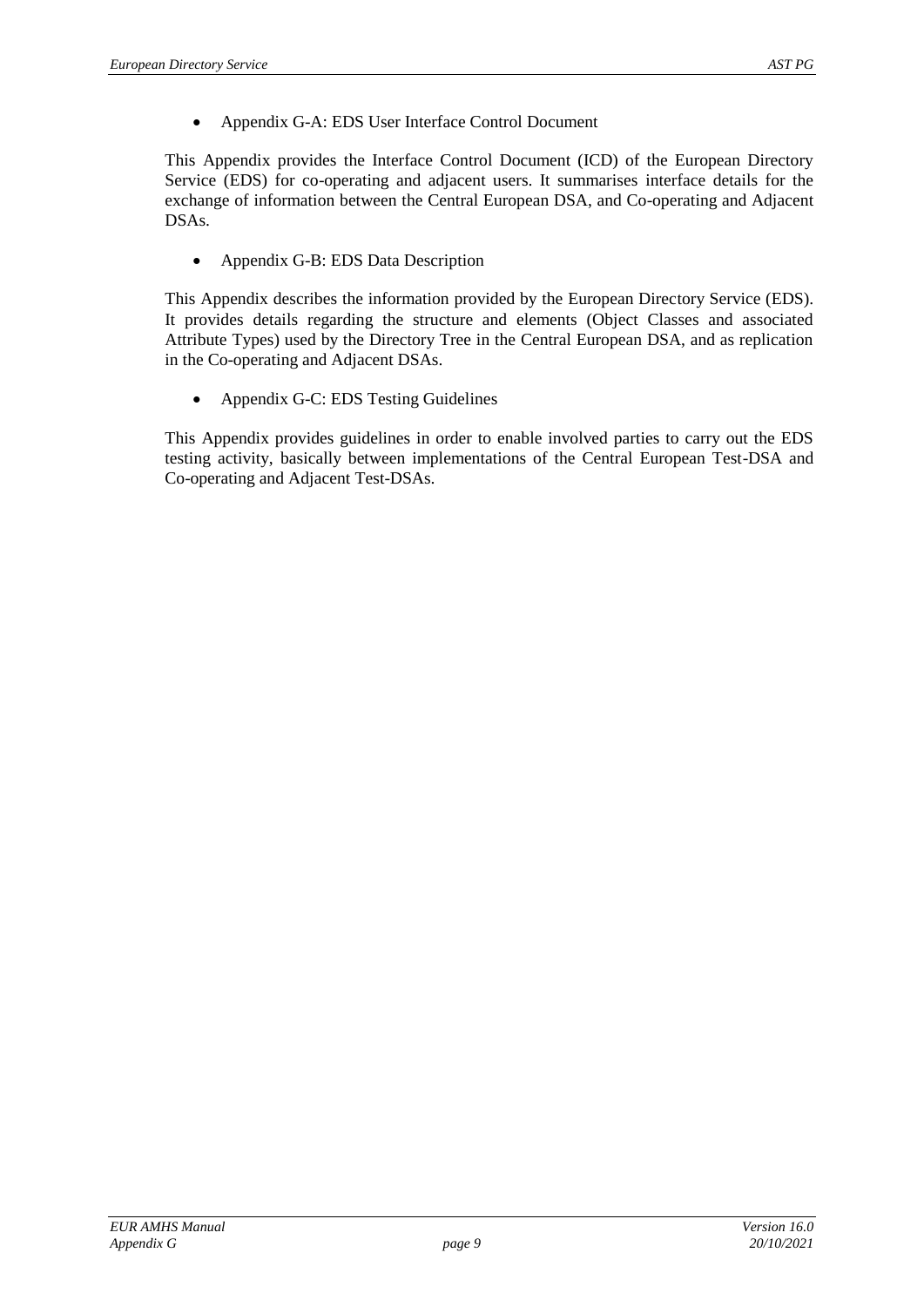## <span id="page-9-0"></span>**2 Overall Topology**

2.1 The European Directory Service (EDS) Operational Concept adopts and refines the approach given by the AMHS Community Specification [\[1\]](#page-5-1), further referred to as AMHS CS. In Chapter [4](#page-15-0) the AMHS CS outlines a central Directory service as a European Common Facility.

2.2 The AMHS CS makes reference to ICAO EUR Doc 020 [\[2\]](#page-5-2) and ICAO Doc 9880 Part IV [\[8\]](#page-5-3). ICAO Doc 9880 Part IV describes the ATN Directory service, in particular the functional objects, protocols and schema definition with respect to the X.500 base standards [\[10\]](#page-5-4).

2.3 ICAO EUR Doc 020 indicates in Annex K of Appendix B, the directory information needed to support the AMHS.

2.4 The AMHS CS describes an architecture with the Directory System Agents (DSA) of the various Directory Management Domains (DMDs) connected to one central DSA. The role of the central DSA is to collect data from participating States and Organisations as well as from Regions, States and Organisations not directly participating in the concept; to check consistency of the collected data, and to provide validated data to States and Organisations. With regard to the ATS Messaging Management process, ICAO EUR Doc 021 [\[3\]](#page-5-5) contains a detailed description.

2.5 The EDS analysis [\[15\]](#page-5-6) confirms the centralised approach of the AMHS CS [\[1\]](#page-5-1) in order to implement a Directory service as a Common Facility in the European area. The EDS Operational Concept describes the exchange of information at the international level between the participating States and Organisations with regard to the overall topology, used protocols, data structures, workflow, and procedures. The European Directory Service (EDS) is expected to support the various ATN applications, especially the AMHS in implementation of the Extended ATS Message Handling Service. The EDS Operational Concept also describes the protocols used by Directory users for access to the information stored in the Directory. Further aspects of access by users and national respective local distribution of information are considered out of scope of the EDS Operational Concept.

2.6 In addition to a pure European solution, the EDS Operational Concept considers the global aspect of Directory services. Regions, States and Organisations not directly participating in the concept, need to exchange data with the central DSA and/or States and Organisations participating in the concept. Regions, States and Organisations not participating in the concept also provide data that is required by the participating States and Organisations as well as vice versa.

2.7 The EDS Operational Concept describes an overall online Directory solution.

2.8 In the framework of the European Directory Service the term "online" refers to a service that provides direct and automated communication means between the involved entities using well-defined protocols. Communication is established and takes place on demand or by schedule, but without manual initiation or intervention by human users. A permanent connection on a 24 hour basis is not implied by the term online.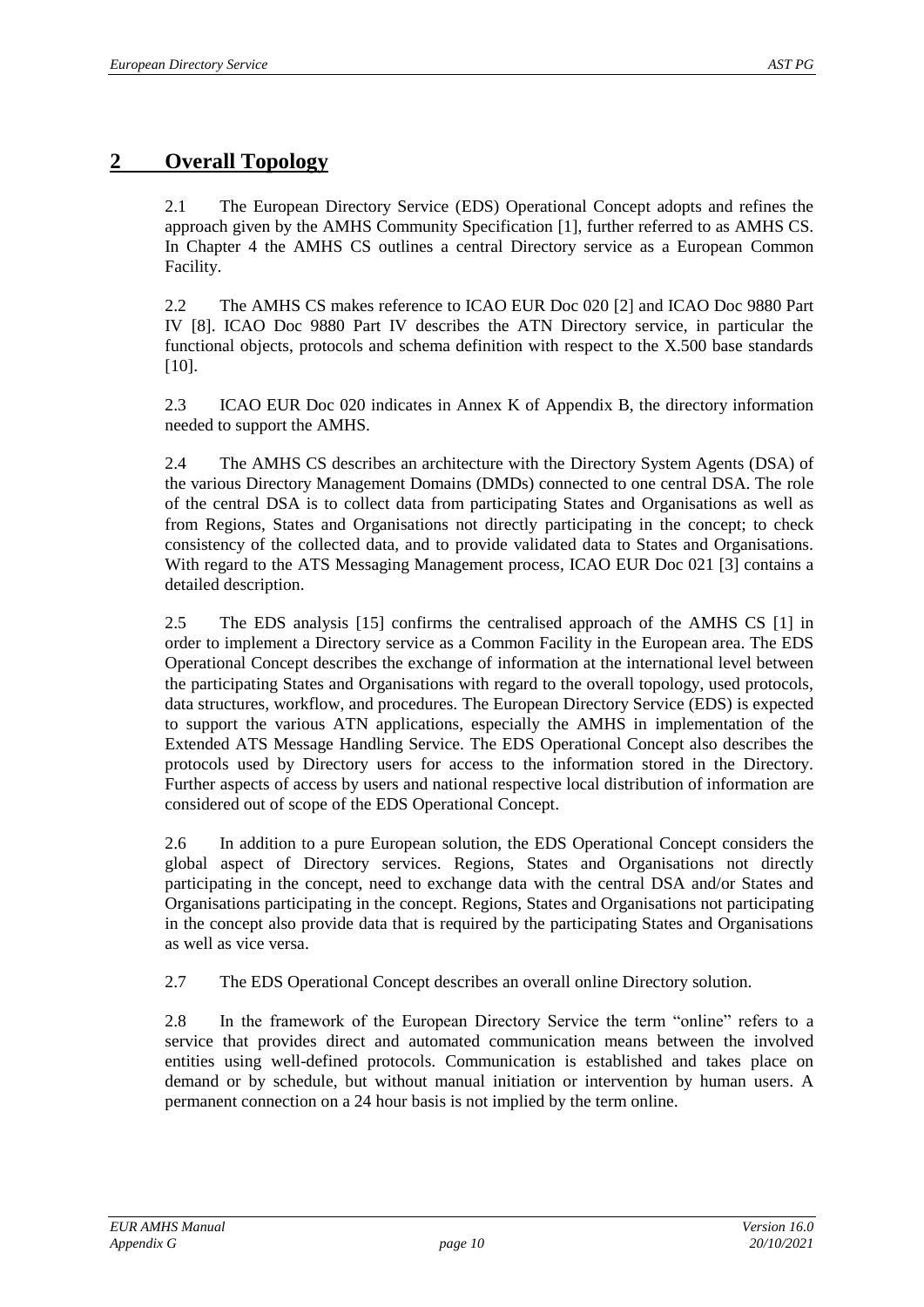

*Figure 1: Participating and non-participating Directory Management Domains*

<span id="page-10-0"></span>2.9 The EDS Operational Concept specifies the cooperation of the central DSA with the DSAs in the participating and non-participating DMDs. These DMDs might implement further, subordinate DSAs in support of geographical deployment, quality of service, redundancy, etc. Those subordinate DSAs may communicate among themselves and with the DMD's top level DSA however they do not communicate with the central DSA and do not directly participate in the concept. Subordinate DSAs implemented by the DMDs are therefore considered out of scope in the context of the concept.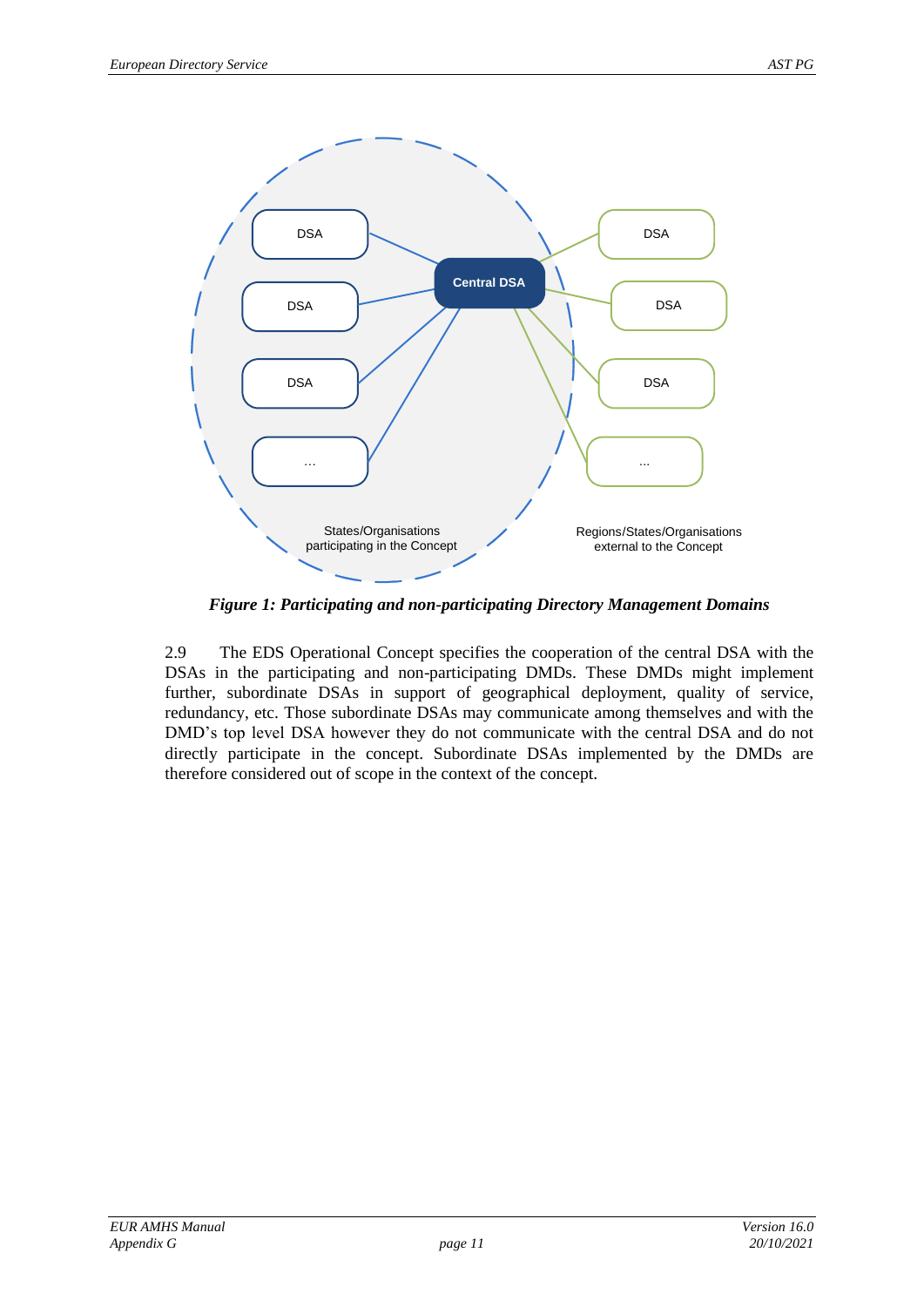## <span id="page-11-0"></span>**3 Functional Objects**

## <span id="page-11-1"></span>**3.1 Relationship to Base Standards and Doc 9880**

3.1.1 The functional model of the ATN Directory service as per ICAO Doc 9880 Part IV [\[8\]](#page-5-3) refines the basic, functional model given by the X.500 base standards [\[10\]](#page-5-4), which is further refined by the EDS Operational Concept.

## <span id="page-11-2"></span>**3.2 Directory System Agent**

3.2.1 A Directory System Agent (DSA) is a functional object in the model of the ATN Directory service.

3.2.2 According to the X.500 model, a DSA provides access to the information stored in the Directory for other DSAs and users.

3.2.3 A DSA within the EDS Operational Concept implements one of the following profiles according to the function of the respective DSA:

- Central European DSA; or
- Co-operating DSA; or
- Adjacent DSA.



<span id="page-11-3"></span>*Figure 2: Directory System Agents within the EDS Operational Concept*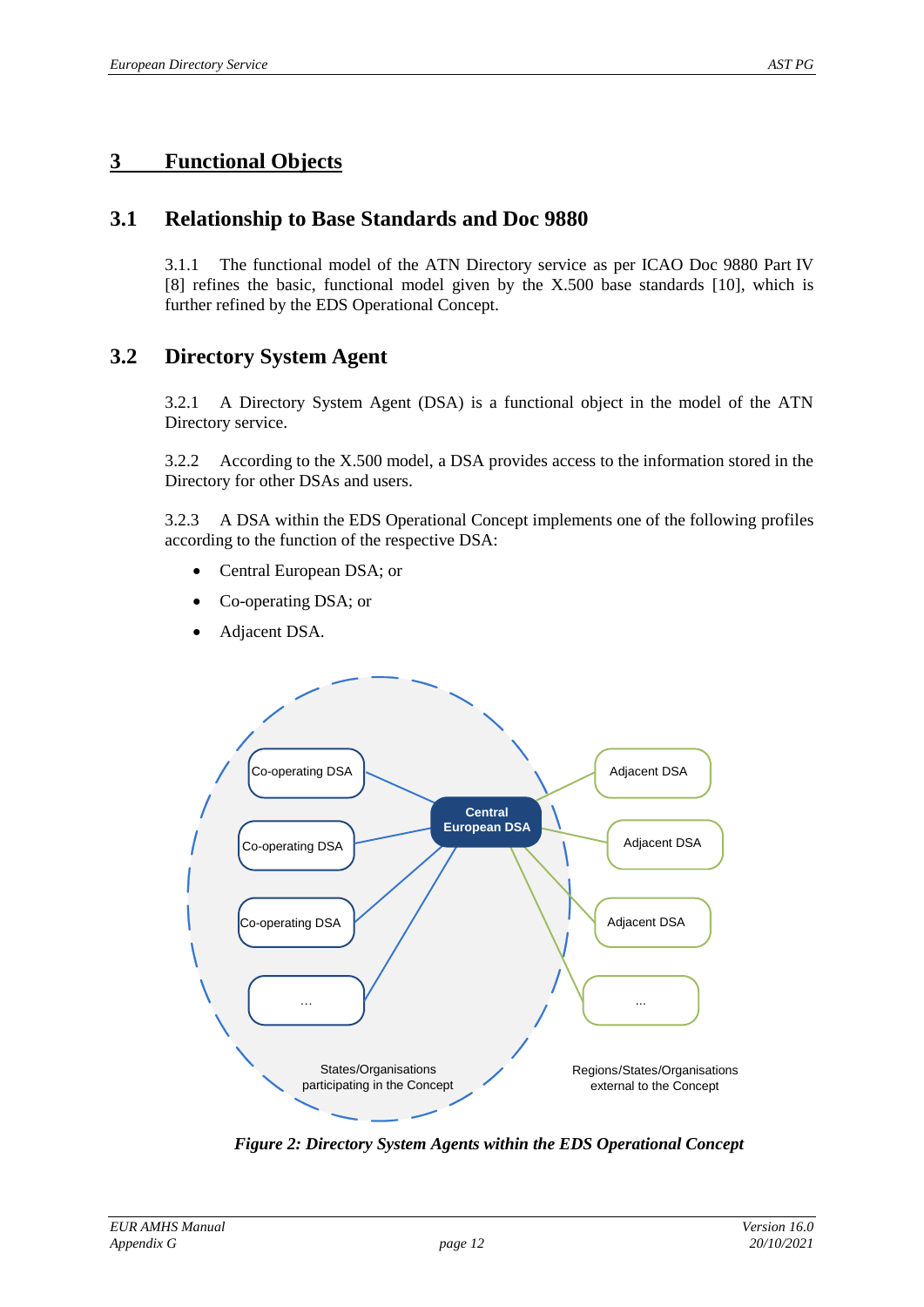#### *Central European DSA*

3.2.4 The Central European DSA is implemented as a Common Facility within the European Directory Service (EDS).

3.2.5 The role of this facility is to:

- collect data from participating States and Organisations;
- collect data from non-participating Regions, States and Organisations;
- apply a workflow mechanism;
- ensure consistency of collected data;
- provide overall validated data to participating States and Organisations; and
- provide validated data with regard to participating States and Organisation to nonparticipating Regions, States and Organisations.

*Note.– The amount of data collected from and provided to a DSA depends on the profile implemented by the DSA.*

3.2.6 With regard to non-participating Regions, States and Organisations, the Central European DSA acts on behalf of the Co-operating DSAs. In this respect, there is no need for a Co-operating DSA to exchange data with any other DSA, but the Central European DSA.

#### *Co-operating DSA*

3.2.7 A Co-operating DSA participates in the concept and contributes to the overall functions within the European Directory Service.

- 3.2.8 The role of this facility is to:
	- allow users to modify local data;
	- provide local data to the Central European DSA;
	- receive validated data provided by the Central European DSA; and
	- provide validated data to subordinate DSAs and local users.

3.2.9 The validated data received from the Central European DSA covers data collected from any other Co-operating or Adjacent DSA.

#### *Adjacent DSA*

3.2.10 An Adjacent DSA does not directly participate in the concept; however, it provides data to and receives data from the Central European DSA.

3.2.11 The role of this facility is to:

- provide local/regional data to the Central European DSA and
- receive a part of the validated data provided by the Central European DSA.

*Note.– The above listing identifies only a minimum set of profiles in order to enable exchange of data with the Central European DSA.*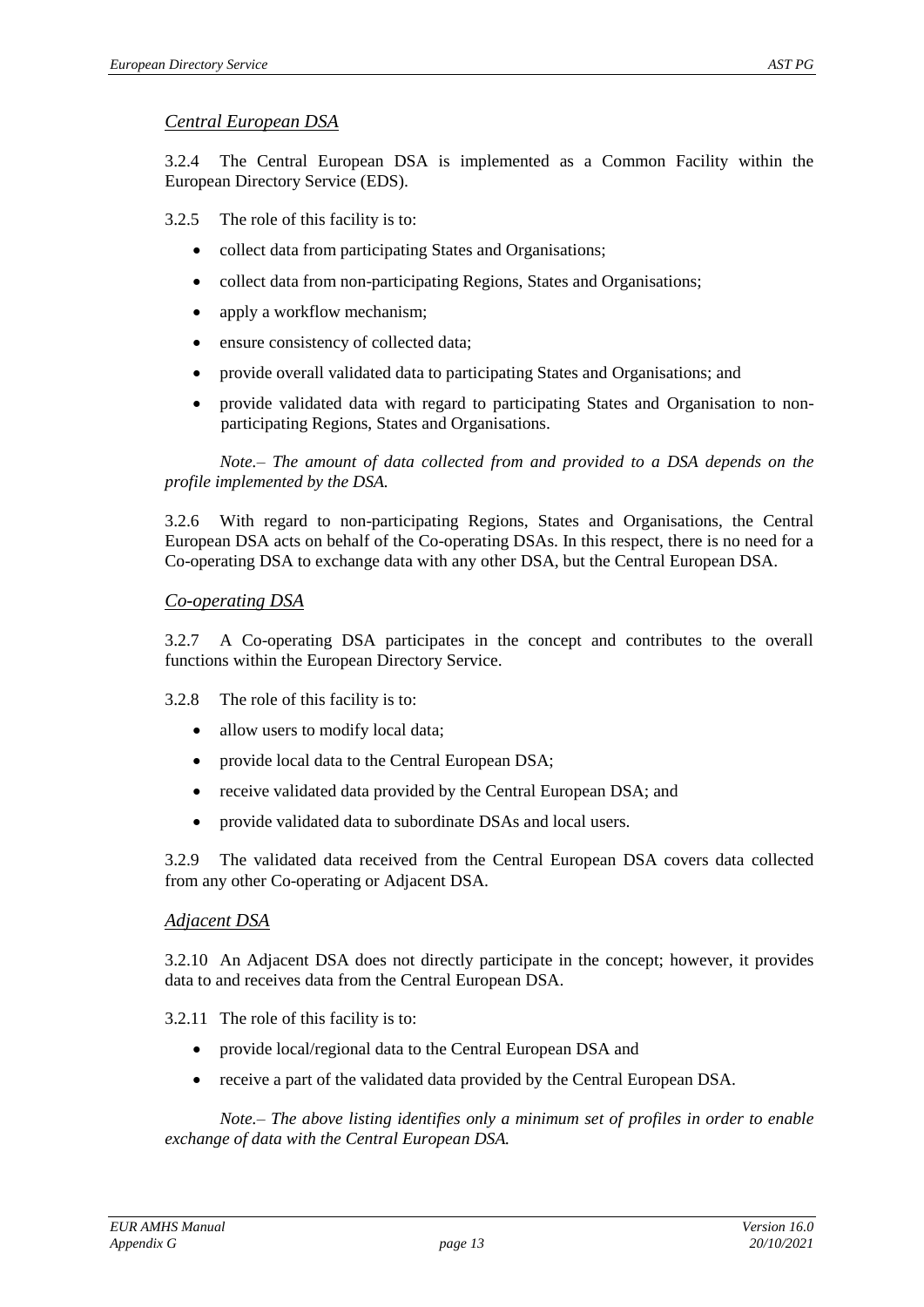3.2.12 The part of the validated data received from the Central European DSA covers data collected from all Co-operating DSAs on whose behalf the Central European DSA acts.

3.2.13 Any other Region, State or Organisation may operate an Adjacent DSA.

## <span id="page-13-0"></span>**3.3 Directory User Agent**

3.3.1 A Directory User Agent (DUA) is a functional object in the model of the ATN Directory service.

3.3.2 Services available at a DUA are provided by the Directory in response to operations initiated by a human or system user. There are operations to allow interrogation of the Directory and others to allow modifications.

3.3.3 A DUA within the EDS Operational Concept implements one of the following profiles according to the function of the respective DUA:

- Administrative DUA
- Operational Personnel DUA
- Autonomous Operational DUA

*Note.– The profiles of the previous three DUA types are specified in ICAO Doc 9880 Part IV [\[8\]](#page-5-3).*

• Central Administrative DUA

#### *Administrative DUA*

3.3.4 An Administrative DUA provides the user with the full range of Directory operations and is suitable for Directory administrators of various kinds. It needs access to all of the Directory operations, and it is subject to access controls for the modification operations. It is also required to protect the integrity and accuracy of the data held in the Directory Information Base (DIB).

#### *Operational Personnel DUA*

3.3.5 An Operational Personnel DUA provides a (human) operational user with the limited range of Directory operations enabling interrogation of the Directory without being granted access to the modification operations. Typical users of Operational Personnel DUAs include operators of systems in the ATN, AMHS users and users of end systems supporting other ATN applications. Planners and management personnel also belong to this profile. This DUA requires guarantees of data integrity and accuracy.

#### *Autonomous Operational DUA*

3.3.6 An Autonomous Operational DUA (supporting, for example, AMHS MTAs, UAs, MS and MTCUs, or other ATN applications) is an autonomous process with limited requirements of Directory interrogation operations (e.g. it requires the read, compare and search operations only) and it operates without human intervention to invoke Directory operations and evaluate results. This DUA requires guarantees of data accuracy.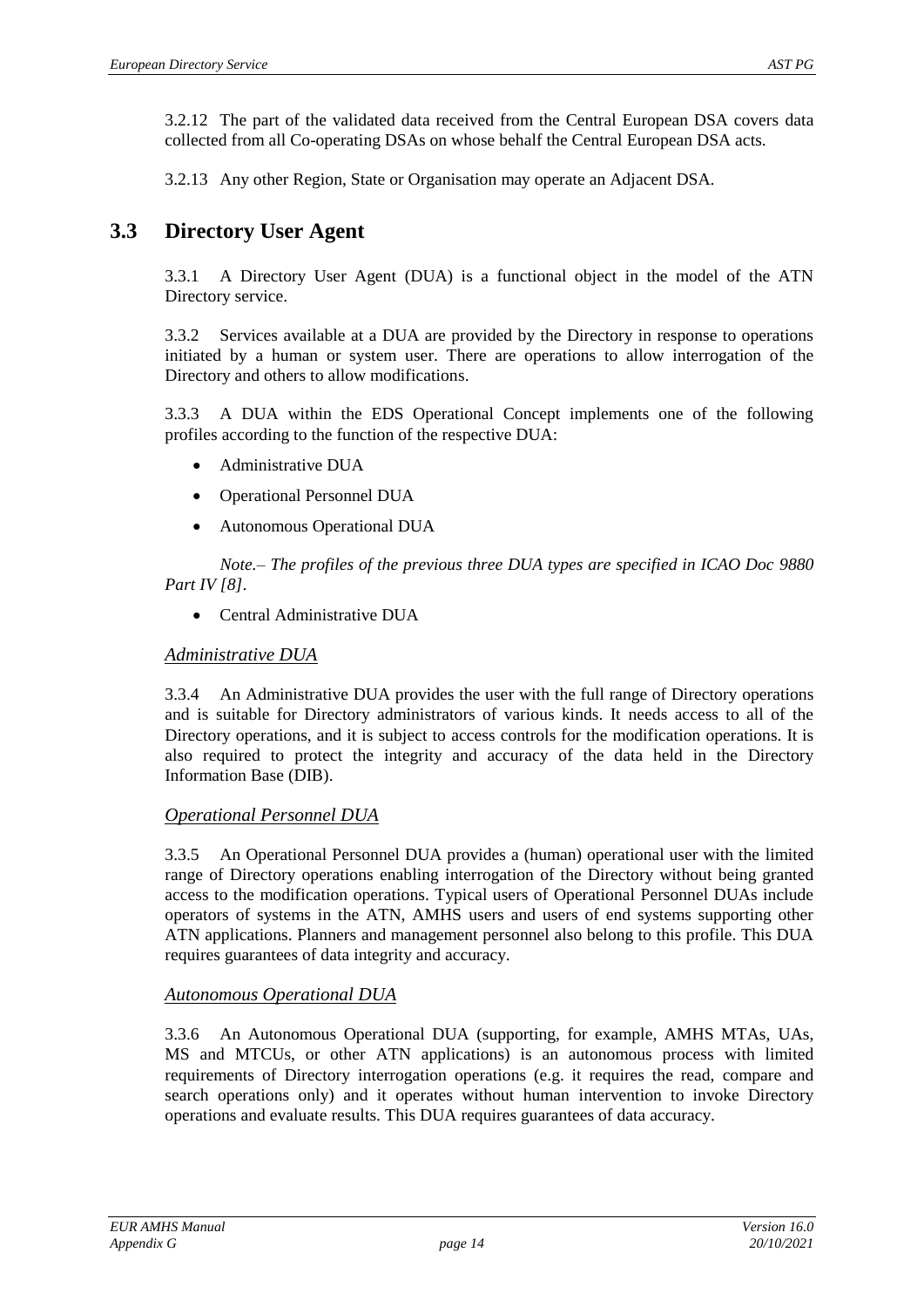#### *Central Administrative DUA*

3.3.7 The Central Administrative DUA is an Administrative DUA as specified by ICAO Doc 9880 Part IV [\[8\]](#page-5-3) designed to provide the user with workflow capabilities in order to implement the ATS Messaging Management process at the Central European DSA. A typical user of the Central Administrative DUA is the administrator of the Central European DSA in charge of consistency and validation of the collected data.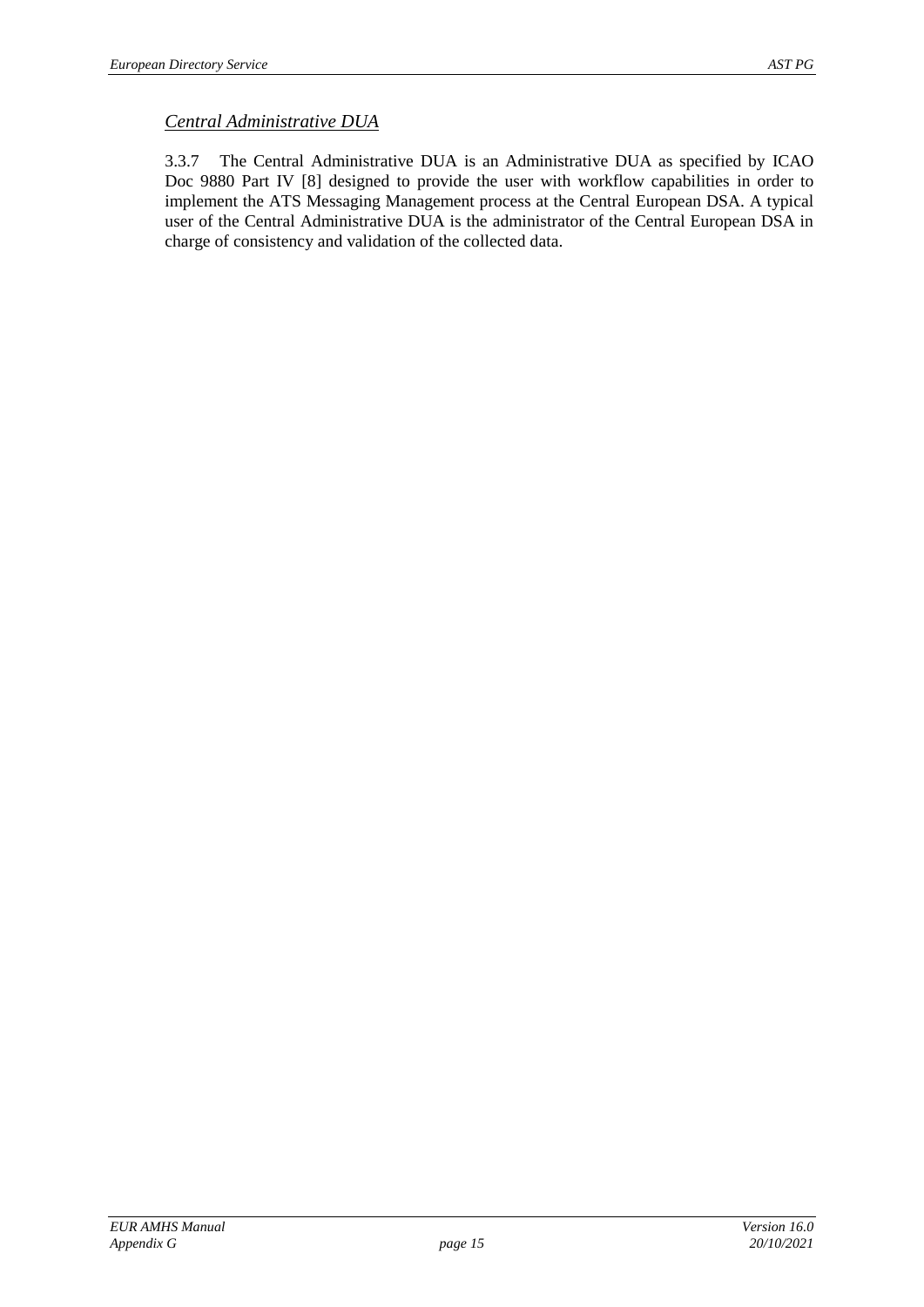## <span id="page-15-0"></span>**4 Protocols**

4.1 The X.500 Directory base standards define protocols for communications between the functional objects:

- Directory System Protocol (DSP)
- Directory Information Shadowing Protocol (DISP)
- Directory Access Protocol (DAP)
- Directory Operational Bindings Management Protocol (DOP)

*Note.– In the context of the European Directory Service, DOP is considered out of scope as already stated by the AMHS Community Specification [\[1\]](#page-5-1).*

4.2 DSP supports communications between two DSAs, where a request cannot be fully resolved by one DSA and forwarded to one or more other DSAs through chaining. Use of referrals is discouraged by the EDS Operational Concept as it increases the number of access points for the users' DUAs. Use of DSP for chaining is recommended.

4.3 DISP supports shadowing between two DSAs where a copy of data is made available at another DSA. Use of DISP reduces the dependency from underlying international networks and facilitates the holding of data close to the user. Use of DISP for shadowing is recommended.



*Figure 3: European Directory Service communications protocols*

<span id="page-15-1"></span>4.4 DAP is used by DUAs in order to enable users to access the European Directory Service. Depending on the access rights, the user can access data in the Directory Information Base (DIB) and perform operations.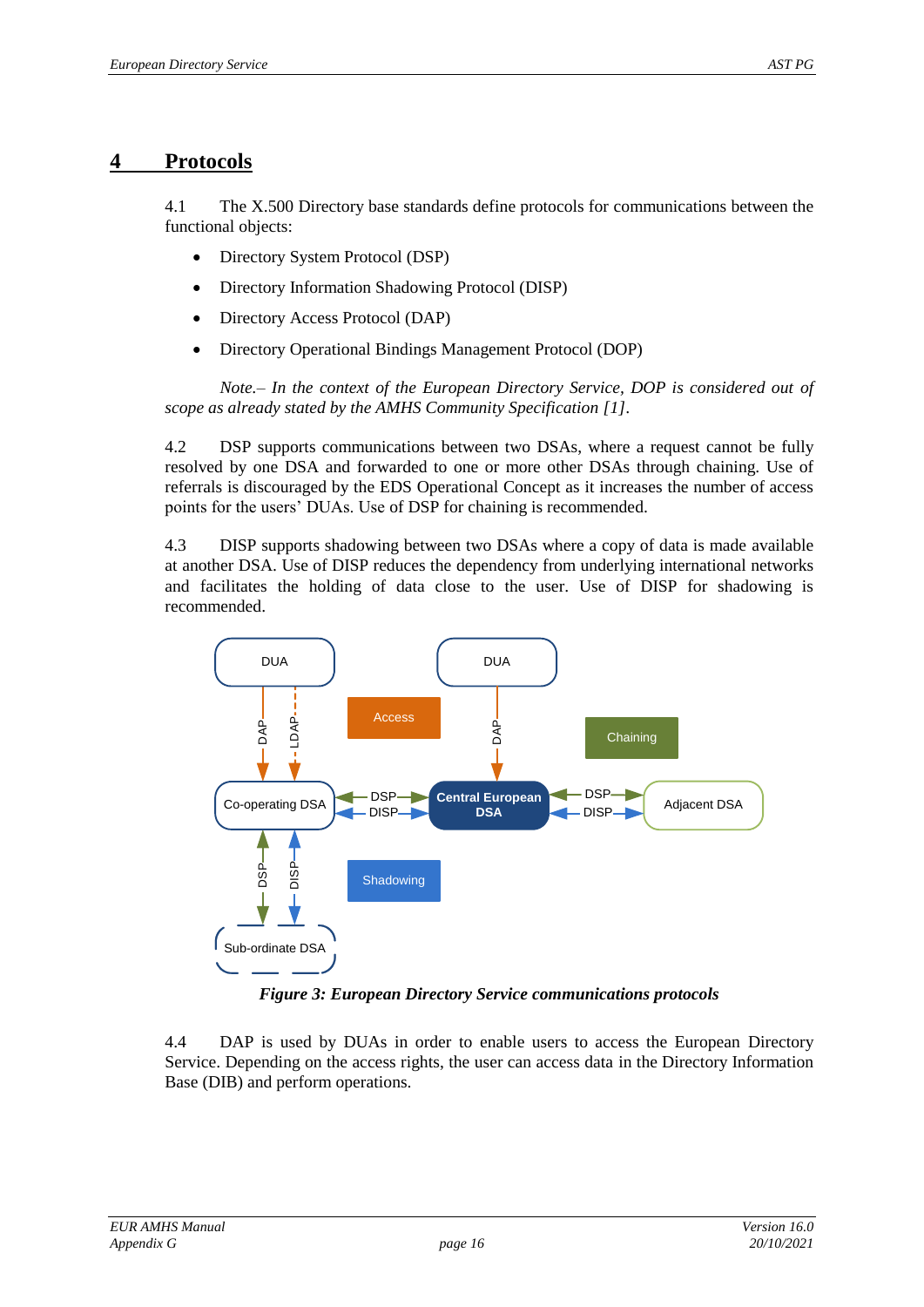4.5 The available DAP operations fall in two categories as specified in the X.500 base standards [\[10\]](#page-5-4):

- Interrogation operations which allow to query the Directory; and
- Modification operations which apply changes to the Directory.

4.6 Using DAP the X.500 base standards specify the following operations for Directory interrogation:

- *Read* to determine the attributes of an entry and related values;
- *Compare* to check whether a supplied value matches a value of a particular attribute of a particular entry;
- *List* to receive a list of immediate subordinates of a particular entry;
- *Search* to identify entries in portions of the Directory that satisfy a supplied filter; and
- *Abandon* to inform the Directory that the initiating user of a previous interrogation operation is no longer interested in the operation being carried out.

4.7 Using DAP the X.500 base standards specify the following operations for Directory modification:

- *Add entry* to insert a new leaf entry;
- *Remove entry* to delete an existing leaf entry;
- *Modify entry* to apply a sequence of changes to a particular entry; and
- *Modify distinguished name* to change the relative distinguished name of a particular entry.

4.8 Use of DAP is recommended for management purposes and is proposed for other purposes depending on the needs of the respective applications.

4.9 In addition to DAP specified by ICAO Doc 9880 Part IV [\[8\]](#page-5-3) for access by Directory users, Operational Personnel DUA and Autonomous Operational DUAs of end users with limited needs may make use of the Lightweight Directory Access Protocol (LDAP) [\[11\]](#page-5-7).

4.10 LDAP was developed as an alternate, simpler means to access a Directory compared to DAP, aiming to provide equivalent operations. In contrast to previous versions, the current version 3 of LDAP (LDAPv3) supports peer authentication, which is considered essential in the context of ATN Directory and EDS. Use of LDAPv3 is optional for end users with limited needs.

*Note.– LDAPv3 does not support read and list operations.*

4.11 An ATN application accessing the Directory shall make use of either DAP or LDAPv3.

*Note.– LDAP provides alternate access to an X.500 Directory by protocol means. Support of LDAP by COTS X.500 DSAs is widely available. For the exchange of information between DSAs, the use of X.500 protocols is recommended.*

4.12 At the transport layer, the implementations of Directory protocols can make use of an OSI lower layer stack. However, in the light of emerging European network infrastructure, it is proposed to implement a transport mapping from the OSI transport layer to the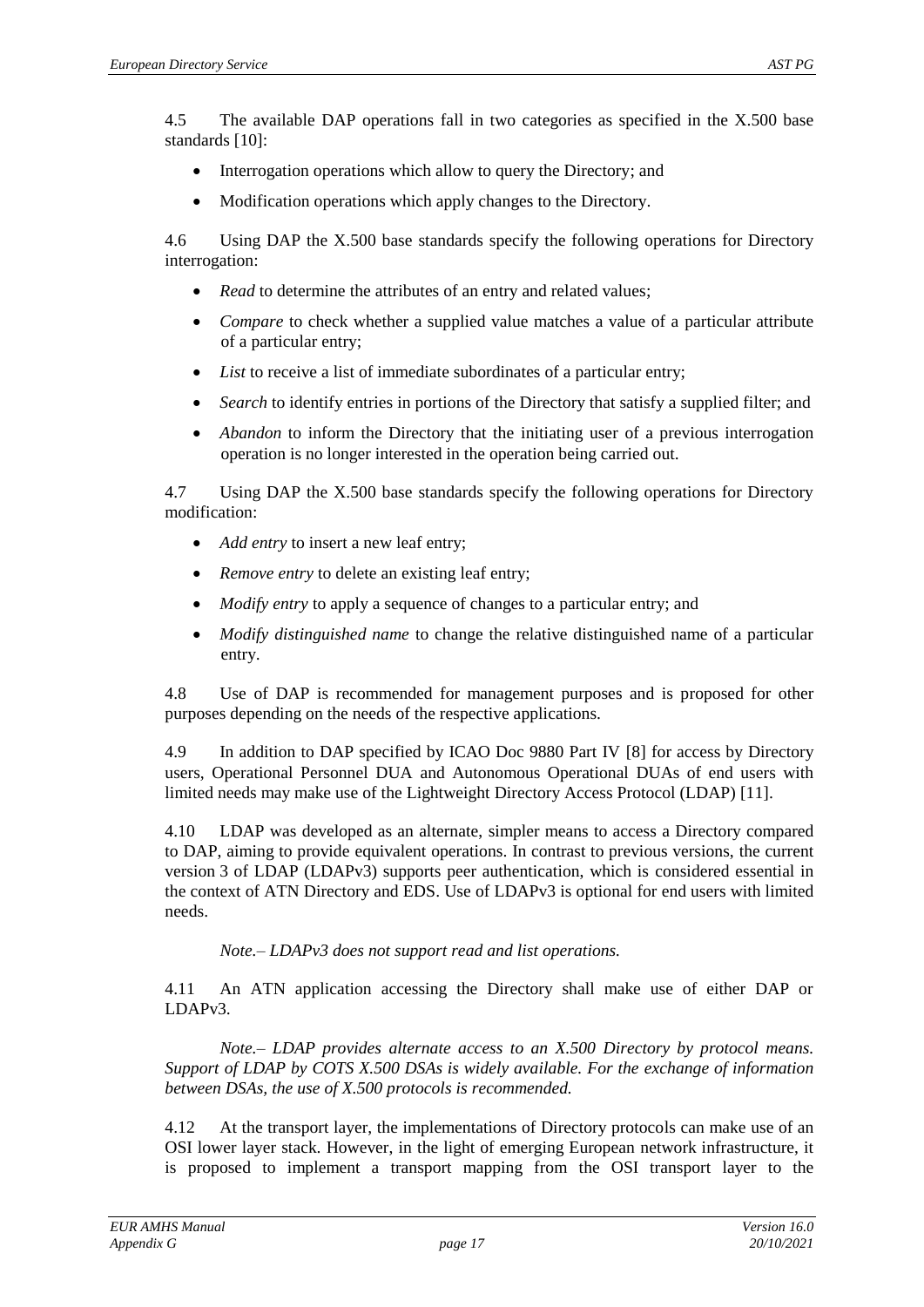Transmission Control Protocol (TCP) similar to the transport mapping for the AMHS in the EUR Region as specified by ICAO EUR 020 [\[2\]](#page-5-2). Such a transport mapping implements RFC 1006 [\[13\]](#page-5-8) or RFC 2126 [\[14\]](#page-5-9) for Internet Protocol Versions 4 (IPv4) or 6 (IPv6) respectively. ICAO Doc 9896 [\[9\]](#page-5-10) adopted IPv6 for the Aeronautical Telecommunication Network. The transport mapping onto TCP and the use of IP would allow the use of available, international IP-based network infrastructure in Europe.

*Note.– Support of transport mapping from OSI transport to TCP using RFC 1006 or RFC 2126 as well as support of IPv4 and IPv6 by X.500 COTS products is widely available.*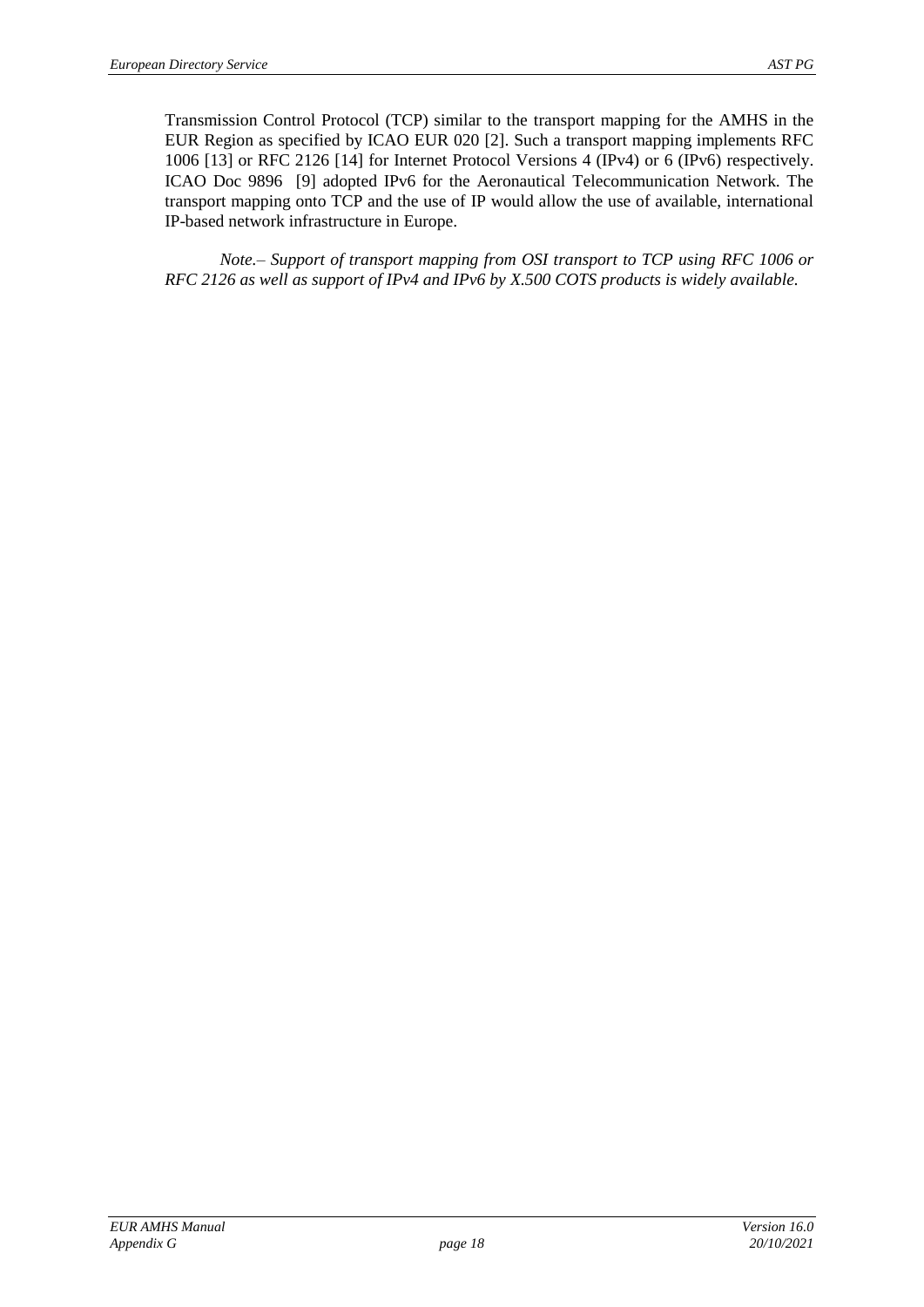## <span id="page-18-0"></span>**5 Concept of Operation**

## <span id="page-18-1"></span>**5.1 Relationship to Doc 9880**

5.1.1 ICAO Doc 9880 Part IV [\[8\]](#page-5-3) specifies technical aspects of the ATN Directory service such as DIT structure, objects classes, attribute types, protocols, etc. However, the specification does not address operational aspects given in this chapter.

### <span id="page-18-2"></span>**5.2 Roles**

5.2.1 In terms of management of the European Directory Service (EDS), the EDS Operational Concept identifies the following roles:

- Central administrator
- Co-operating operator
- Adjacent operator
- End User



*Figure 4: Interaction of European Directory Service roles*

#### <span id="page-18-3"></span>*Central Administrator*

5.2.2 The Central Administrator is in charge of systems management of the Central European DSA. The Central Administrator manages the connections to the other DSAs and controls access to data mastered by the Central European DSA. Furthermore, he manages global data mastered by the Central European DSA.

5.2.3 The Central Administrator uses a Central Administrative DUA and performs workflow operations. He validates data ensuring consistency of data mastered by the Central European DSA. The Central Administrator can perform interrogation and modification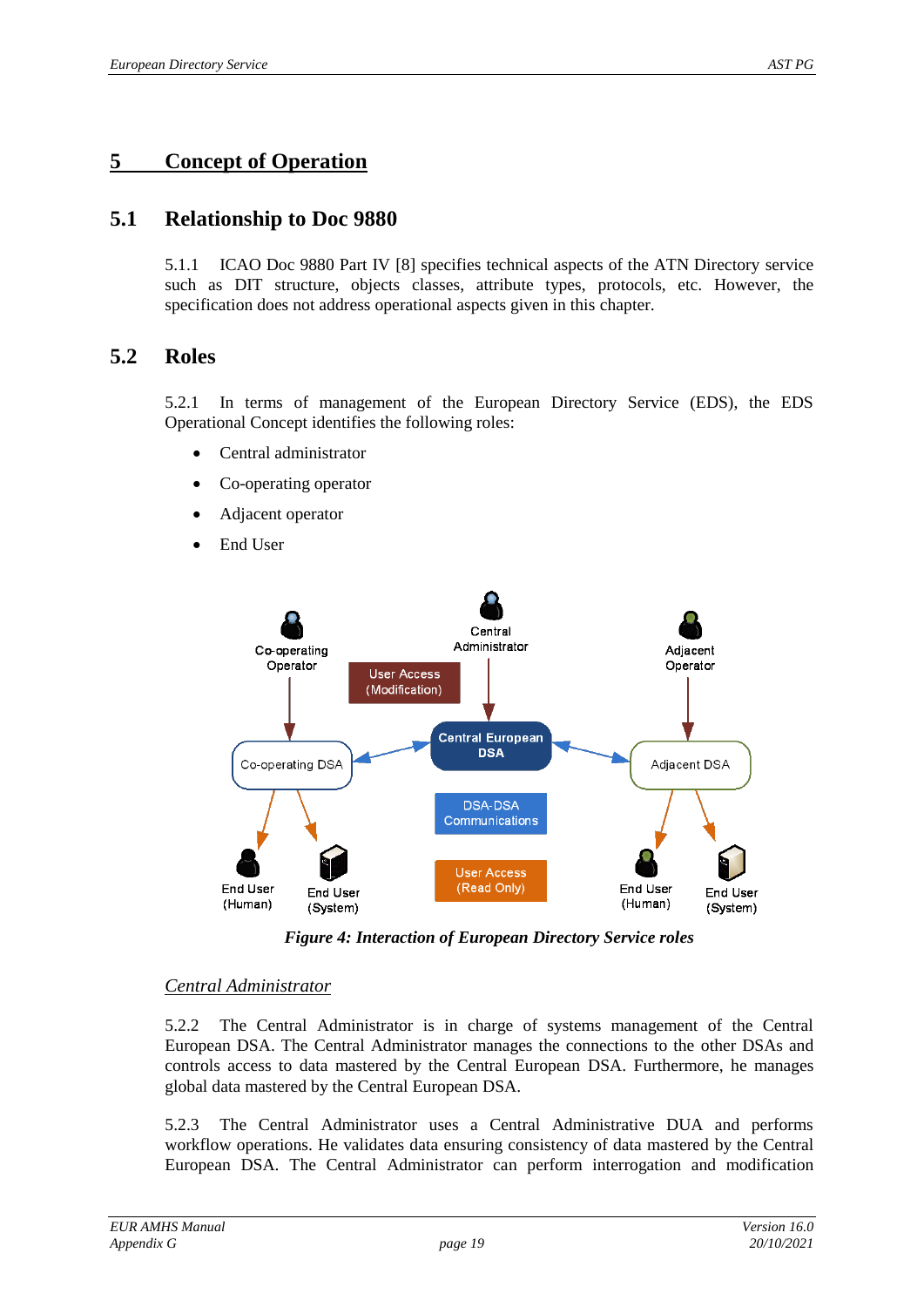operations to global data and Managed Data as well as interrogation operations to all other data.

#### *Co-operating Operator*

5.2.4 The Co-Operating Operator is in charge of management of data provided by the respective State or Organisation participating in the concept.

5.2.5 For management of local data mastered by the Co-operating DSA, the Co-operating Operator accesses the local DSA. For management of data mastered by the Central European DSA, the Co-operating Operator accesses the local DSA and the local DSA forwards the request to the Central European DSA for processing of the request.

5.2.6 The Co-operating Operator uses an Administrative DUA and can perform interrogation operations to all data and additionally modification operations to the data he manages.

5.2.7 Co-operating Operators are allocated and managed by the Central Administrator who provides Co-operating Operators with their distinguished names and initial passwords.

#### *Adjacent Operator*

5.2.8 The Adjacent Operator fulfils a task similar to Co-operating Operator.

5.2.9 The Adjacent Operator uses an Administrative DUA and can perform interrogation and modification operations to data he manages, as well as interrogation operations to data replicated by the Central European DSA. However, the Adjacent Operator typically does not directly access the Central European DSA.

5.2.10 Adjacent Operators are allocated and managed by the Central Administrator who provides Adjacent Operators with their distinguished names and initial passwords.

#### *End User*

5.2.11 End Users are consumers of Directory data and can perform interrogation operations to the Directory. Modification operations by End Users are not permitted.

5.2.12 End Users are either human or machine/system users. Human users utilise an Operational Personnel DUA whereas system users make use of an Autonomous Operational DUA.

5.2.13 Human end users are for instance direct AMHS users and operators of ATN applications making use of the Directory service. Typical system users are components of ATN applications such as the AFTN/AMHS Gateway and the ATS Message User Agent with only limited requirements. Access of system users is restricted to interrogation operations and to sub-trees as required in order to implement the specified function. The ATS Message Server can also appear as a system user to the Directory service; however, the use of Directory by the ATS Message Server is not specified by ICAO Doc 9880 Part II [\[6\]](#page-5-11) and thus is considered a local implementation matter. Nevertheless, ICAO Doc 9880 Part IV [\[8\]](#page-5-3) contains objects classes appropriate for use by the ATS Message Server.

5.2.14 Due to the nature of end users, allocation and management of end users is a local matter.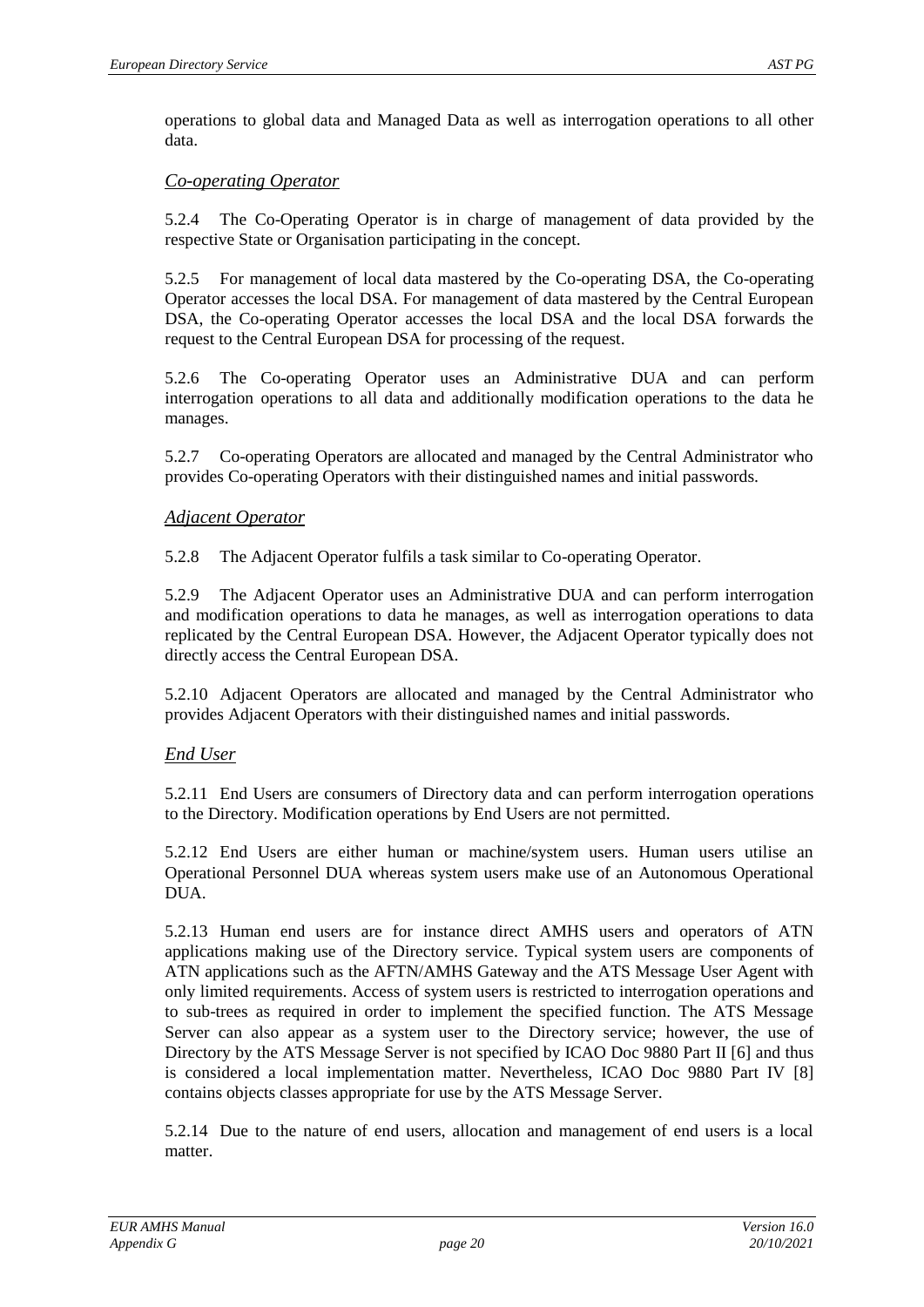#### *Relations to AMC User Categories*

5.2.15 Due to the differences in nature of EDS and AMC, the roles of EDS cannot be mapped directly onto the user categories of AMC identified by ICAO EUR Doc 021 [\[3\]](#page-5-5). However, similar tasks are assigned to EDS roles and AMC user categories, that allow the following comparison at an abstract level.

| <b>EDS Role</b>                             | <b>AMC User Category</b>                |
|---------------------------------------------|-----------------------------------------|
| Central Administrator                       | <b>AMC</b> Operator                     |
| Co-operating Operator                       | <b>CCC</b> Operator                     |
| <b>Adjacent Operator</b>                    | <b>External COM Operators</b>           |
| End User (Human)                            | <b>AMF-I Users</b>                      |
| End User (Human)                            | Read/Only Users                         |
| End User (System)                           | n/a<br>(Access by systems not intended) |
| n/a<br>(Concept restricted to active roles) | Participating COM Centres               |

*Table 1: EDS Roles and AMC User categories*

### <span id="page-20-0"></span>**5.3 Flow of Data**

#### <span id="page-20-1"></span>**5.3.1 Collection and Distribution of Information**

5.3.1.1 In order to make relevant information locally available, the EDS Operational Concept proposes to provide copies of information by replication. Replication between DSAs in the framework of the European Directory Service appears in two situations: collection and distribution of information. Collection is needed for information not hosted by the Central European DSA, which, nevertheless, is intended to be provided to States and Organisations. Distribution is used to provide a copy of information to States and Organisations.

5.3.1.2 The X.500 base standards [\[10\]](#page-5-4) specify the Directory Information Shadowing Protocol (DISP) for replication of information. Also, the AMHS CS [\[1\]](#page-5-1) mentions DISP for replication. Consequently, the EDS Operational Concept proposes to make use of DISP for the purpose of collection and distribution of information.

5.3.1.3 However, taking into account available products, existing systems and the fact, that DISP was not mandated by the above documents, the EDS Operational Concept explicitly allows for other, non-standard or proprietary means of collection and distribution.

5.3.1.4 Within the context of the European Directory Service, collection and distribution is performed in one of the following forms:

Push collection/distribution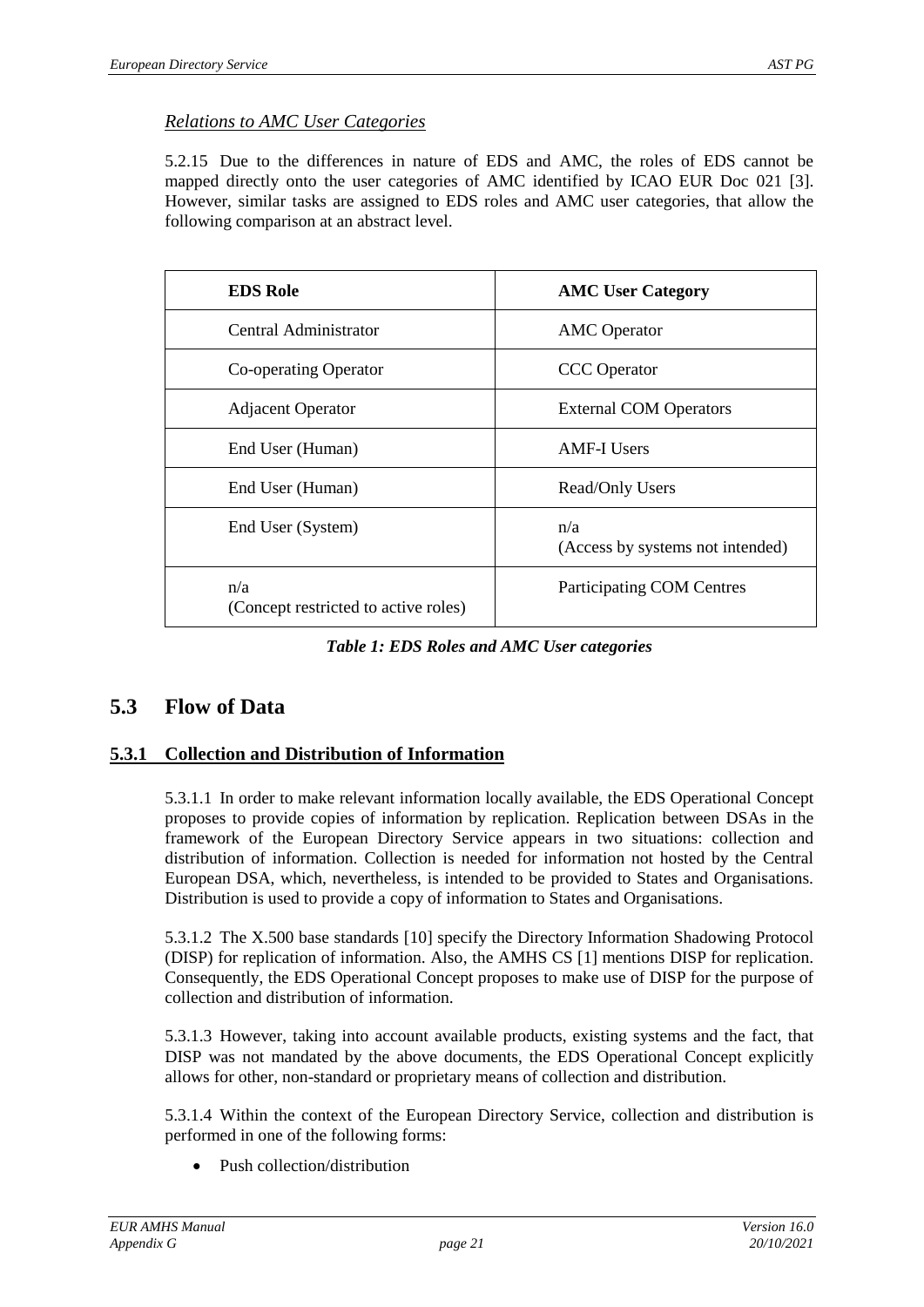• Pull collection/distribution

#### *Push Collection/Distribution*

5.3.1.5 Collection and Distribution is driven by the Central European DSA. The DSAs perform replication by protocol means using DISP (shadowing). For collection and distribution of information, the Central European DSA initiates push replication.

#### *Pull Collection/Distribution*

5.3.1.6 Collection and Distribution is driven by a dedicated, non-standard application such as a specialised DUA or a script interfacing the DSA. Data is collected and distributed over protocol e.g. Directory Access Protocol (DAP) and Directory System Protocol (DSP). For collection of information, the Central European DSA initiates pull collection. For distribution of information, the Co-operating respectively Adjacent DSA initiates pull distribution.

5.3.1.7 The flow of data between the involved DSAs depends on the nature of the data. Within the European Directory we find two types of data:

- Shared Data
- Managed Data

5.3.1.8 Managed Data allows for central management and control of data (e.g. for address management data) whereas Shared Data is handled in a distributed way (e.g. white pages).

#### <span id="page-21-0"></span>**5.3.2 Shared Data**

5.3.2.1 Shared Data is maintained in a decentralised manner using a replicated topology to populate the Central European DSA with the data. The Central European DSA makes the overall data available to each State and Organisation through a distributed topology.

5.3.2.2 Each Co-operating and Adjacent DSA masters the respective part of the Shared Data, i.e. the master copy of the data is hosted by the local DSAs. The Co-operating and Adjacent Operators apply modifications to their part of the Shared Data through the Administrative DUA accessing the local DSA by means of DAP.

5.3.2.3 Workflow mechanisms do not apply to Shared Data since it is maintained in a decentralised manner.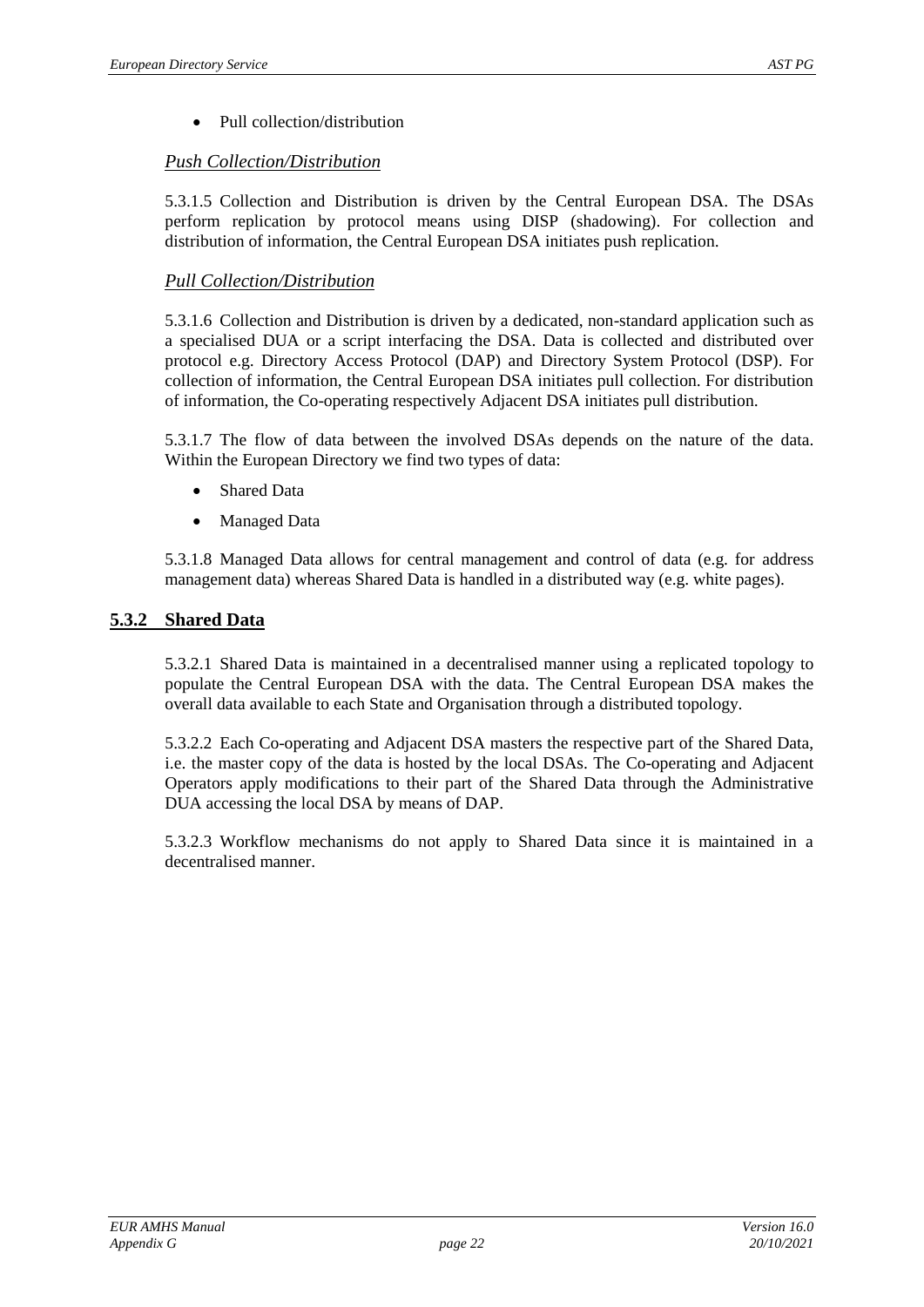

*Figure 5: Decentralised maintenance of Shared Data*

<span id="page-22-1"></span>5.3.2.4 The parts of Shared Data hosted by Co-operating and Adjacent DSAs are replicated to the Central European DSA by means of DISP. Where DISP is not available at a Co-Operating or Adjacent DSA, the Central European DSA provides a collecting mechanism based on DSP. At the Central European DSA the overall data collected from Regions, States and Organisations is available for retrieval. The Central European DSA allows the Shared Data to be accessed by every Region, State or Organisation using chaining. As data is shadowed to the Central European DSA, the change can be instantly observed by other DSAs.

5.3.2.5 End Users within Regions, States and Organisations access the data through their local DSA by means of the DAP. LDAP may be used instead of DAP for access by human users or applications with limited needs. Human and system End Users perform interrogation operations only. The local DSAs forward the requests initiated by the End Users to the Central European DSA by means of the DSP (chaining). Access to the local DSA provides a single access point to End Users.

#### <span id="page-22-0"></span>**5.3.3 Managed Data**

5.3.3.1 Managed Data is centrally maintained, validated and supplied to other Regions, States and Organisations based on a centralised and replicated topology. Managed data is subject to workflow mechanisms and supports different sets of data, also referred to as versions of data.

5.3.3.2 The Central European DSA masters the Managed Data, i.e. the master copy of the data is hosted by the Central European DSA. Mastered Data includes data collected from participating and non-participating Regions, States and Organisations. Co-operating DSAs apply modifications to Mastered Data through their Administrative DUAs accessing their local DSAs by means of the DAP. The local DSAs forward the request to the Central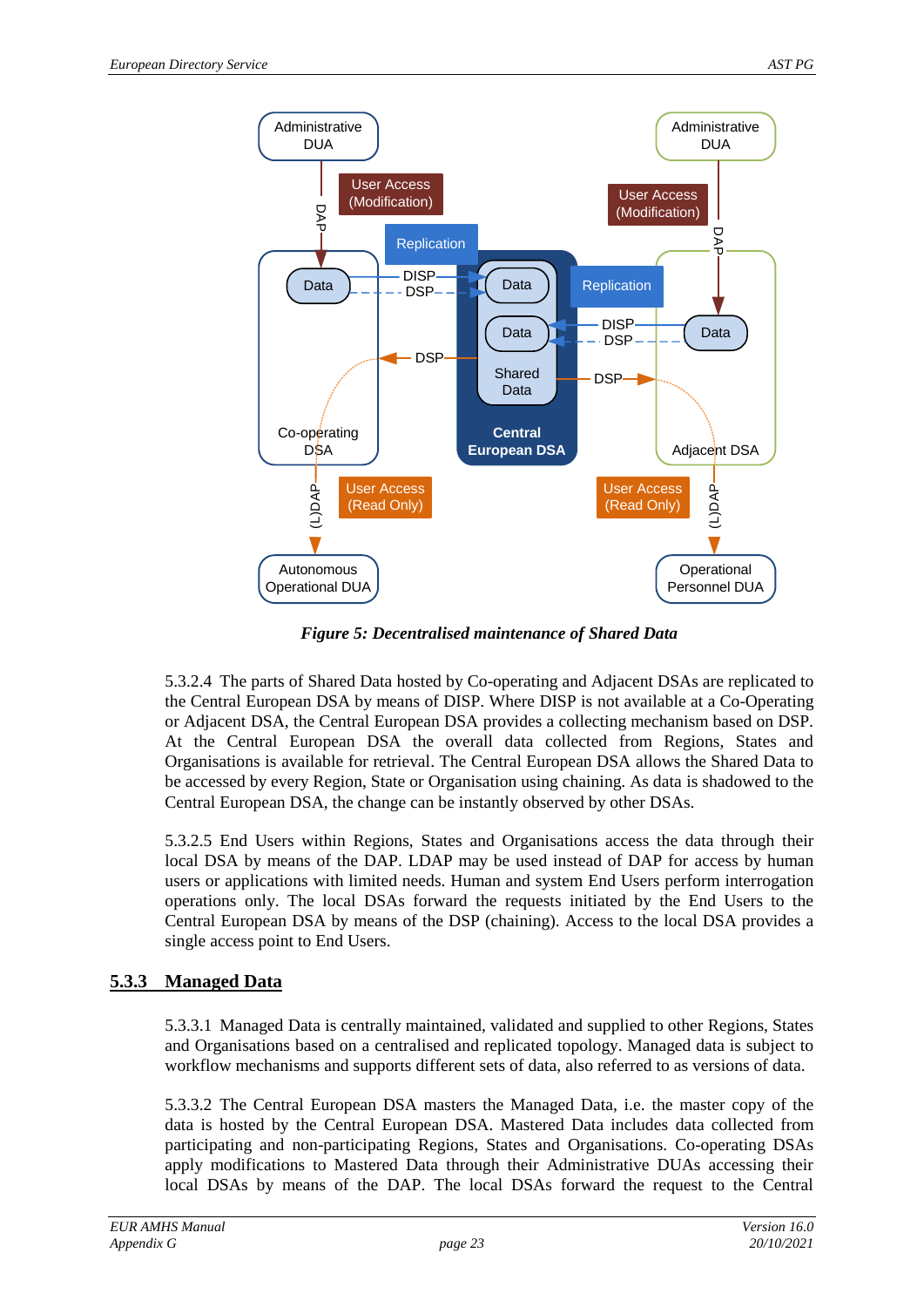European by means of the DSP (chaining). Adjacent Operators apply modifications to their local data mastered by the Adjacent DSA. The Central European DSA receives Managed Data from Adjacent DSAs through collection means.

5.3.3.3 The Adjacent DSA then replicates the local data to the Central European DSA by means of DISP (shadowing). In case DISP is not available at an Adjacent DSA, the Central European DSA provides a collecting mechanism based on DSP. Access to the local DSA provides a single access point to End Users.

5.3.3.4 Since all of the Managed Data is available at the Central European DSA, it is possible to apply a workflow mechanism modelled according to ATS Messaging Management process. The workflow mechanism applied through the Central Administrative DUA allows for a controlled way of collection, validation, management, versioning, and distribution on a time cycle basis. However, it needs to be applied on top of standard Directory systems interfacing with the Central European DSA. On approval, the consistent and validated data is copied to the appropriate sub-tree for distribution.

5.3.3.5 The Central European DSA replicates the consistent and validated data to the Cooperating and Adjacent DSAs by means of the DISP. In case DISP is not available at a Co-Operating or Adjacent DSA, the Central European DSA provides access to the Managed Data by means of DSP. The amount of data replicated to the DSAs depends on the respective role. Co-operating DSAs receive a full copy of the Managed Data including data collected from participating and non-participating Regions, States and Organisations.

5.3.3.6 Adjacent DSAs receive only a portion of the Managed Data. The data replicated to Adjacent DSAs is restricted to the data collected from the Co-operating DSAs. Data originating from Regions, States and Organisation not participating in the concept is not replicated to Adjacent DSAs. Further restriction could be applied to distribution on a per DSA basis.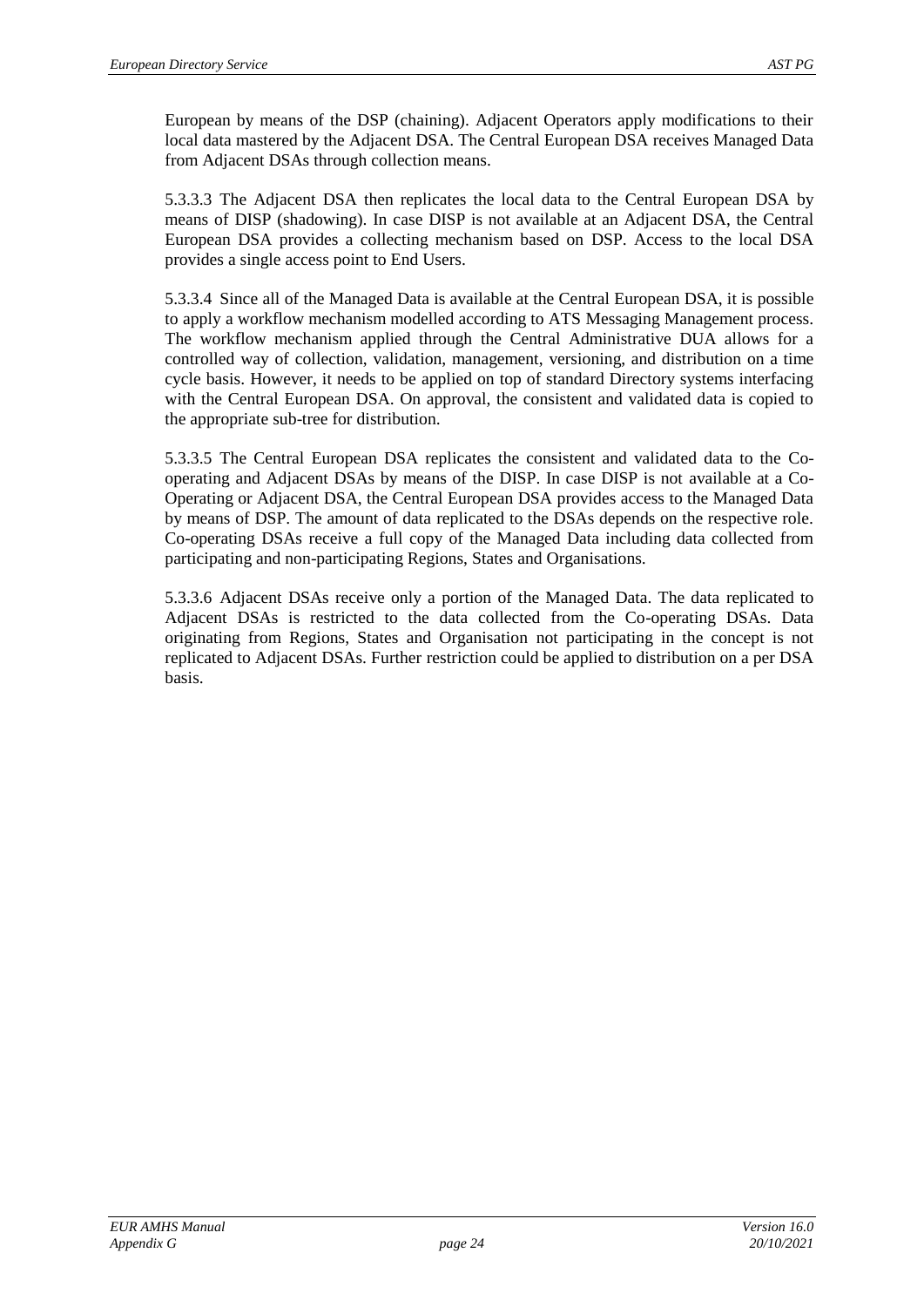

*Figure 6: Centralised maintenance of Managed Data*

<span id="page-24-1"></span>5.3.3.7 End users within Regions, States and Organisations access the replicated data at their local DSAs using DAP. LDAP may be used instead of DAP for access by human users or applications with limited needs. Human and system End Users perform interrogation operations only. Modification operations are not permitted to End Users.

#### <span id="page-24-0"></span>**5.3.4 Managed Data Areas**

5.3.4.1 Different versions of information are supported by distinct areas containing a complete set of information. The Managed Data consists of three areas for management of data using the workflow mechanism:

- Background Area
- Pre-operational Area
- Operational Area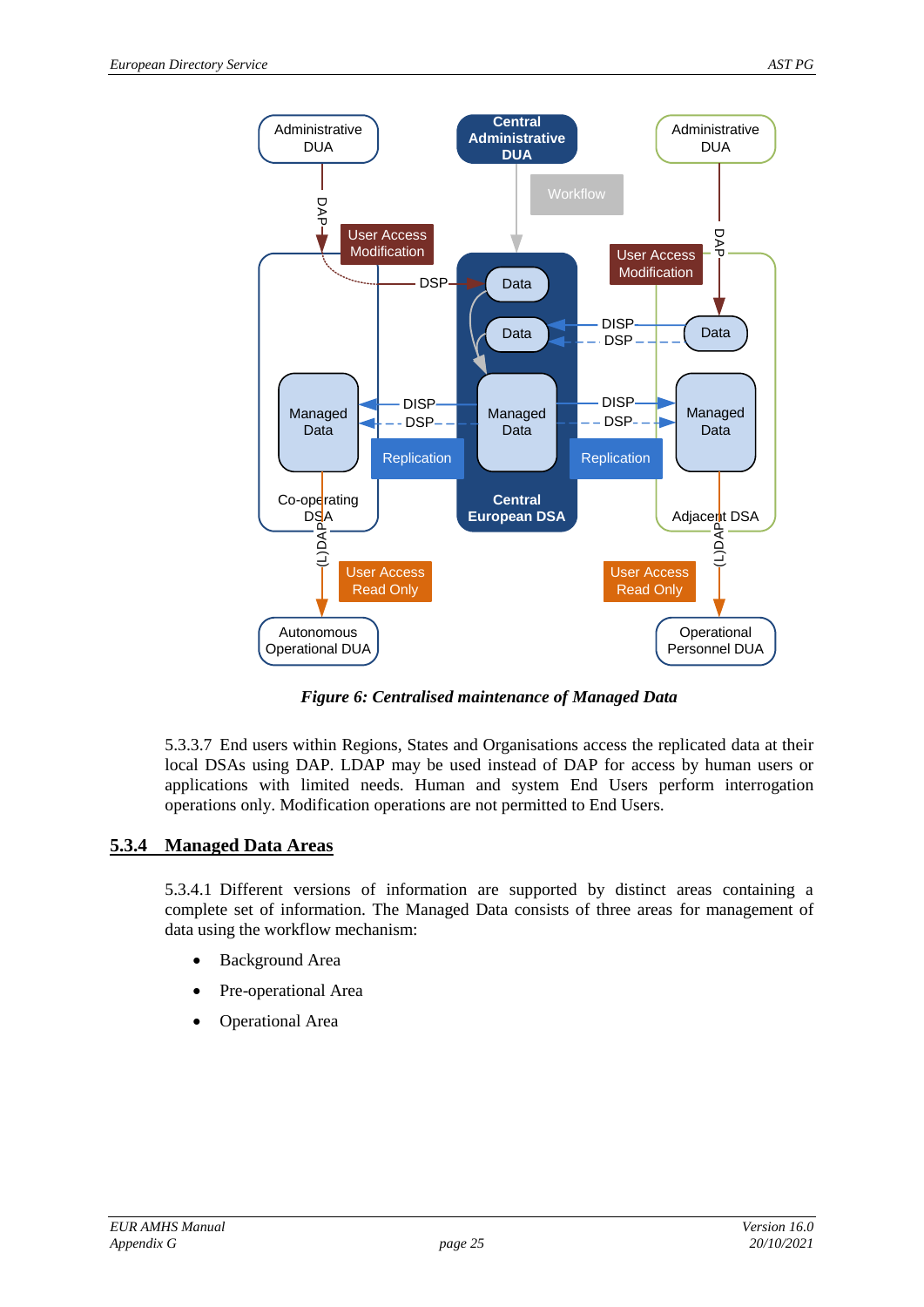

*Figure 7: Managed Data areas*

#### <span id="page-25-0"></span>*Background Area*

5.3.4.2 The background area is intended for collection and management of information. The background area comprises parts of information provided by different sources and by different means.

5.3.4.3 Information provided by Co-operating States and Organisations is hosted in this area and accessible for management by Co-operating Operators. Information provided by Adjacent States and Organisations is hosted by Adjacent DSAs and replicated by schedule to make it available in the background area. Data of Bodies, States, and Organisations, that do not provide their data by protocol means, is hosted at the Central European DSA and maintained by the Central Administrator on behalf of the respective Body, State, or Organisation.

5.3.4.4 Bodies, States and Organisations without a local Directory infrastructure might manage their data through a web interface if implemented by the Central European DSA.

#### *Pre-operational Area*

5.3.4.5 The pre-operational area is intended for distribution of information prior to becoming effective. The information in the pre-operational area is a copy of the parts of information in the background area and remains available and unchanged until the next cycle. Distribution of information beforehand allows States and Organisations to prepare legacy systems that will not be able to retrieve the information from the European Directory Service using an Autonomous Operational DUA and to take measures in line with local policy.

5.3.4.6 In case a Co-operating or Adjacent DSA does not support push distribution using DISP, the information is also available for pull distribution beforehand in order to have the information already available when it receives operational status.

#### *Operational Area*

5.3.4.7 The operational area is intended for distribution of effective information.

5.3.4.8 Distribution of information in the operational area makes effective information available to users and systems at the predetermined time. The information in the operational area is a copy of the pre-operational area and remains available and unchanged until the next cycle.

*Note.– When pull distribution is used, the Co-operating or Adjacent Operator is responsible to initiate the action at the predetermined times.*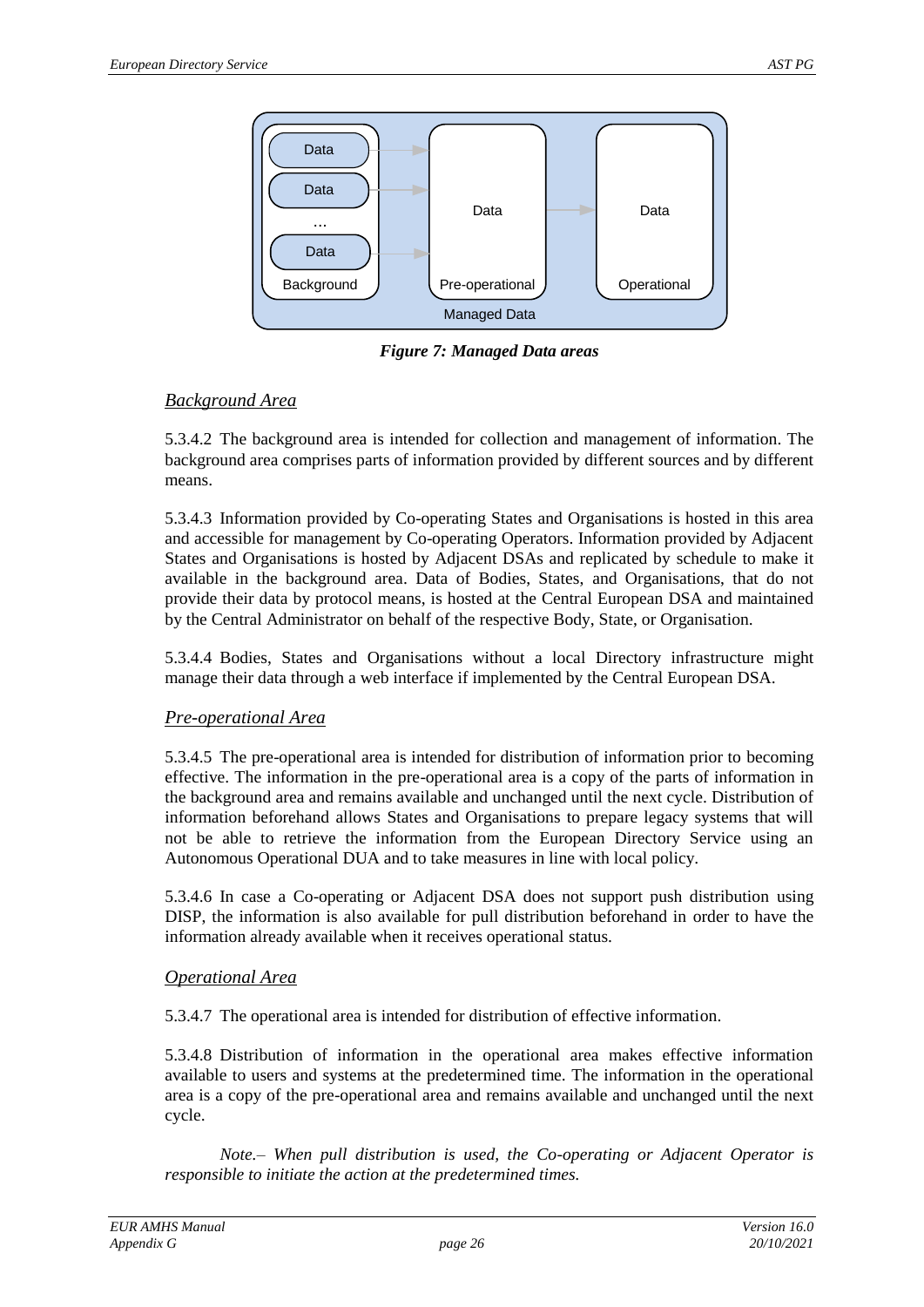#### <span id="page-26-0"></span>**5.3.5 Managed Data in Support of the ATSMHS**

5.3.5.1 Derived from the ATS Messaging Management process, the EDS Operational Concept proposes to apply the workflow mechanism in support of the ATSMHS.

5.3.5.2 The following elements are put under the control of Managed Data:

- AMHS MD Register;
- CAAS mapping information;
- User Address information; and
- AMHS user capabilities.

5.3.5.3 The workflow mechanism may be applied to further elements depending on the requirements of the respective applications.

#### <span id="page-26-1"></span>**5.3.6 Managed Data in Support of AFTN, CIDIN and AMHS Routing**

5.3.6.1 Derived from the ATS Messaging Management process, application of the workflow mechanism in support of AFTN, CIDIN and AMHS routing is proposed.

5.3.6.2 The following elements are put under the Control of Managed Data:

- AFTN routing information;
- CIDIN routing information; and
- AMHS routing information.

### <span id="page-26-2"></span>**5.4 Procedures**

#### <span id="page-26-3"></span>**5.4.1 AMC Procedures**

5.4.1.1 ICAO Doc 9880 Part IV [\[8\]](#page-5-3) specifies various technical aspects of the ATN Directory service, however does not address organisational and procedural details. With respect to AMHS address management and management of further data such as network inventory, routing directory, collection of statistics, etc., ICAO EUR Doc 021 (ATS Messaging Management Manual) [\[3\]](#page-5-5) describes procedures known as the *AMC Procedures*.

5.4.1.2 In the context of this concept, functions of the AMC partially overlap with functions of the ATN Directory service. Both deal with AMHS-related information in support of management of users and address conversion. Even though some services of AMC might need to be migrated to Directory services, it is not the intention of the EDS Operational Concept to promote the replacement of further functions of AMC.

5.4.1.3 The ATS Messaging Management Manual [\[3\]](#page-5-5) identifies *Co-operating COM Centres*  and *External COM Centres* as involved entities. Co-operating COM Centres participate in the ATS Messaging Management as a whole and adhere to its specification, whereas External COM Centres participate in a limited way only.

5.4.1.4 The AIRAC (Aeronautical Information Regulation And Control) cycle as given by the ATS Messaging Manual [\[3\]](#page-5-5) is used to collect, validate acknowledge and publish information. One cycle lasts 28 days and is split into five phases. In order to allow parallel operation of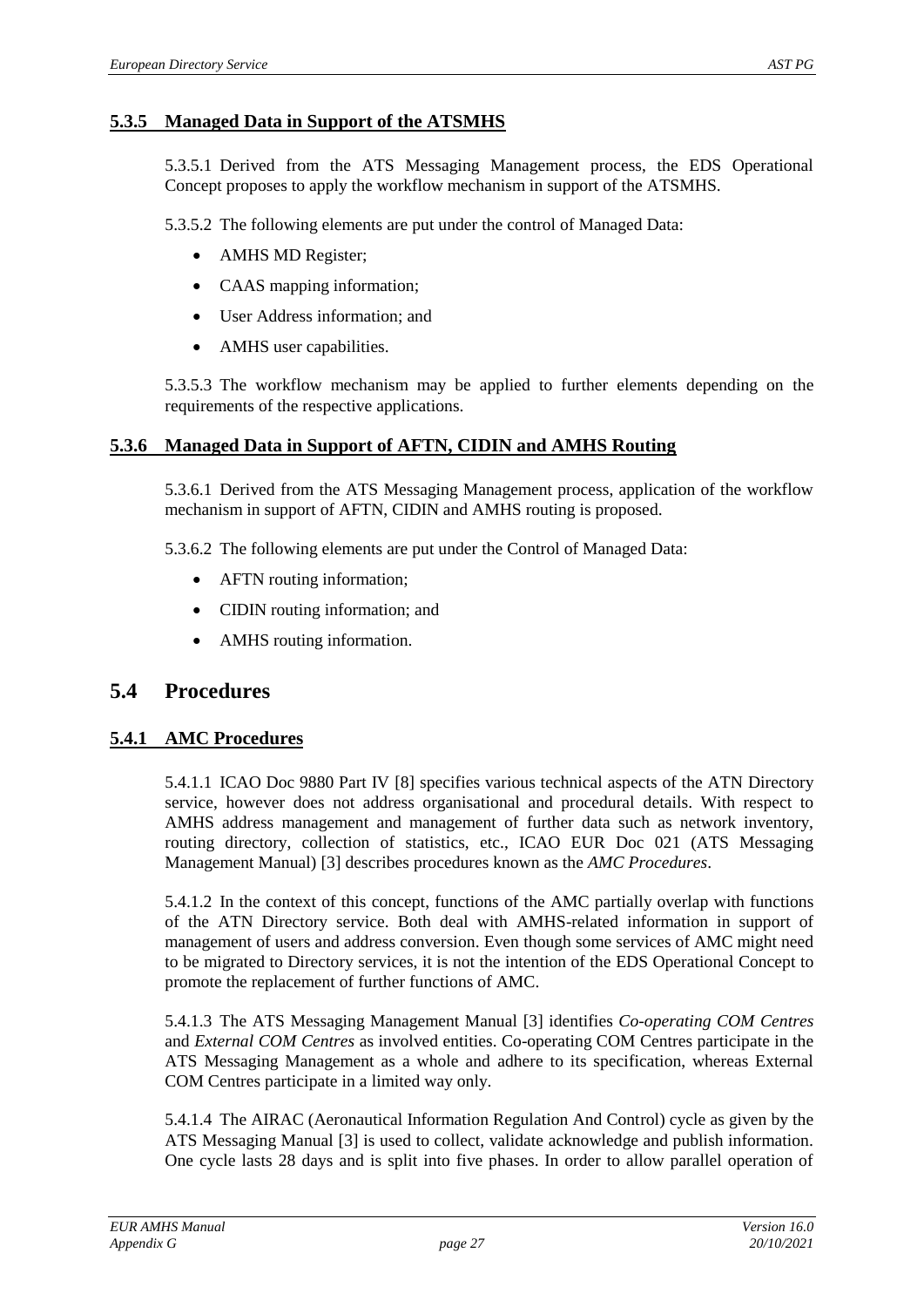AMC and European Directory Services during transition, the establishment of aligned procedures for EDS is required.

5.4.1.5 No dedicated procedures are associated with Shared Data. Information is replicated on change by DISP making it immediately visible at the Central European DSA. Distribution to the Central European DSA using DSP is performed daily at 11:00 UTC in order to limit the effort for the pull mechanism performed by the Central European DSA.

5.4.1.6 For the Managed Data the EDS Operational Concept adopts the basic concept of the 28 day AIRAC cycle. The duration of cycles might be adjusted in coordination with the ATS Messaging Management process or after completion of the transition to the European Directory Service. To ease transition and to support parallel operation of AMC, the phases in the EDS are strictly aligned to the description of the AIRAC cycle in the ATS Messaging Management Manual [\[3\]](#page-5-5), including the breakdown of days. In contrast to the AMC procedures, procedures in the EDS offer a high level of automation, which is synchronised at 11:00 UTC. I.e. Preparatory actions have to be completed by 11:00 UTC in order to allow automated processes to start at 11:00 UTC.

### <span id="page-27-0"></span>**5.4.2 Five AMC phases within the AIRAC cycle**



*Figure 8: Phases within the AIRAC cycle*

#### <span id="page-27-1"></span>**5.4.2.1 Data Entry Phase**

| Period:         | Phase starts day 1, ends day 7.                                                                                                                  |
|-----------------|--------------------------------------------------------------------------------------------------------------------------------------------------|
| Area involved:  | Background.                                                                                                                                      |
| Operator tasks: | Co-operating/Adjacent Perform interrogation and modification operations to the<br>background area of the Managed Data in order to maintain data. |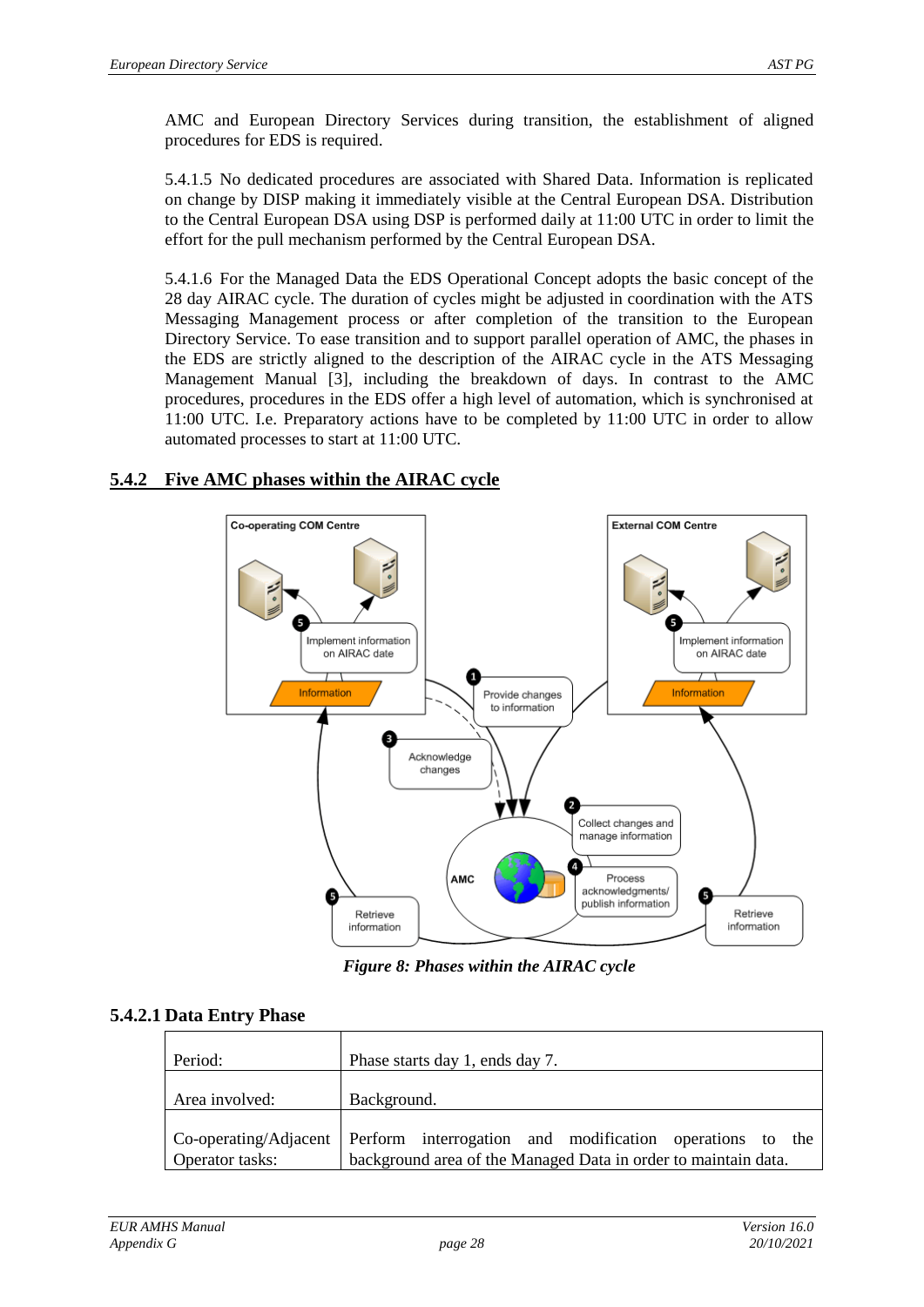|        | Central Administrator Perform interrogation and modification operations to the |                                                                |  |  |  |
|--------|--------------------------------------------------------------------------------|----------------------------------------------------------------|--|--|--|
| tasks: |                                                                                | background area of the Managed Data in order to maintain data. |  |  |  |

5.4.2.1.1 Co-operating Operators, in charge of managing States' or Organisations' information perform interrogation and modification operations to the respective part of the background area hosted by the Central European DSA. Adjacent Operators perform interrogation and modification operations at their local DSA.

5.4.2.1.2 Changes applied at Adjacent DSAs are not immediately visible at the Central European DSA. The Central Administrator performs interrogation and modification operations to information he manages on behalf of Bodies, States and Organisations, that do not provide their data through Directory services.

5.4.2.1.3 At the end of this phase, the data provided by Regions, States and Organisation is up to date.

5.4.2.1.4 During the transition period the EDS Operational Concept proposes additional means for States and Organisations that do not participate directly in Directory services by implementing a DSA. In this situation, the Central European DSA hosts the information on behalf of the respective States and Organisations.

5.4.2.1.5 There are several possibilities to allow for management of the State's or Organisation's information in the background area of the Managed Data.

5.4.2.1.6 Further transitional considerations are provided in Chapter [7.](#page-37-0)

| Period:                                  | Phase starts day 8, ends day 14.                                                                                                                                                                                             |
|------------------------------------------|------------------------------------------------------------------------------------------------------------------------------------------------------------------------------------------------------------------------------|
| Area involved:                           | Background and pre-operational.                                                                                                                                                                                              |
| Co-operating/Adjacent<br>Operator tasks: | Coordinate with Central Administrator as necessary. Initiate<br>distribution of data, if triggered manually.                                                                                                                 |
| Central Administrator<br>tasks:          | Initiate collection of data from Adjacent DSAs, if triggered<br>with<br>$Co-$<br>manually. Validate data and coordinate<br>operating/Adjacent Operator as necessary. Make overall data<br>available in pre-operational area. |

#### **5.4.2.2 Data Validation and Processing Phase**

5.4.2.2.1 The data validation and processing phase is used to collect information from Adjacent DSAs, to validate the overall data in the background area, and to provide validated overall data to the pre-operational area.

5.4.2.2.2 On day 8 at 11:00 UTC, collection of data from Adjacent Regions, States and Organisations is initiated by the Central European DSA. Collection is triggered by schedule or manually by the Central Administrator. In case an Adjacent DSA does not support replication by protocol (DISP), the Central Administrator collects the data by other means (e.g. DSP).

5.4.2.2.3 The Central Administrator validates data provided by Regions, States and Organisations and coordinates with Co-Operating and Adjacent Operators as necessary in order to ensure consistency of data at the last day of the cycle.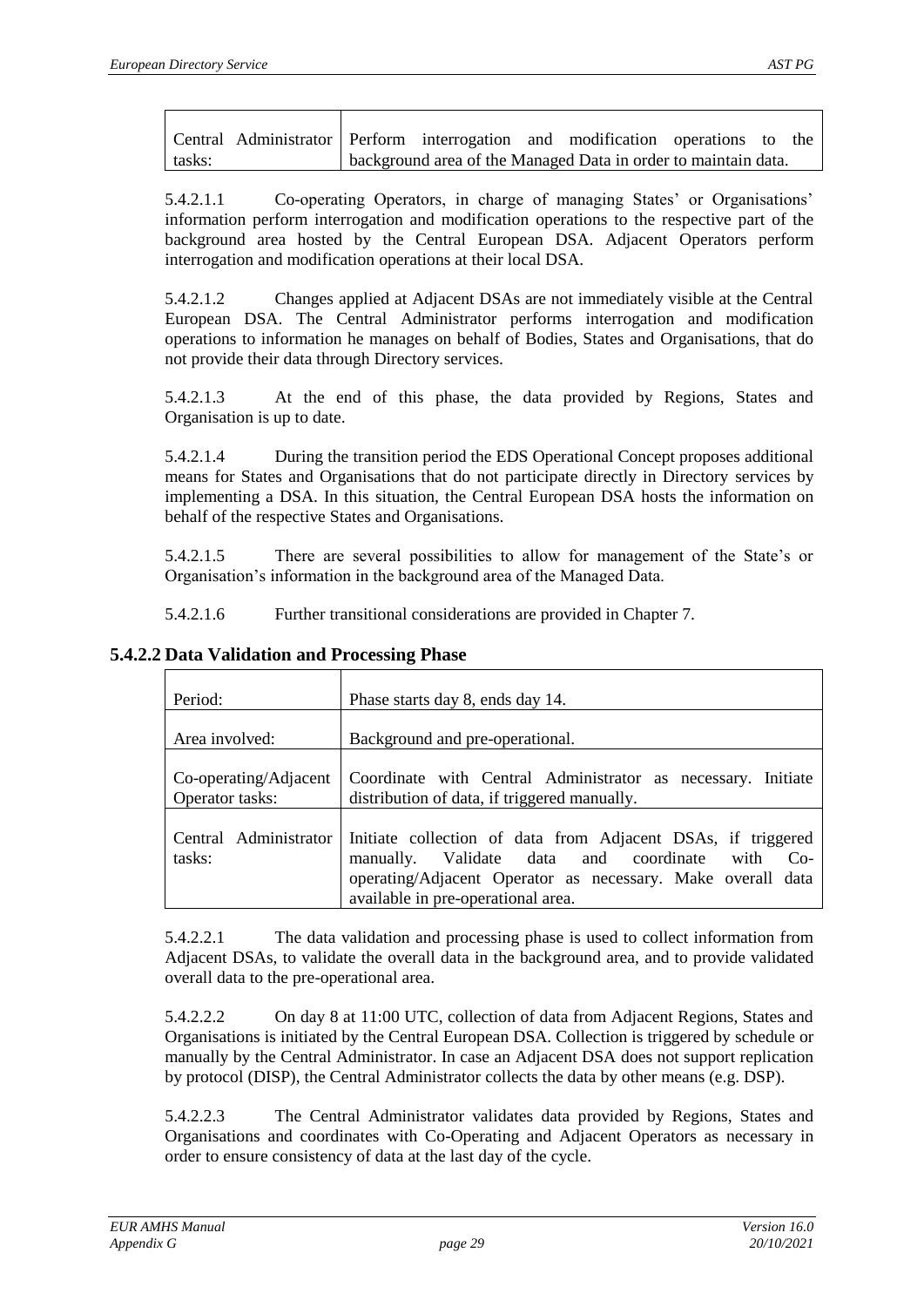5.4.2.2.4 Coordination may take place using any communication means such as email, telephone, fax, etc. At the end of this step, the background area holds a validated set of information.

5.4.2.2.5 The EDS may be complemented by a locking mechanism in case it is considered necessary. Such a locking mechanism would prevent from modifications to the data in the background area during validation and prior to the transfer to pre-operational area.

5.4.2.2.6 On day 14 before 11:00 UTC, the Central Administrator applies workflow and transfers validated data to the pre-operational area of the Managed Data.

5.4.2.2.7 Distribution of Managed Data in the pre-operational area to other Regions, States and Organisations is initiated at 11:00 UTC by the Central European DSA. In case a Co-operating or Adjacent DSA does not support distribution by protocol (DISP), the respective Operator has to initiate distribution at 11:00 UTC in order to make pre-operational data locally available.

5.4.2.2.8 At the end of this phase, the pre-operational area holds a validated set of information.

| Period:                                  | Phase starts day 15, ends day 20. |
|------------------------------------------|-----------------------------------|
| Area involved:                           | None.                             |
| Co-operating/Adjacent<br>Operator tasks: | None.                             |
| Central Administrator<br>tasks:          | None                              |

#### **5.4.2.3 Acknowledgement Phase**

5.4.2.3.1 No activities are associated with this phase of the EDS Operational Concept.

*Note.– This phase is maintained for compatibility with the ATS Messaging Management process in order to allow for implementation of an acknowledgement within the workflow mechanism. Acknowledgement would be required for information generated by the Central European DSA such as routing information.*

#### **5.4.2.4 Acknowledgement Processing Phase**

| Period:                                  | Phase starts day 21, ends day 24. |
|------------------------------------------|-----------------------------------|
| Area involved:                           | None                              |
| Co-operating/Adjacent<br>Operator tasks: | None                              |
| Central Administrator<br>tasks:          | None                              |

5.4.2.4.1 No activities are associated with this phase of the EDS Operational Concept.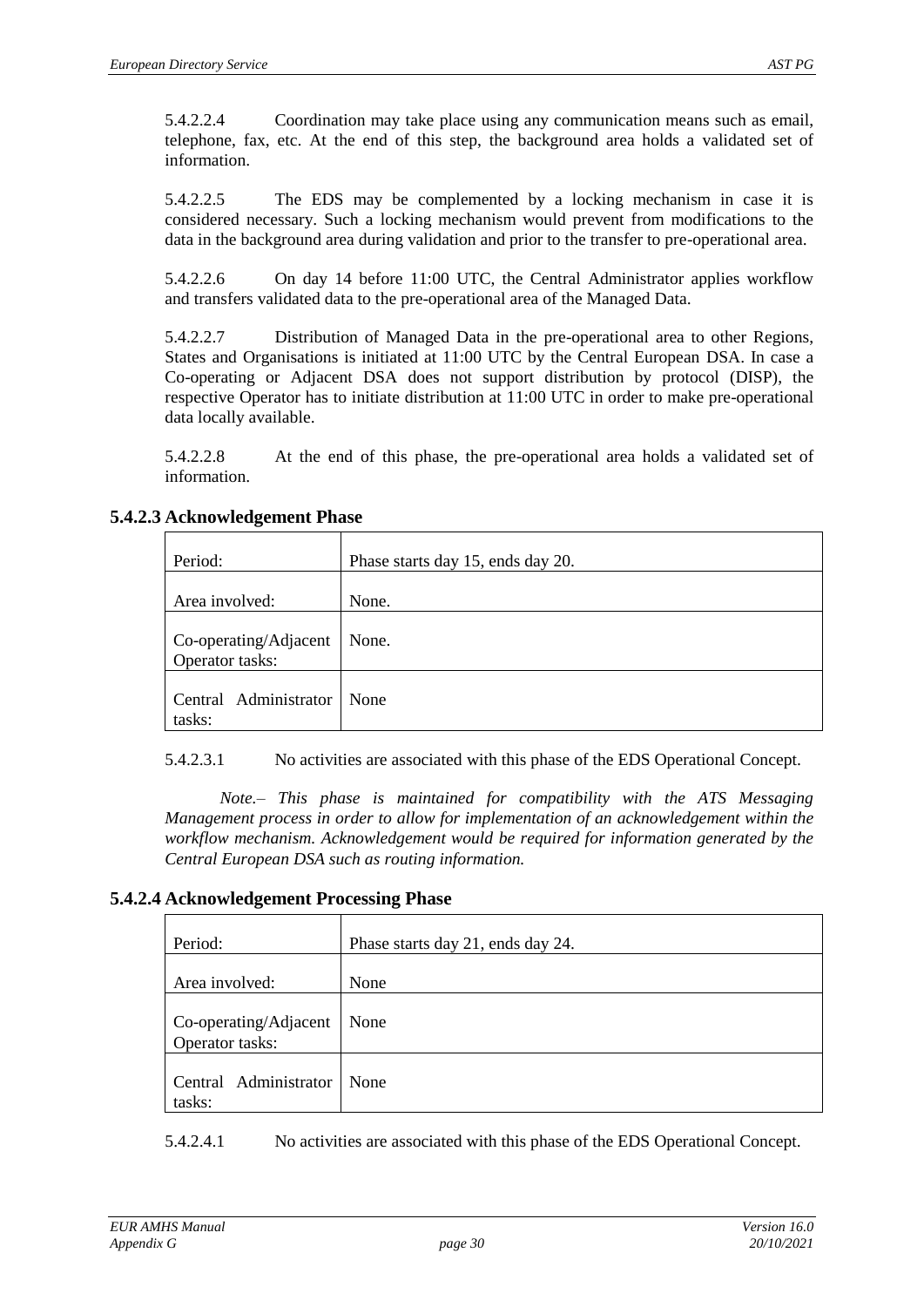| Period:                                  | Phase starts day 25, ends day 28.                                                                                                            |  |  |  |
|------------------------------------------|----------------------------------------------------------------------------------------------------------------------------------------------|--|--|--|
| Area involved:                           | Operational                                                                                                                                  |  |  |  |
| Co-operating/Adjacent<br>Operator tasks: | Initiate distribution if triggered manually. Provide data to legacy<br>applications, i.e. applications without means of access to Directory. |  |  |  |
| Central Administrator<br>tasks:          | Make overall data available in operational area.                                                                                             |  |  |  |

**5.4.2.5 Data Distribution and Implementation Phase**

5.4.2.5.1 The data distribution and implementation phase is used to distribute data in the operational area and to make new data available to operational systems.

5.4.2.5.2 From day 25 on and depending on local policy and needs, data in the preoperational area is processed by Co-operating and Adjacent Operators. In support of legacy applications without access to Directory services, data in the pre-operational area could be processed for later implementation on the upcoming AIRAC date.

5.4.2.5.3 On day 28 before 11:00 UTC, the Central Administrator applies the workflow and transfers previously validated data from the pre-operational to the operational area of the Managed Data. At 11:00 UTC distribution of Managed Data in the operational area to other Regions, States and Organisations is initiated by the Central European DSA. In case a Cooperating or Adjacent DSA does not support replication by protocol (DISP), the respective Operator has to initiate distribution at 11:00 UTC in order to make operational data locally available.

5.4.2.5.4 At the end of this phase, the operational area holds a new, validated set of information available to the end users. Directory-based and legacy applications make use of the new, validated set of information.

#### <span id="page-30-0"></span>**5.4.3 Heartbeat**

5.4.3.1 Even though the associations between the Central European and the Co-operating and Adjacent DSAs might be established on a permanent basis, an outage of a communication peer or of the communication infrastructure might not be detected until a replication of information or other means of communications between the involved entities is expected to take place. Feasibility of information exchange between the communication peers at any time, ensuring availability of most recent information, can only be assured by permanent availability of communication infrastructure and communication peers.

5.4.3.2 Within EDS, a heartbeat procedure enables the validation of communication means on a regular, frequent basis. Implementation of the heartbeat procedure is achieved through a frequently updated timestamp allocated to the root entry of EDS. Modifications of the timestamp are replicated on change to Co-operating and Adjacent DSAs using DISP or can be retrieved using DSP.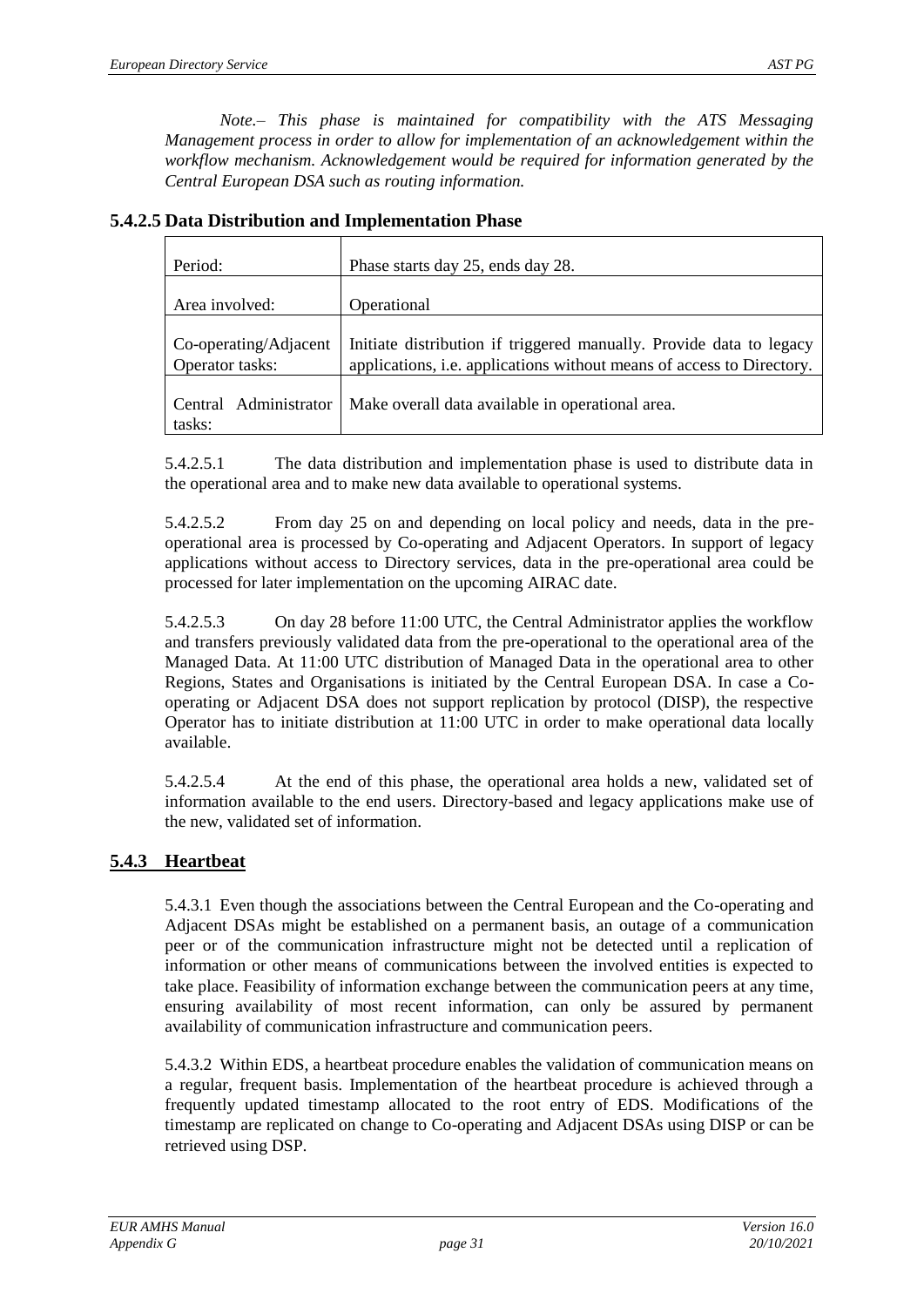5.4.3.3 The timestamp shall be updated with a frequency between one minute and 24 hours. The frequency complements the heartbeat by indicating the interval in minutes. Based on operational requirements the Central Administrator determines on the value of the frequency.

## <span id="page-31-0"></span>**5.5 Authentication and Access Control**

#### <span id="page-31-1"></span>**5.5.1 Security Policy**

5.5.1.1 The EDS Operational Concept defines a security policy for authentication and access control for DSAs and DUAs based on the X.500 standards [\[10\]](#page-5-4).

#### <span id="page-31-2"></span>**5.5.2 Authentication**

5.5.2.1 Authentication in the context of Directory services identifies DSAs and Directory users. Authentication for Directory users accessing the Directory through DAP and between DSAs communicating through DSP and DISP is implemented by means of the respective bind and unbind operations of the protocols (Directory Bind/Unbind, DSA Bind/Unbind, DSA Shadow Bind/Unbind). The period of communication is initiated by the bind operation and closed by the unbind operation.

5.5.2.2 Simple authentication is used in the bind operation. Both entities involved shall make use of credentials composed of name and password. Strong authentication would require the establishment of a public key infrastructure and may be used after bilateral agreement between two communication entities.

#### <span id="page-31-3"></span>**5.5.3 Access Control**

5.5.3.1 Access to the Directory is controlled by granting or denying permissions to perform a particular operation on an element in the DIB. The X.500 security model establishes a framework for the specification of access control which is used to implement access control in the context of the European Directory Service.

5.5.3.2 An access control scheme is associated with every portion of the DIT.

5.5.3.3 The Basic Access Control scheme shall be applied to the DIT. Following the Basic Access Control scheme, the access control decision involves:

- the element being accessed (protected item);
- the user requesting the operation (requestor);
- a right to complete a portion of the operation (permission); and
- one or more attributes governing access to the item (ACI).

5.5.3.4 By means of Basic Access Controls, the EDS Operational Concept establishes access control depending on

- the role of the Directory user,
- the operation performed by the Directory user; and
- the nature and location of the information in the DIB accessed by the Directory user.

5.5.3.5 Section [5.2](#page-18-2) identifies the roles as Central Administrator, Co-operating Operator, Adjacent Operator and End User. Chapter [4](#page-15-0) categorises the operations as interrogation and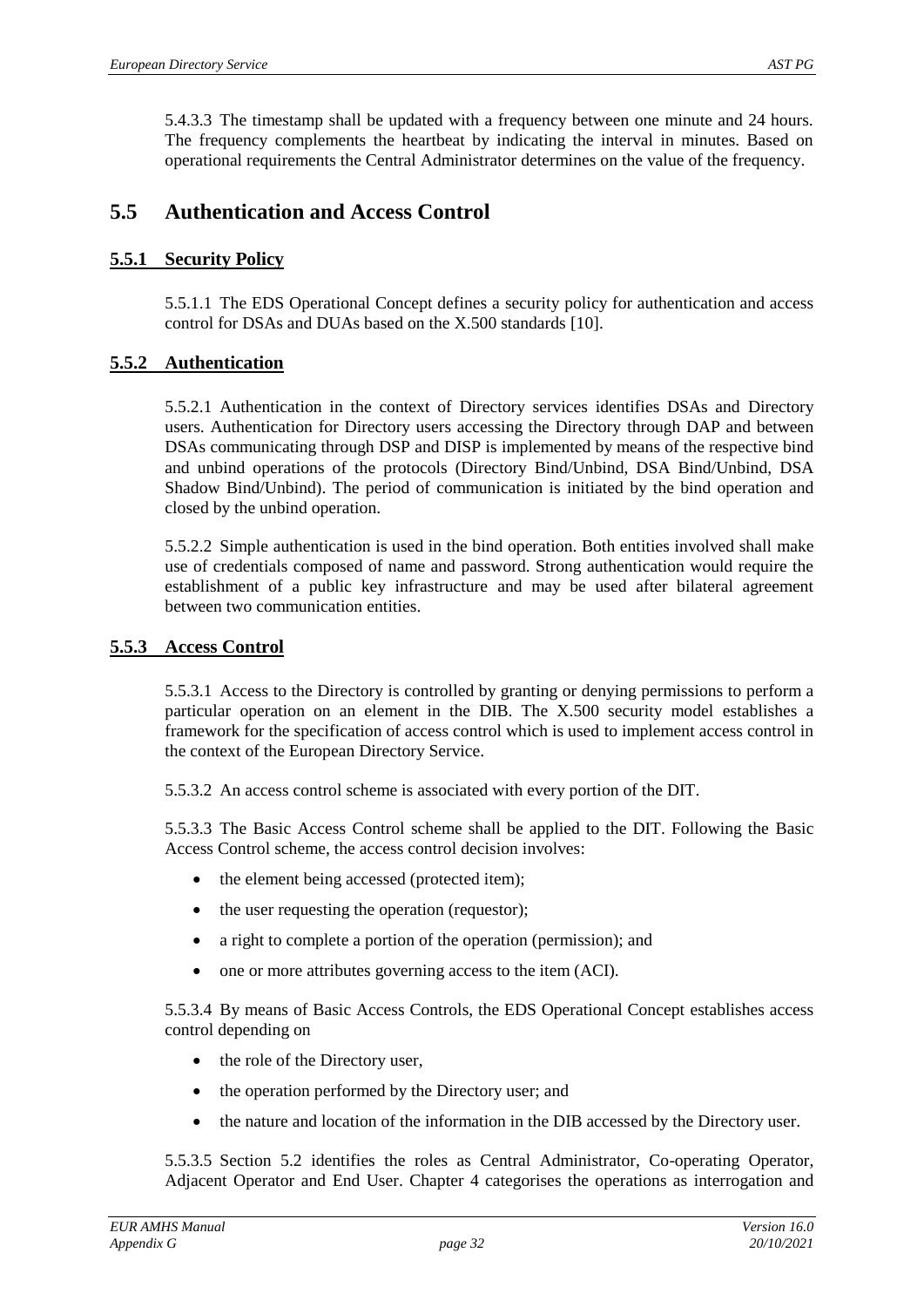modification operations. Access control as given by the EDS Operational Concept distinguishes between interrogation and modification operations The EDS Operational Concept identifies several distinct areas.

5.5.3.6 Access control to the DIB proposed by EDS Operational Concept is summarised as follows, whereas *int* indicates interrogation operations and *mod* indicates modification operations:

| Data    |                     | End<br><b>User</b> | <b>Adjacent</b><br>Operator | Co-operating<br>Operator | <b>Central</b><br>Administrato<br>r |
|---------|---------------------|--------------------|-----------------------------|--------------------------|-------------------------------------|
| Shared  | Own                 | int                | $int / \text{mod}$          | $int / \text{mod}$       | $int / \text{mod}$                  |
|         | Others              | int                | int                         | int                      | int                                 |
| Managed | Own<br>Background   |                    | $int / \text{mod}$          | $int / \text{mod}$       | $int / \text{mod}$                  |
|         | Other<br>Background |                    | int                         | int                      | int                                 |
|         | Pre-<br>operational |                    | int                         | int                      | $int / \text{mod}$                  |
|         | Operational         | int                | int                         | int                      | $int / \text{mod}$                  |

*Table 2: DIB access control summary*

## <span id="page-32-0"></span>**5.6 Cooperation**

5.6.1 The EDS Operational Concept focuses on the European Directory Service; however, it takes the global role of Directory services into account.

5.6.2 The EDS Operational Concept basically describes the cooperation between the Central European DSA and DSAs implemented by States and Organisations participating in this concept. The Central European DSA releases Co-operating DSAs from the exchange of information with other participating as well as non-participating States and Organisations.

5.6.3 With respect to non-participating States and Organisations the Central European DSA acts on behalf of participating States and Organisations. All information of participating States and Organisations is exchanged through the Central European DSA.

5.6.4 Overall, the Central European DSA reduces the number of communications relationships for the benefit of participating as well as non-participating Regions, States and Organisations.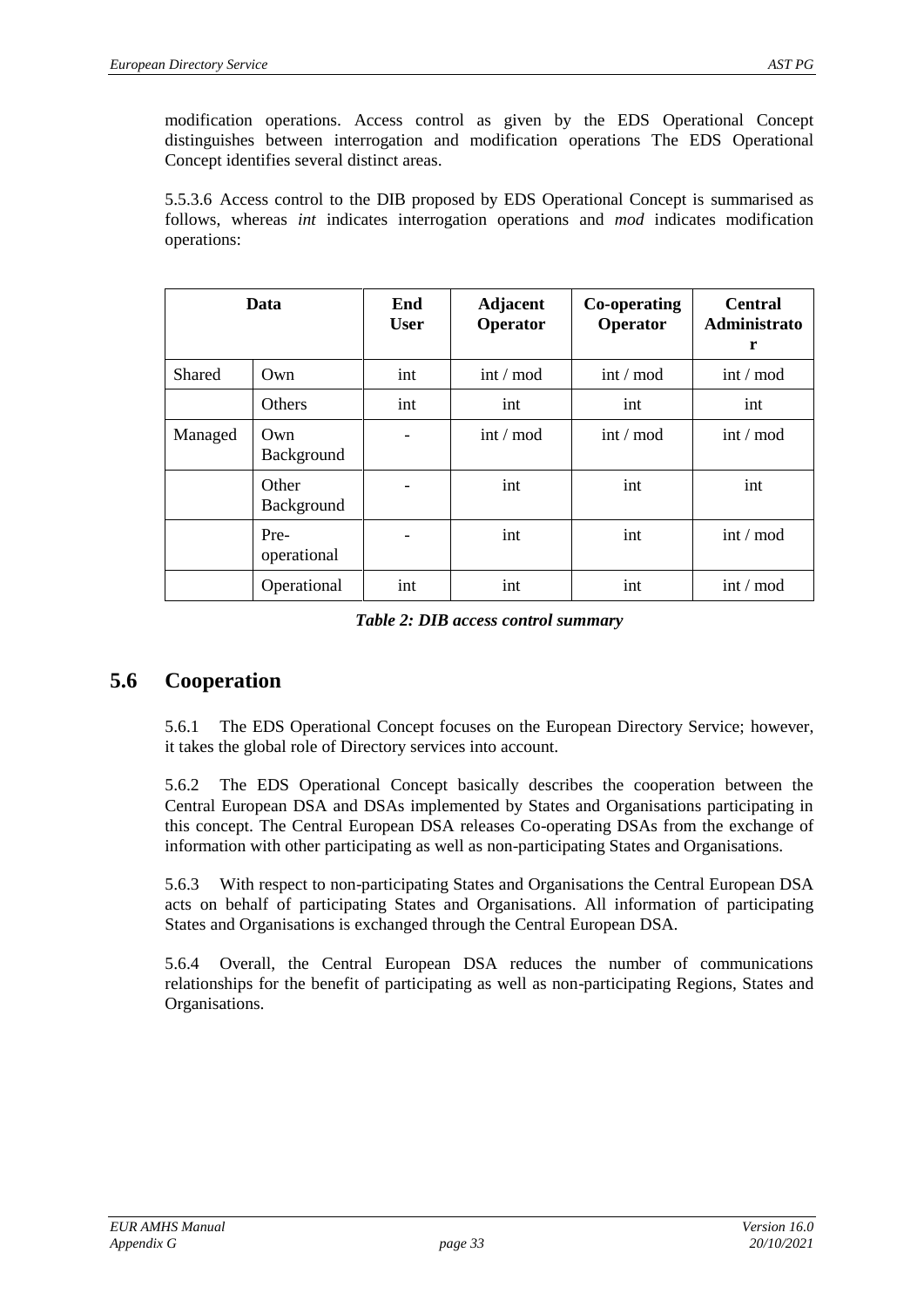## <span id="page-33-0"></span>**6 Directory Schema**

## <span id="page-33-1"></span>**6.1 Relationship to Doc 9880 and Community Specification**

6.1.1 The schema deployed within the European Directory Service (EDS) implements the schema definition given by ICAO Doc 9880 Part IV [\[8\]](#page-5-3) and the AMHS CS [\[1\]](#page-5-1). This chapter provides the DIT structure.

## <span id="page-33-2"></span>**6.2 DIT Structure**

6.2.1 In order to allow the EDS to collect, to validate and to distribute data, the DIT definition of the European Directory Service makes use of following DIT structure described in ICAO Doc 9880 Part IV [\[8\]](#page-5-3).



*Figure 9: ICAO DIT structure*

<span id="page-33-3"></span>6.2.2 This addition to the DIT structure given by ICAO Doc 9880 Part IV [\[8\]](#page-5-3) defines a further element in the DIT below the level of the Organisations that allows the organisation operating the Central European DSA to provide data in a controlled manner. The areas of the Managed Data are represented by the object class organizationalUnit. Depending on the requirements of the applications, the DIT structure below the object class organizationalUnit element may be extended as necessary to hold the information of the respective applications.

6.2.3 The DIT structure in support of the ATSMHS and in support of routing in the AFTN, CIDIN and AMHS (see [Figure 10\)](#page-34-0) includes the elements to hold the information provided by Co-operating and Adjacent States and Organisations as foreseen in sections [5.3.5](#page-26-0) an[d 5.3.6.](#page-26-1)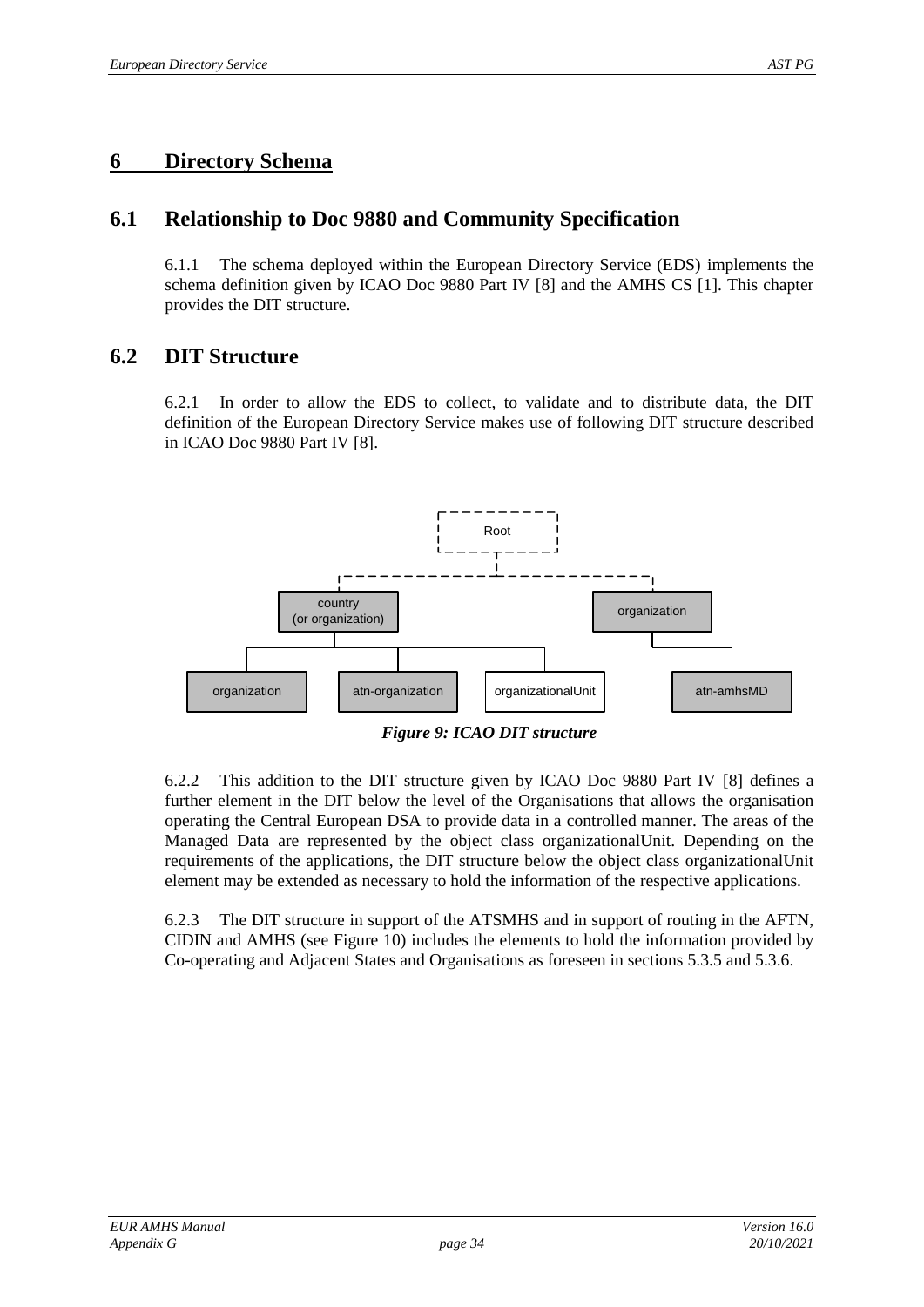

*Figure 10: Adapted DIT structure for EDS*

<span id="page-34-0"></span>6.2.4 The AMHS MD Register is represented by the object class atn-amhsMD allocated below the superior object class organization. The CAAS mapping information is represented by the object class atn-organization allocated below the superior object class country or organization. The User address information and the AMHS user capabilities are represented by the object class atn-organizational-role complemented by the auxiliary object class edsamhs-user allocated below the object class atn-organization.

*Note.– The object class eds-amhs-user provides the attribute types for the AMHS user related information, however due to its auxiliary character it is not considered suitable to structure the DIT. The object class atn-organizational-role is used to structure the DIT instead.*

6.2.5 Support of further applications is added by extension of the DIT structure as necessary.

6.2.6 In the DIB, the shared data consists of the top-level entries of the States and Organisations as specified by ICAO Doc 9880 Part IV [\[8\]](#page-5-3) and is replicated from the States and Organisations.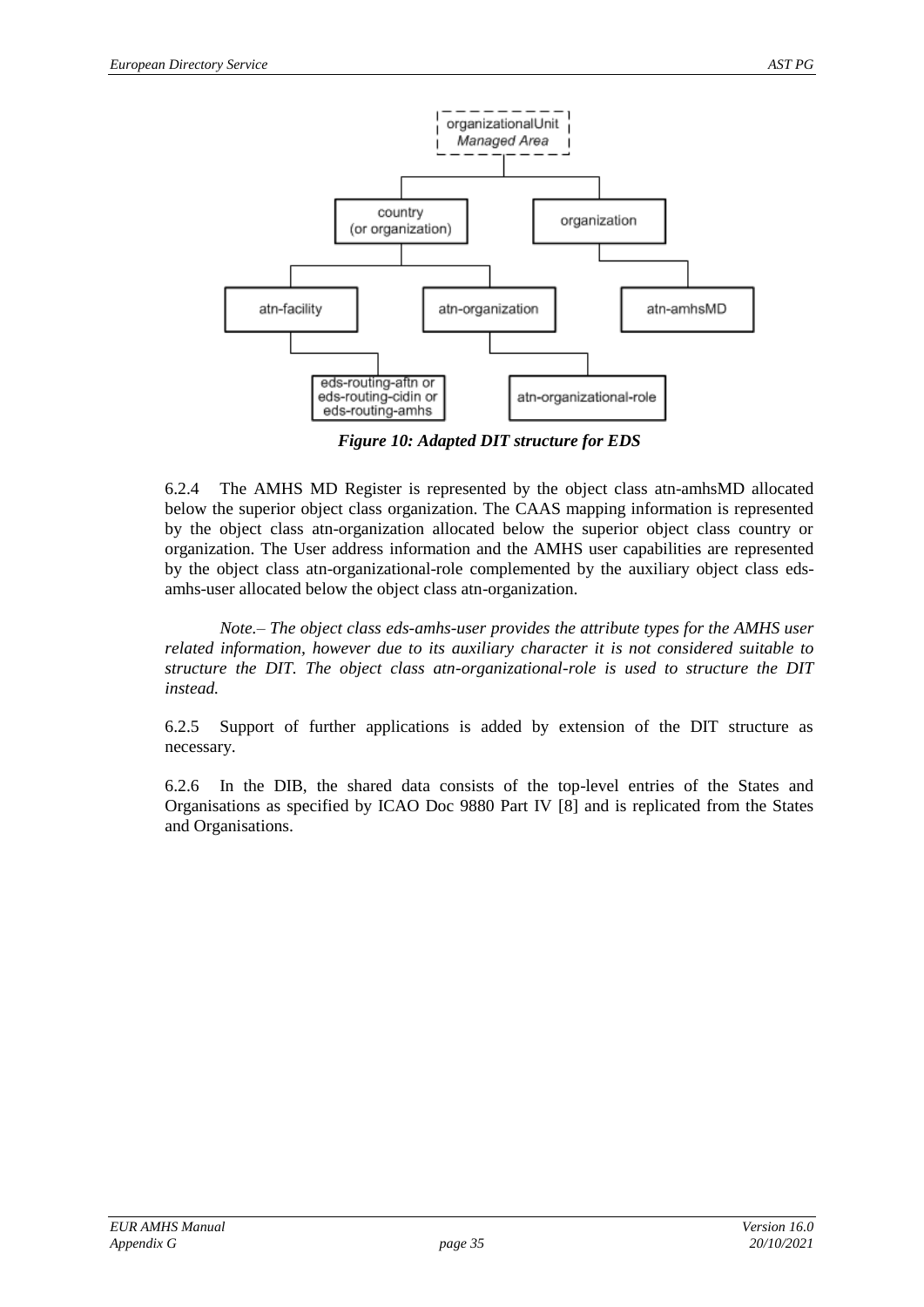

*Figure 11: DIT extension for Managed Data*

<span id="page-35-0"></span>6.2.7 The naming attribute organizationName of the object class organization representing the Managed Data shall take the value of *European-Directory*.

6.2.8 Within that sub-tree the background, pre-operational and operational areas are represented by entries of object class organizationalUnit. The naming attribute organizationalUnitName shall take the value of the respective area of the Managed Data (*Background*, *Pre-operational*, *Operational*).

6.2.9 Managed Data is subject to workflow mechanisms and supports different sets of data (versions). Different versions of data are stored in different sub-trees of the DIT.

6.2.10 The information located in each sub-tree of the EDS DIT refers to a unique AIRAC cycle within the AMC as specified by the ATS Messaging Management Manual [\[3\]](#page-5-5). The version information is made available by an auxiliary object class associated with the respective area's object class organizationalUnit.

6.2.11 The following example gives the situation for operational cycle 102, whereas information for cycle 103 is already available in the background and pre-operational areas.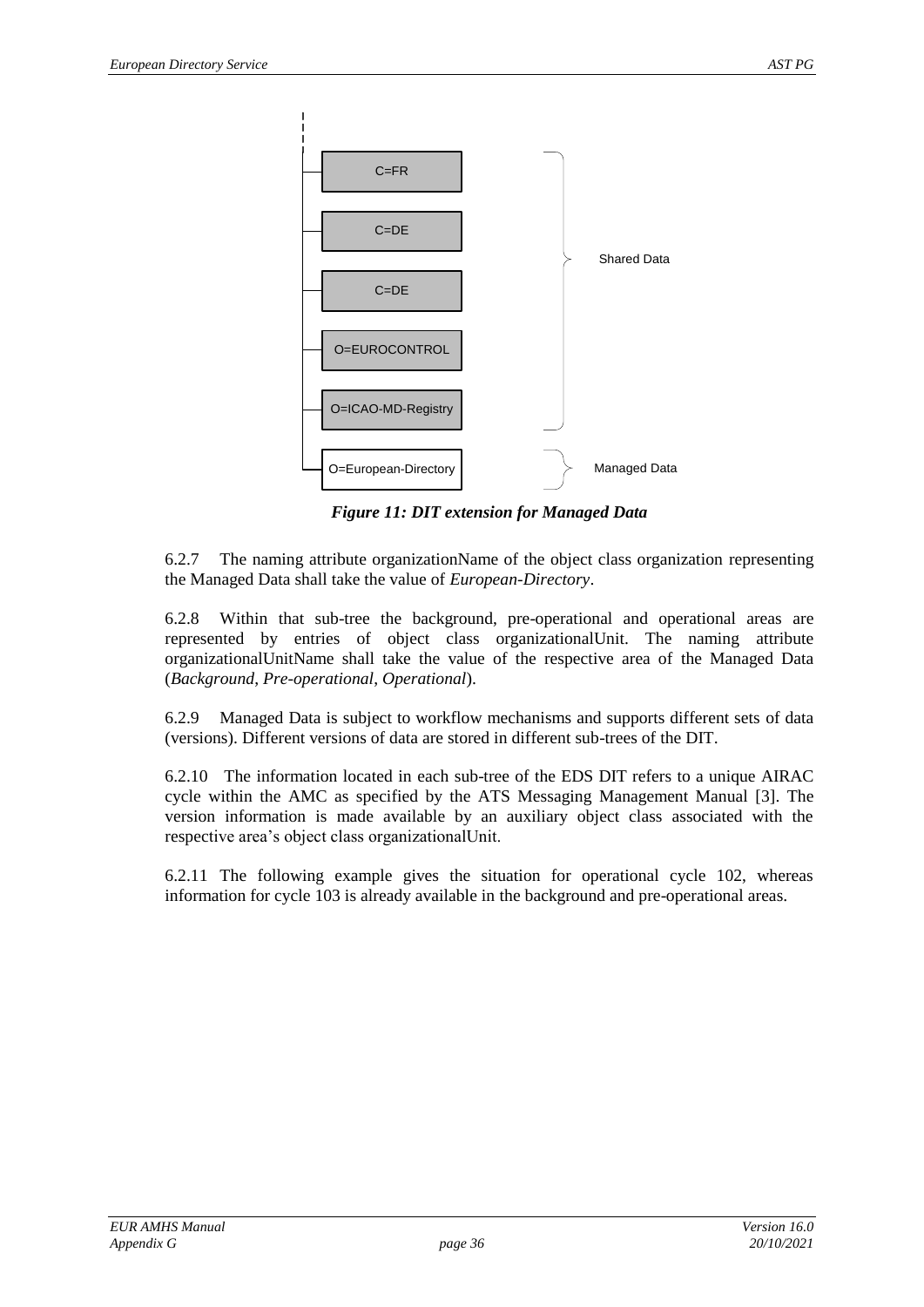

*Figure 12: Example of information for operational cycle 102 and cycle 103*

<span id="page-36-0"></span>6.2.12 The data in the DIB of the EDS will initially be based on data currently maintained in the AMC. Sections [5.3.5](#page-26-0) and [5.3.6](#page-26-1) list the information elements maintained as tables in the AMC.

6.2.13 The object classes and attribute types used to structure the DIT and to hold this data are described in Appendix G-B.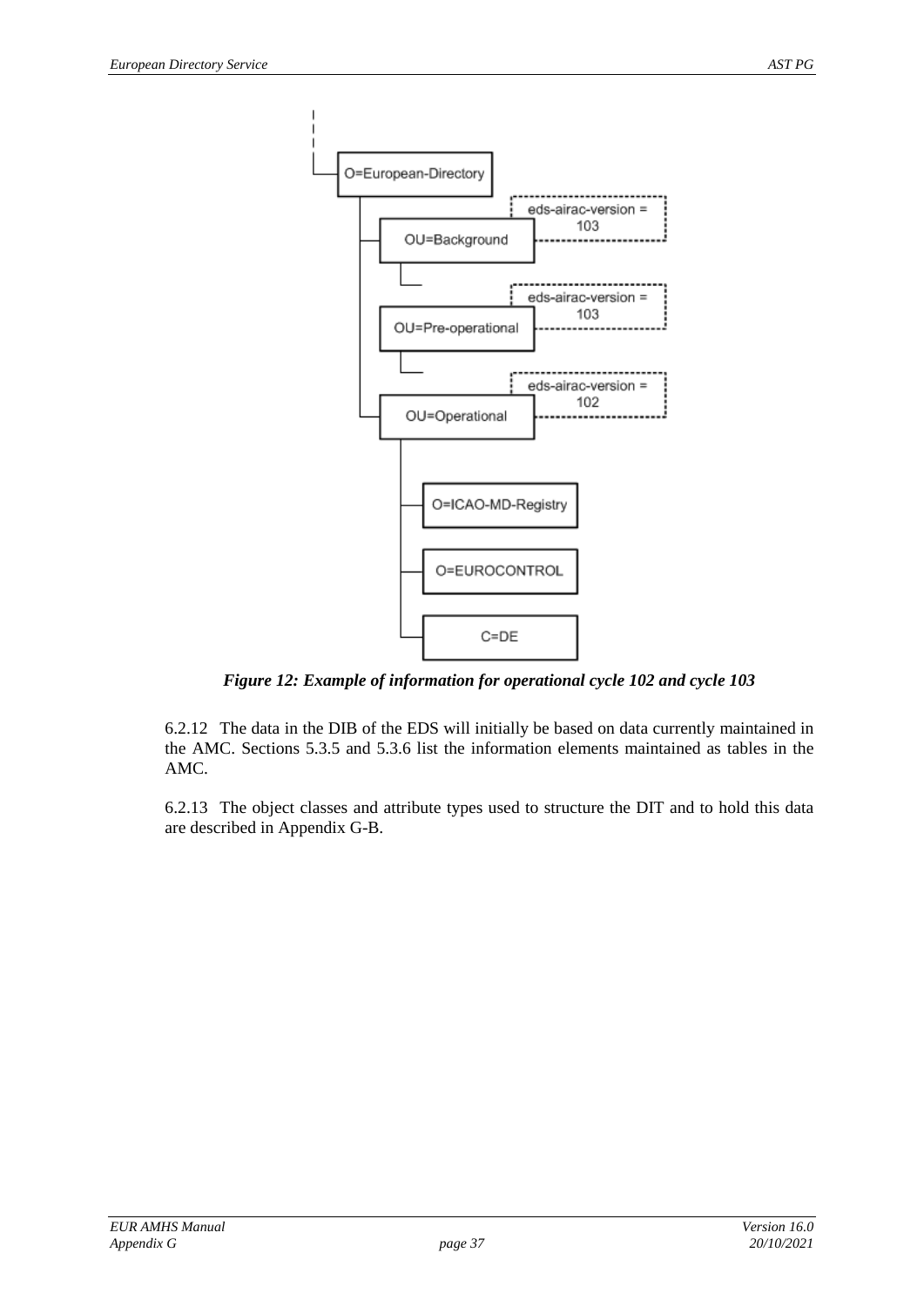## <span id="page-37-0"></span>**7 Transition**

## <span id="page-37-1"></span>**7.1 General Considerations**

7.1.1 Seamless operation of ATN applications needs to be ensured during the transition from current environment to European Directory Service (EDS).

7.1.2 Additional means are essential to allow for a smooth introduction of the European Directory Service and to assure continuous operation of ATN applications using other methods of data management.

## <span id="page-37-2"></span>**7.2 Deployment of EDS**

#### <span id="page-37-3"></span>**7.2.1 Starting point**

7.2.1.1 The EDS Operational Concept adopts, for the Managed Data, the AIRAC cycle including duration and phases as specified by the ATS Messaging Management Manual [\[3\]](#page-5-5) to limit changes in existing procedures and to ease transition. Since in the initial step (see section [7.2.2\)](#page-37-5) the Central European DSA creates or modifies no data, no activities are associated with the Acknowledgement and Acknowledgement Processing Phases. The initial duration of a cycle for Managed Data is aligned to the ATS Messaging Manual process and takes 28 days. Given the fact that no activities are associated with the Acknowledgement and Acknowledgement Processing Phases it may be possible to reduce the duration to take less than 28 days if considered necessary at a later stage.

7.2.1.2 At the time of development of the EDS Operational Concept some of the information intended to be held by the European Directory Service (EDS) is managed and distributed using the ATS Messaging Management Centre (AMC). Within the AMHS address management, the AMC maintains the AMHS MD Register, CAAS tables and user address lookup tables and provides exports of this information available in comma separated value (CSV) files. The management and distribution of AMHS addresses through AMC is provided by EUROCONTROL on behalf of ICAO Headquarters as published by State Letter in April 2009.

7.2.1.3 Furthermore the AMC implements AMHS user capabilities management. The AMC provides exports of this information available in comma separated value (CSV) files.

7.2.1.4 It is proposed to transfer management and distribution of this information in three steps to the EDS.

#### <span id="page-37-5"></span><span id="page-37-4"></span>**7.2.2 Initial Step**

7.2.2.1 In the first, initial step, the information is still maintained and stored using the AMC.

7.2.2.2 The AMC is the single, authoritative source of the information. In addition to the AMC export functions, the information is made available by the EDS. Depending on local requirements Regions, States and Organisations decide on the services to be used.

7.2.2.3 The AMC provides information to the Central European DSA using the Lightweight Directory Access Protocol (LDAP) Data Interchange Format (LDIF) [\[12\]](#page-5-12). The EDS is used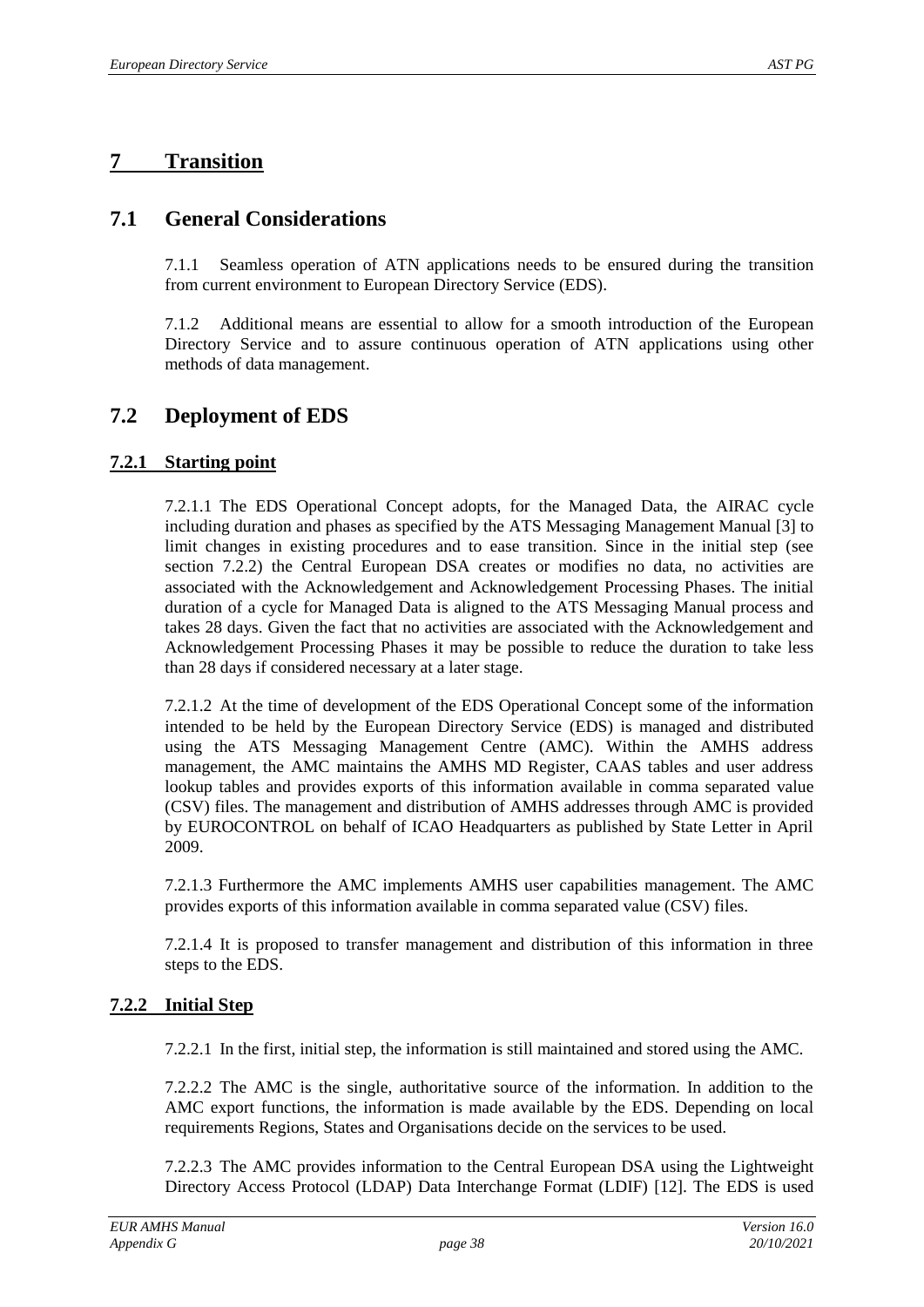for distribution of information, but not for collection and management. No workflow mechanism is implemented by the Central European DSA, since this task is still performed by the AMC. With respect to the description of procedures in section [5.4,](#page-26-2) only phases 3 (acknowledgment) and 5 (data distribution and implementation) are implemented by the EDS. In the acknowledgment phase, data is made available in the pre-operational area. In the data distribution and implementation phase, data is made available in the operational area.



*Figure 13: Interaction AMC – EDS (Initial step)*

<span id="page-38-1"></span>7.2.2.4 In this step, the AMC still performs all known functions. The EDS distributes information in addition to distribution means provided by the AMC. No transitional aids are required in this step since the range of AMC functions is fully maintained in this step.

### <span id="page-38-0"></span>**7.2.3 Intermediate Step**

7.2.3.1 In the intermediate step, storage of relevant information currently held by the AMC database is moved from AMC to the European Directory Service (EDS). At this stage depending on the requirements of the users, the EDS might include additional data besides the information held in AMC. The EDS becomes the single, authoritative source of information. The AMC is equipped with access to EDS in order to allow AMC users to view and manage information, which is now stored in the EDS. Through the Central European DSA implements the workflow mechanism as given by the ATS Messaging Management Manual.

7.2.3.2 The AMC and EDS are available in parallel. States and Organisations decide whether they use AMC or EDS for management of information depending on their needs and availability of local Directory services. When the AMC is used for management of information, it will access the Central European DSA. AMC exports and distribution of information by EDS could be used simultaneously serving different needs of applications. With respect to the description of procedures in section [5.4,](#page-26-2) all phases are now implemented by EDS.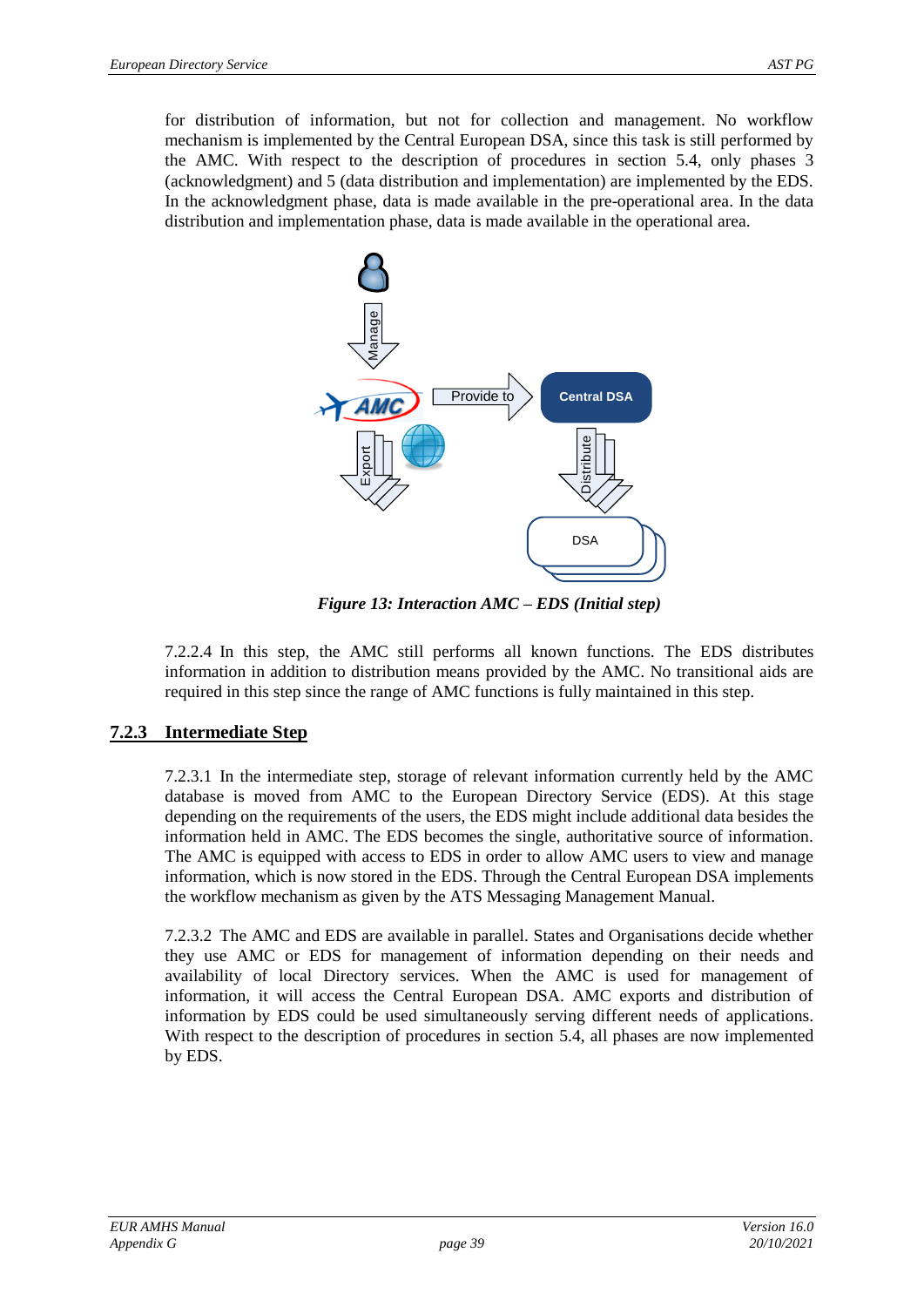

*Figure 14: Interaction AMC – EDS (Intermediate step)*

<span id="page-39-1"></span>7.2.3.3 Implementation of the intermediate step is transparent to end users and has no impact to systems using the information. In this step, AMC workflow is transferred to the Central European DSA. However the AMC export functions are available in addition to distribution of information by EDS. Transitional aids might be provided in order support migration from AMC to EDS. Details on transitional aids are provided in section [7.3.](#page-40-0)

#### <span id="page-39-0"></span>**7.2.4 Final Step**

7.2.4.1 In the final step the AMHS common functions now reside within EDS and thus are disabled in the AMC. The AMC no longer accesses the European Directory Service (EDS).



*Figure 15: Interaction AMC – EDS (Final step)*

<span id="page-39-2"></span>7.2.4.2 In the beginning of the final step, some States and Organisations might not implement Directory services and might not contribute to the overall function of EDS. Transitional aids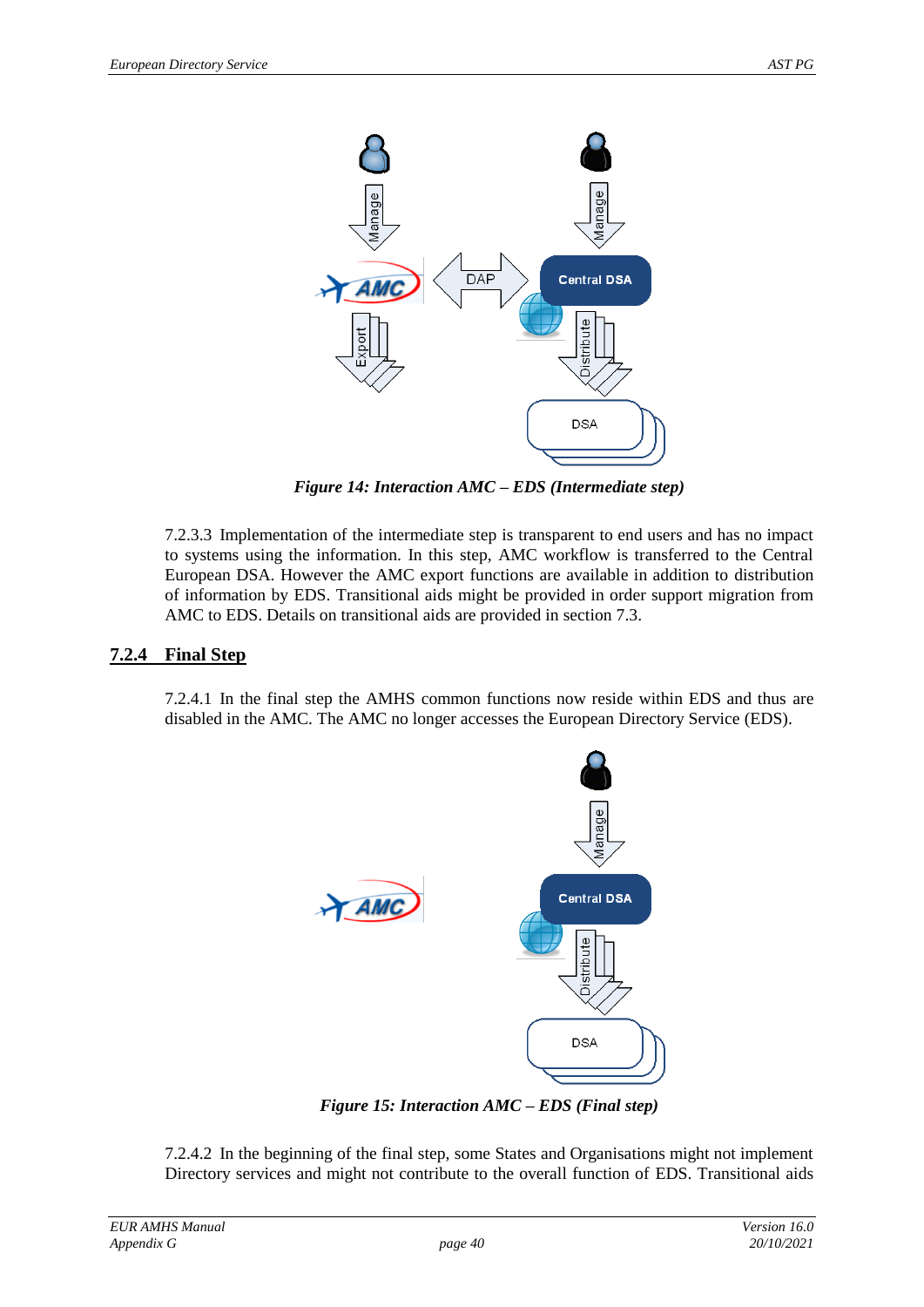as outlined below are essential means for States and Organisations who do not directly participate in EDS and operate legacy applications without means to access the EDS.

## <span id="page-40-0"></span>**7.3 Transitional Aids and Aspects**

#### <span id="page-40-1"></span>**7.3.1 Need of Transitional Aids**

7.3.1.1 Transitional aids may be required by States and Organisations that have not yet implemented Directory services or are operating legacy application without access to Directory services by protocol. Several means can be made available in support of transition to Directory services. During step 1 (initial) and step 2 (intermediate), transitional aids could be useful to support early introduction of Directory services at the local level. Those transitional aids become essential in step 3 (final) when AMC no longer provides management and distribution of AMHS address information.

7.3.1.2 Deployment of Operational Personnel DUAs and provision of web access to the European Directory Service (EDS) could provide appropriate means to serve Directory data to End Users without a local implementation of Directory services. Future Co-operating or Adjacent Operators may be equipped with an Administrative DUA to allow for management of data. Deviating from the policy given in this document, these users may, by means of their DUAs, directly access the Central European DSA for the purpose of data management and retrieval of information. Direct access of Autonomous Operational DUAs to EDS is strongly discouraged.

#### <span id="page-40-2"></span>**7.3.2 Administrative DUA**

7.3.2.1 In the case where a State or Organisation does not participate in European Directory Service (EDS) through a Co-operating or Adjacent DSA, but has already implemented an administrative DUA, the Central European DSA grants direct access to Managed Data at the Central European DSA for the purpose of data management using that DUA.



*Figure 16: Direct access of DUA to Managed Data via DAP*

<span id="page-40-3"></span>7.3.2.2 Furthermore, the Central European DSA might supply administrative DUAs to States and Organisations without local Directory infrastructure. This would allow States and Organisations to manage their data at the Central European DSA prior to implementation of local Directory services and full participation in EDS.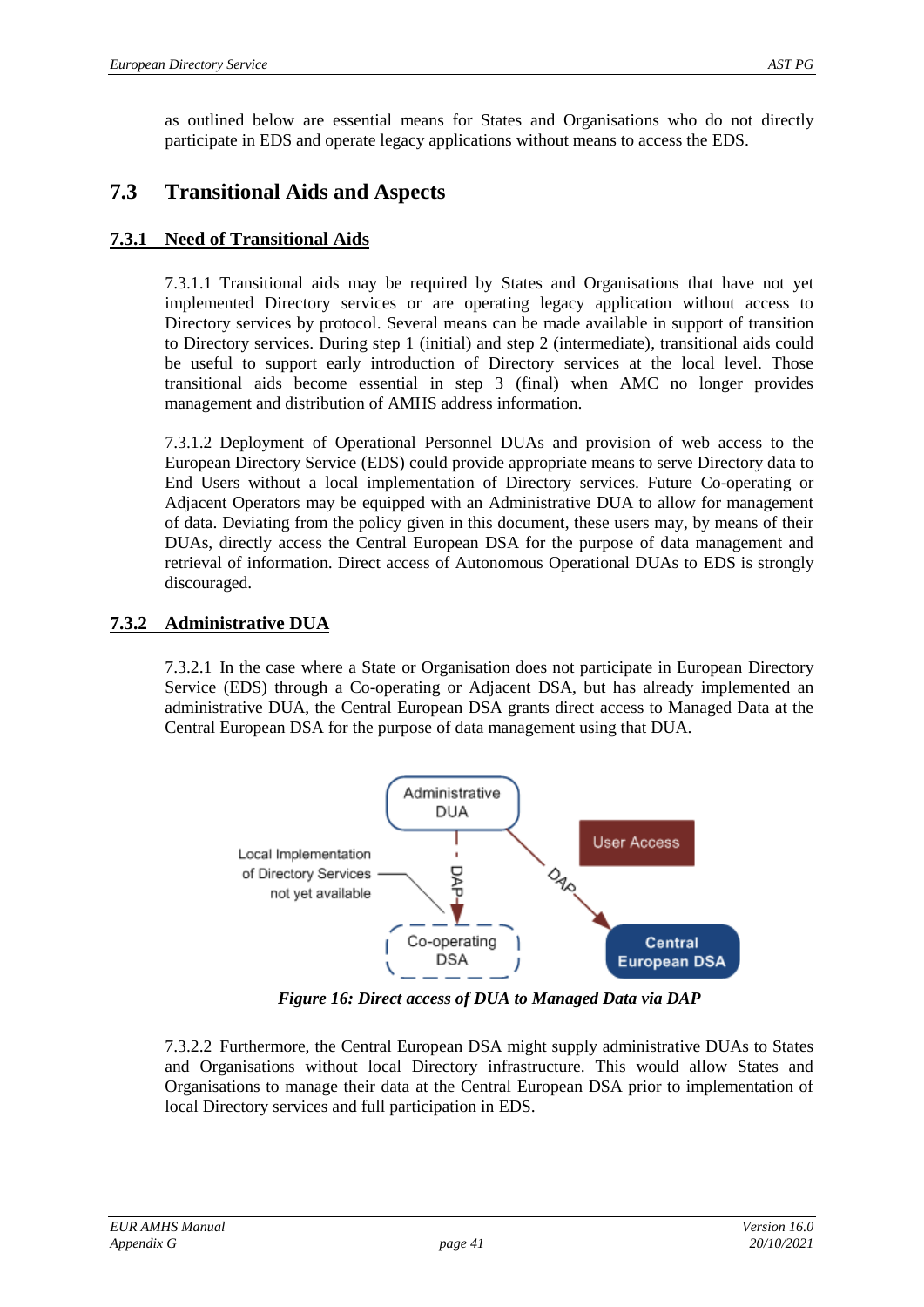#### <span id="page-41-0"></span>**7.3.3 Operational Personnel DUA**

7.3.3.1 In the case where a State or Organisation does not participate in the European Directory Service (EDS) through a Co-operating or Adjacent DSA, but has already implemented an Operational Personnel DUA, the Central European DSA grants – similar to the situation above – direct access to Managed Data at the Central European DSA for the purpose of data retrieval using that DUA.

7.3.3.2 Using an Operational Personnel DUA, the Lightweight Directory Access Protocol (LDAP) Data Interchange Format (LDIF) [\[12\]](#page-5-12) might be used to export data from EDS and to provide legacy systems without the capability to make use of Directory with required information.

7.3.3.3 Furthermore, EDS might supply Operational Personnel DUAs to States and Organisations without local Directory infrastructure. This would allow States and Organisations to retrieve data from the Central European DSA prior to implementation of local Directory services.

#### <span id="page-41-1"></span>**7.3.4 Web Access**

7.3.4.1 In addition, the Central European DSA might be enhanced by a web application that allows users representing future Co-operating or Adjacent Operators to manage data at the Central European DSA. Web access would make use of wide-spread Internet technology. On the back-end such a web application will have to implement access to the Central European DSA. Such a web service would have to provide an authentication and authorisation mechanism in order to establish a high level of security and to assign appropriate access rights to the user accessing the EDS at the Central European DSA.

7.3.4.2 In the case where the Central European DSA implements web access as a transitional or long-term means, States and Organisations can manage their data and access other data at the Central European DSA through the web interface.

7.3.4.3 During transition, the Central European DSA might on multilateral basis supply Adjacent DSAs with data regarding other Adjacent DSAs.

7.3.4.4 The introduction of the European Directory Service (EDS) significantly benefits from the existing European IP-based network infrastructure that connects the sites of Co-operating States and Organisations with the site of the Central European DSA. For the exchange of information with Adjacent DSAs, the Central European DSA depends on international network connectivity.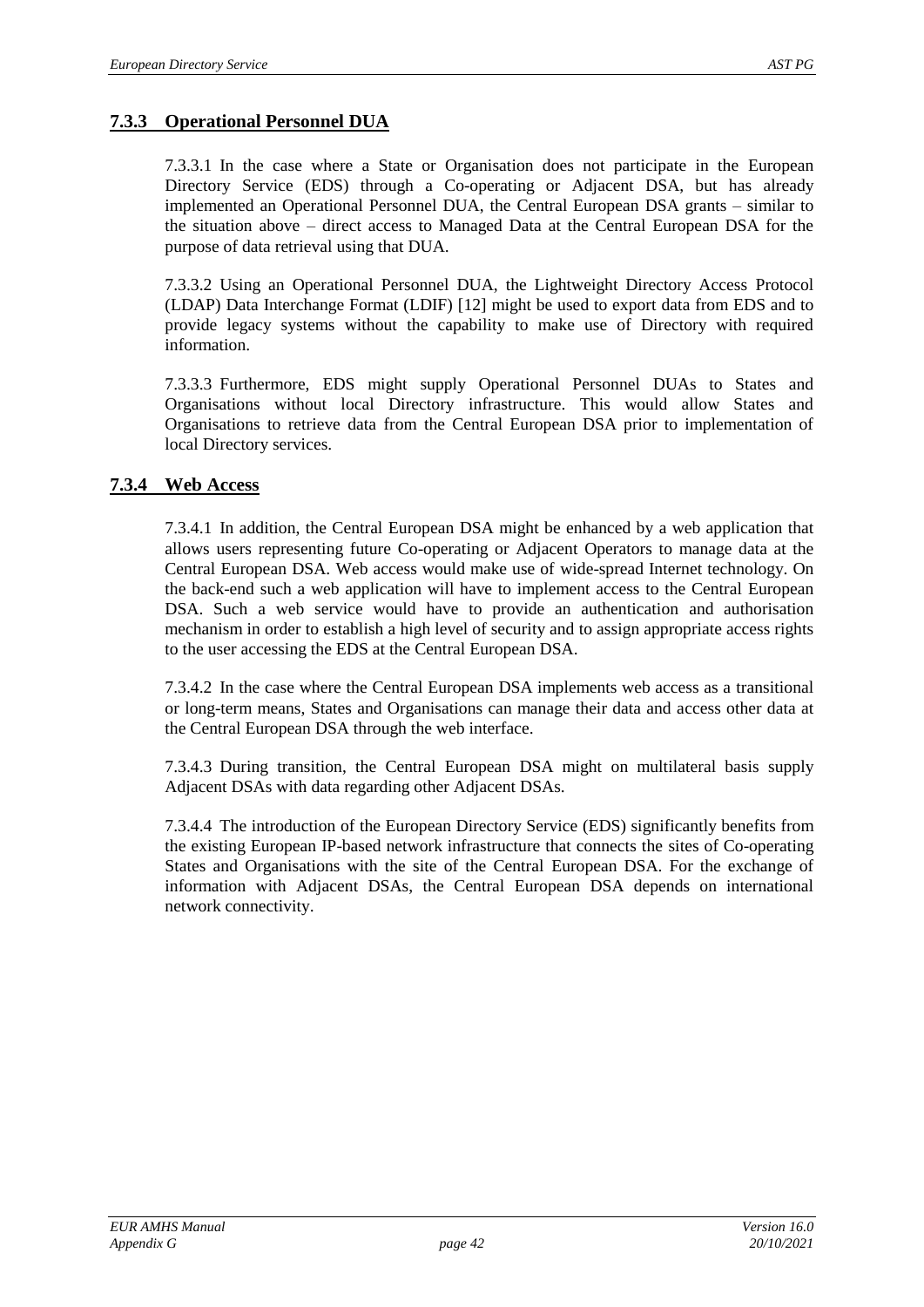## <span id="page-42-0"></span>**8 Capacity and Performance Considerations**

8.1 This chapter discusses capacity and performance considerations with respect to the implementation of the centralised European Directory Service (EDS).

8.2 In a fully distributed environment as anticipated by ICAO documentation there might be overall more than 200 communication partners in the ATN Directory service, about 50 of which belong to the European area. Such a large number of communication partners per entity would cause significant issues in configuration, management and operation for each individual DSA participating in ATN Directory services.

8.3 The implementation of the EDS considerably reduces the number of communication relationships per entity. However, for Regions, States and Organisations not participating in the concept, but implementing an Adjacent DSA, the Central European DSA acts on behalf of Co-operating States and Organisations.

8.4 Instead of up to about 50 individual communication relationships to every Cooperating State and Organisation, Adjacent DSAs have to establish and maintain exactly one communication relationship to the Central European DSA. For Co-operating DSAs the advantage is even more obvious. Instead of communication relationships to every other DSA, which can sum up to over 200, Co-Operating DSAs have to establish and maintain exactly one communication relationship to the Central European DSA.

8.5 The centralised EDS scales very well with regard to increase of Co-Operating States and Organisations. The increase of Adjacent DSAs remains widely transparent to Co-Operating States and Organisations.

8.6 Besides the advantages at the level of applications, the implementation of EDS would also have a positive impact to networking requirements reducing the need to establish an international fully meshed network.

8.7 The implementation of EDS with critical information being replicated periodically to other DSAs, reduces the need for a fast, high-performance underlying network. The quality of service requirements are lower compared to distributed environments; especially with regard to bandwidth and latency. However, implementation of the heartbeat as a safeguard for DSAto-DSA communications adds a limited, basic load to the underlying network infrastructure.

8.8 In a distributed environment, every DSA would only hold the information related to the State or Organisation operating that DSA. For information related to other Regions, States, or Organisations the respective DSA of that Region, State or Organisation has to provide the information. With a centralised, replicated topology, all relevant information is replicated and locally available. The amount of information stored per DSA is higher in replicated environments; however, this is not expected to cause capacity issues.